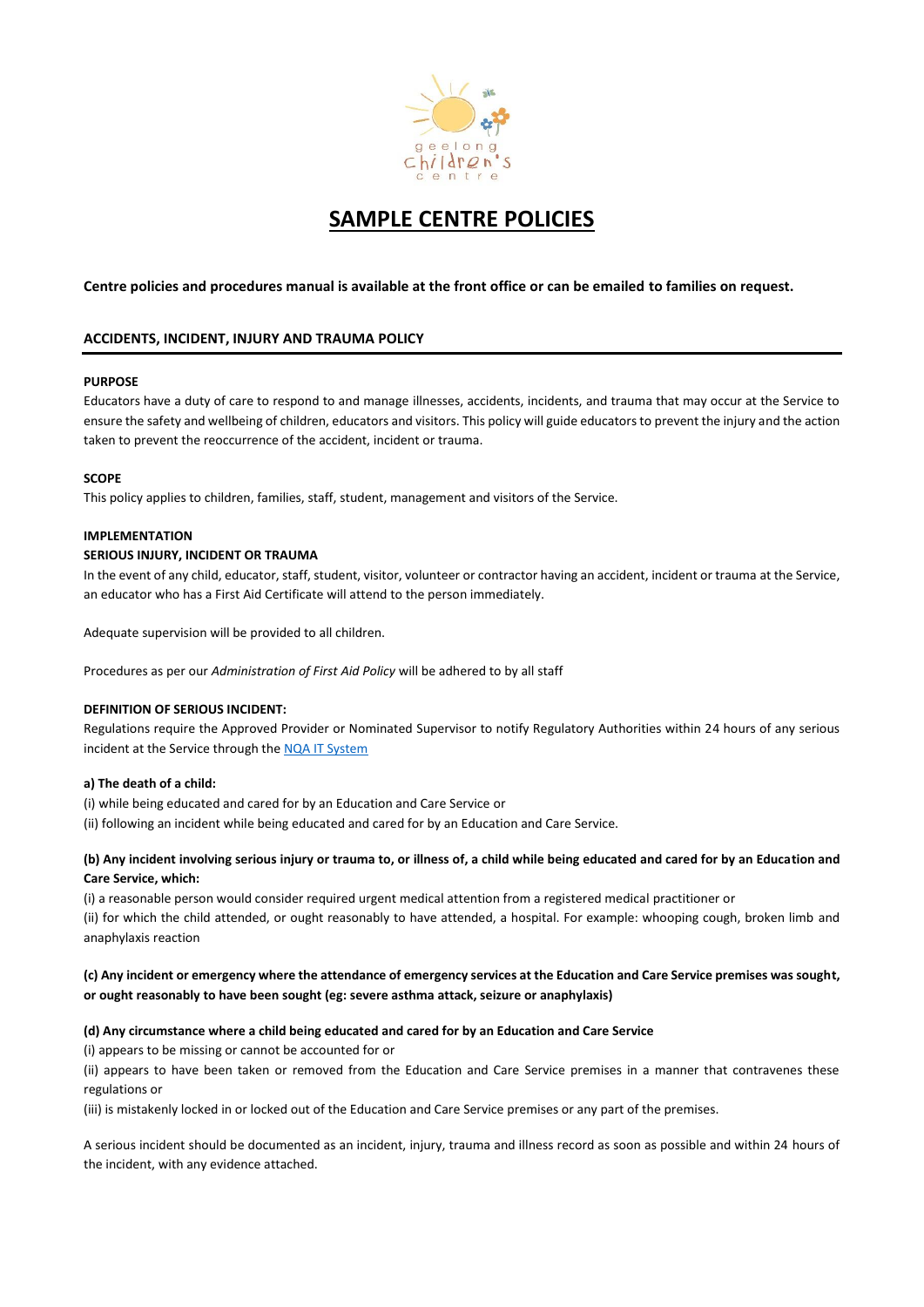**If a child has an accident or incident and sustains any kind of injury or trauma including anaphylaxis or asthma attack or seizure whether minor or serious, an educator in the room must immediately comfort the child provide first aid and follow the procedure in this policy.** 

- 1. Immediately notify the person in charge (PIC) of the accident, incident or trauma.
- 2. Administer first aid or follow action plan in case of anaphylaxis or asthma attack or seizure. Call ambulance depending upon the accident, incident or trauma.
- 3. Duly complete the Accident, Incident and Trauma Record Form.
- 4. Follow the instructions of the PIC to either notify the child's parent/guardian immediately or at the time of collection (this will depend on the PIC's assessment of the seriousness of the accident, incident or trauma).
- 5. Notify the parent/guardian if the injury is above shoulder and also in case of any cuts or bleeding due to accident, incident and trauma.
- 6. Notify the Director or Deputy Director of any accident, incident and trauma especially any injury above shoulder or if the child has to go home due to accident, incident and trauma.
- 7. Record details including the following on the Accident, Incident and Trauma Form:
	- a. Date and time of entry
	- b. Name and date of birth of child
	- c. Age of the child
	- d. Medication administered due to accident, incident and trauma
	- e. Time of accident, incident and trauma
	- f. Any structures involved leading to accident, incident and trauma
	- g. Suspected cause and type of injury sustained
	- h. Circumstances if child appeared to be missing or unaccounted for
	- i. Circumstances if child has been taken or removed from service or was locked in/out
	- j. Action taken by staff and first aid. Child monitored in case of head injury
	- k. Staff present in the area of the accident, incident and trauma and staff qualification
	- l. What was the staff doing at the time of the accident, incident and trauma
	- m. No of children present at the time of the accident, incident and trauma
	- n. Where the accident, incident and trauma occurred (includes filling the sketch plan)
	- o. Name and signature of staff member filling the form
	- p. Name of person who notified the parent/guardian and time when notified
	- q. Signature of parent/guardian and their reaction
	- r. Whether medical treatment sought
	- s. What has been done to prevent reoccurrence of the accident, incident or trauma
- 8. When a parent/guardian collects the child, discuss the Accident, Incident and Trauma Record Form with them and have them sign the form.
- 9. If the accident, incident and trauma results in the child being taken home, contact the child's parent/guardian next day to check on the child including to discuss any diagnosis from a doctor (if applicable).
- 10. In case of any illness due to the injury (e.g. anaphylaxis, asthma, allergic reaction, concussion, vomiting, sting or fracture, dislocation, pain etc.) duly fill an illness sheet, get the parents/guardians to sign it and attach it to the Accident, Incident and Trauma Record Form.
- 11. If the accident, incident and trauma results in administering medication to the child (follow action plan in case of asthma and anaphylaxis attack, seizure or allergic reaction) duly fill in a medication sheet and get the parents/guardians to sign it and attach it to the Accident, Incident and Trauma Record Form.
- 12. Any serious accident, incident or trauma which requires medical intervention or hospitalisation has to be reported on the ACECQA portal (NQA IT System) as soon as practicable, but no later than 24 hours.

Trauma is defined as the impact of an event or a series of events during which a child feels helpless and pushed beyond their ability to cope. There are a range of different events that might be traumatic to a child, including accidents, injuries, serious illness, natural disasters (bush fires, flood), assault, and threats of violence, domestic violence, neglect or abuse and war or terrorist attacks. Parental or cultural trauma can also have a traumatising effect on children.

Trauma can disrupt the relationships a child has with their parents, educators and staff who care for them. It can transform children's language skills, physical and social development and the ability to manage their emotions and behaviour.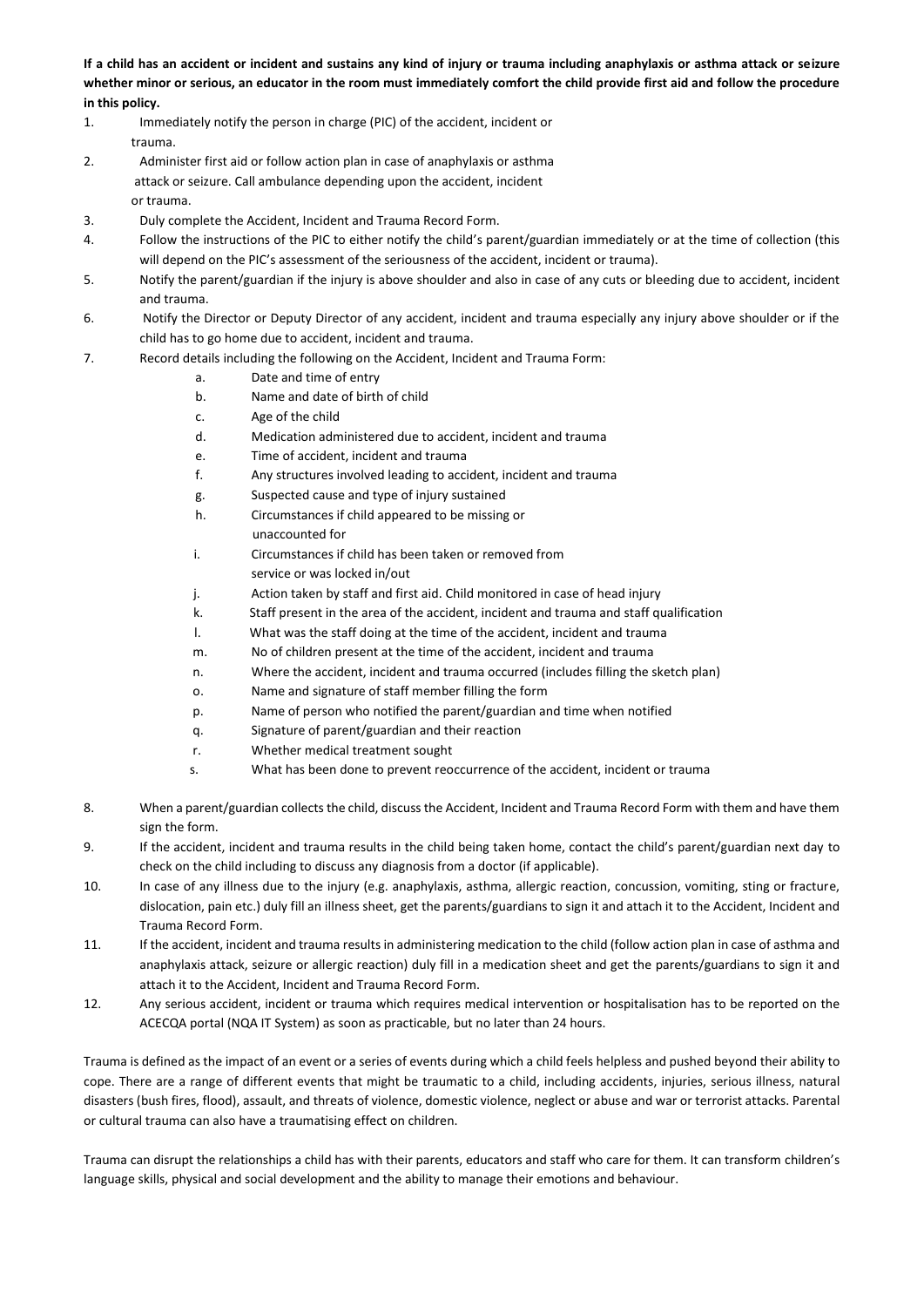### **Behavioural response in babies and toddlers who have experienced trauma may include:**

- Avoidance of eye contact
- Loss of physical skills such as rolling over, sitting, crawling, and walking
- Fear of going to sleep, especially when alone
- Nightmares
- Loss of appetite
- Making very few sounds
- Increased crying and general distress
- Unusual aggression
- Constantly on the move with no quiet times
- Sensitivity to noises.

### **Behavioural responses for pre-school aged children who have experiences trauma may include:**

- New or increased clingy behaviour such as constantly following a parent, carer or staff around
- Anxiety when separated from parents or carers
- New problems with skills like sleeping, eating, going to the toilet and paying attention
- Shutting down and withdrawing from every day experiences
- Difficulties enjoying activities
- Being jumpier or easily frightened
- Physical complaints with no known cause such as stomach pains and headaches
- Blaming themselves and thinking the trauma was their fault.

Children who have experienced traumatic events often need help to adjust to the way they are feeling. When parents, educators and staff take the time to listen, talk, and play they may find children begin to say or show how they are feeling. Providing children with time and space lets them know you are available and care about them.

It is important for educators to be patient when dealing with a child who has experienced a traumatic event. It may take time to understand how to respond to a child's needs and new behaviours before parents, educators and staff are able to work out the best ways to support a child. It is imperative to realise that a child's behaviour may be a response to the traumatic event rather than just 'naughty' or 'difficult' behaviour.

# **Educators can assist children dealing with trauma by:**

- Observing the behaviours and expressed feelings of a child and documenting responses that were most helpful in these situations.
- Creating a 'relaxation' space with familiar and comforting toys and objects children can use when they are having a difficult time.
- Having quiet time such as reading a story about feelings together.
- Trying different types of play that focus on expressing feelings (e.g. drawing, playing with play dough, dress-ups and physical games such as trampolines).
- Helping children understand their feelings by using reflecting statements (e.g. 'you look sad/angry right now, I wonder if you need some help?').

There are a number of ways for parents, educators and staff to reduce their own stress and maintain awareness, so they continue to be effective when offering support to children who have experienced traumatic events.

# **Strategies to assist Families, Educators and Staff to cope with children's stress or trauma may include:**

- Taking time to calm yourself when you have a strong emotional response. This may mean walking away from a situation for a few minutes or handing over to another educator or staff member if possible.
- Planning ahead with a range of possibilities in case difficult situations occur.
- Remembering to find ways to look after yourself, even if it is hard to find time or you feel other things are more important. Taking time out helps adults be more available to children when they need support.
- Using supports available to you within your relationships (e.g., family, friends, colleagues).
- Identifying a supportive person to talk to about your experiences. This might be your family doctor or another health professional.

Working with traumatised children can be demanding so it is important for staff to follow the Child Safe Standards guidelines and be aware of their responses and seek support from management and leadership team when required.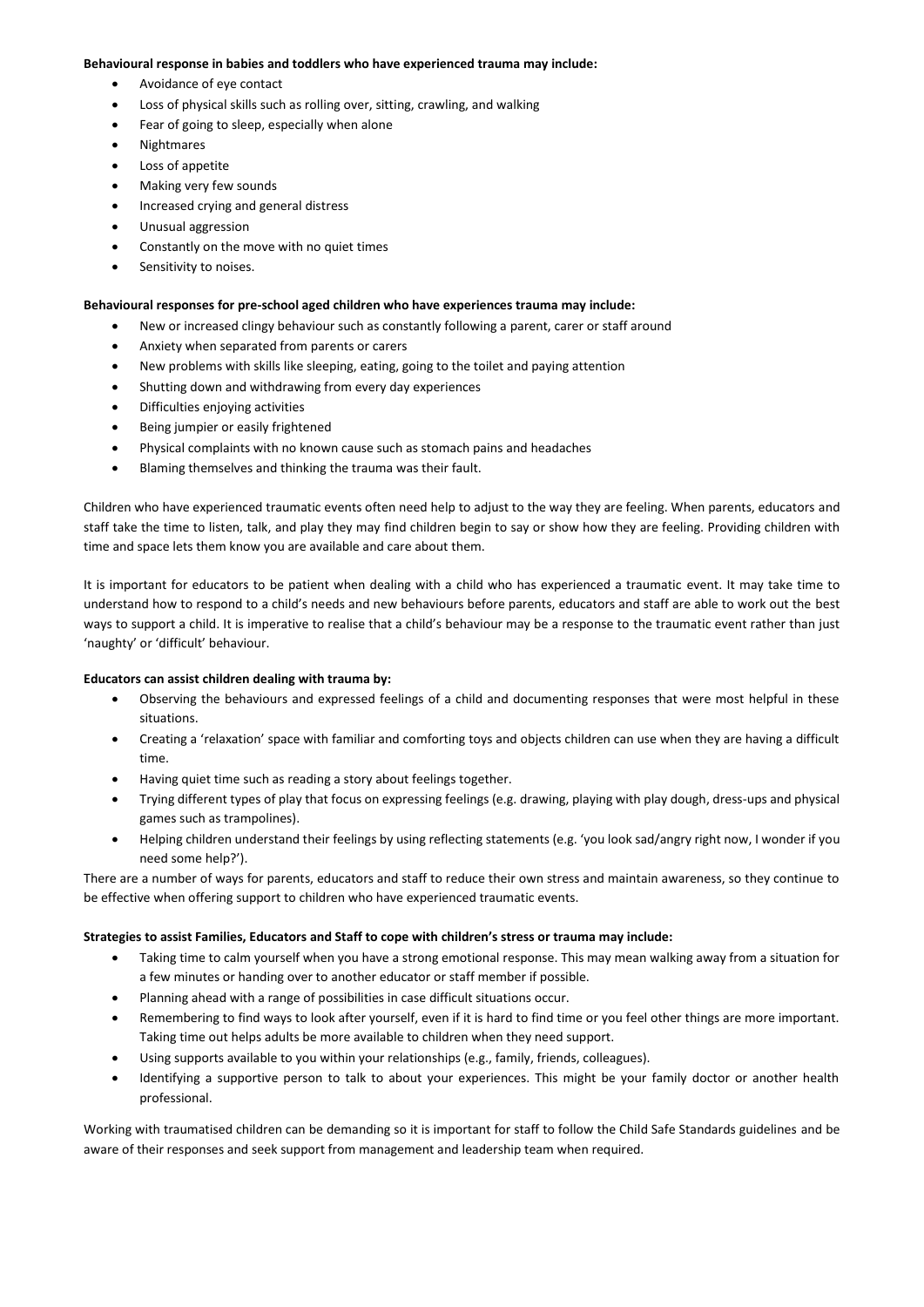### **MANAGEMENT/NOMINATED SUPERVISOR/RESPONSIBLE PERSON AND EDUCATORS WILL ENSURE:**

- service policies and procedures are adhered to at all times
- parents or guardians are notified as soon as practicable and no later than 24 hours of the accident, incident or trauma occurring
- accident, incident and trauma record is completed accurately and in a timely manner as soon after the event as possible (within 24 hours)
- parents are advised to keep the child home until they are feeling well in case of any illness due to the injury (e.g. anaphylaxis or asthma attack, allergic reaction, concussion, vomiting, sting or fracture, dislocation, pain etc.) and they have not had any symptoms for at least 24-48 hours. Children can return to the Centre if they are able to fully participate in the indoor / outdoor program and do not require any adult assistance to do routine tasks (depending upon the accident, incident or trauma and exclusion periods).
- all staff have relevant first aid qualification
- first aid kits are suitably equipped and checked on a monthly basis
- first aid kits are available and easily accessible in each room when children are present at the Service and during excursions.
- first aid, anaphylaxis management training, and asthma management training is current and updated as required
- if the incident, situation or event presents imminent or severe risk to the health, safety and wellbeing of any person present at the Service, or if an ambulance was called in response to the emergency (not as a precaution) the regulatory authority will be notified within 24 hours of the incident.

### **FAMILIES WILL:**

- provide up to date medical and contact information in case of an emergency
- provide the Service with information on ambulance cover
- provide the Service with all relevant medical information, including Medicare and private health insurance
- provide an updated copy of medical management plans and medications

# **ACCEPTANCE AND REFUSAL OF AUTHORISATION POLICY**

#### **PURPOSE**

Under the National Law and Regulations, early childhood services are required to obtain written authorisation from parents or guardians for some circumstances, to ensure that the health, safety, wellbeing, and best interests of the child are met and upheld. All authorisation and refusals are to be kept in the child's enrolment record.

We aim to ensure that all educators, staff, students and volunteers are consistent in how authorisations are managed and understand what does or does not constitute a correct authorisation, which consequently may lead to a refusal.

#### **SCOPE**

This policy applies to families, staff, students, management and visitors of the Service.

#### **IMPLEMENTATION**

Our Service will ensure we comply with the current Education and Care Services National Regulations, which require parent or guardian authorisation to be provided in matters including:

- Administration of medication to children
- Administration of medical treatment, dental treatment, and general first aid treatment
- Applying any topical creams or sunscreen
- Ambulance transportation
- Excursions, including regular outings
- Incursion attendance
- Use the name and/or photo of my child for Centre displays, on line learning program, website, advertising/promotional, Facebook and documenting children's observations for programming purposes
- Water based activities
- Enrolment of children, including providing details of persons nominated to authorise consent for medical treatment or trips outside the service premises
- Authorise a staff member to collect your child from Geelong Children's Centre
- Sign Medication Sheet/Accident Incident, Injury & Trauma Record/Illness Sheet by an authorised nominee or person other than parent or guardian
- Children leaving the premises in the care of someone other than a parent or guardian
- Children being picked up by an authorised nominee or person other than parent or guardian
- Children being picked up by either of the parent under court order / intervention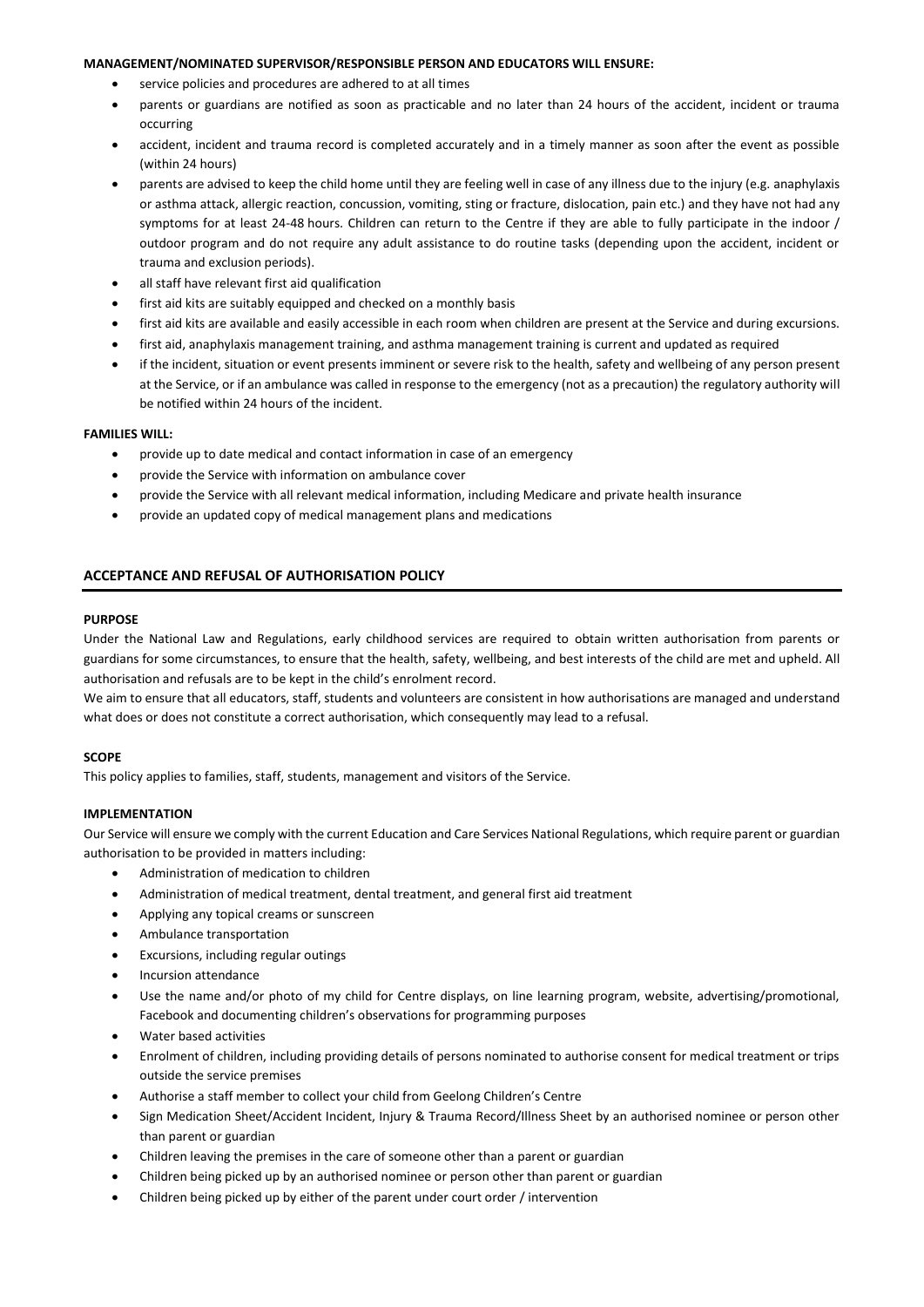Checking children for head lice

# **MANAGEMENT WILL ENSURE THAT:**

- The acceptance and refusal authorisation policy is reviewed and maintained by Service management and adhered to at all times by educators.
- All staff follow the policies and procedures of our Service.
- All parents/guardians have completed the authorised person's section and permissions section of their child's enrolment form and that the form is signed and dated before the child commences at the Service.
- Permission forms for excursions are provided to the parent/guardian or authorised person prior to the excursion.
- Parents/guardians are provided with a copy of relevant policies for our Service or are aware of how they can be accessed.
- Attendance records are maintained for all children attending the Service.
- A written record of all visitors to the Service, including time of arrival and departure and reasons for visit is documented.
- Where a child requires medication to be administered by qualified educators/staff, that this is authorised in writing, signed and dated by the parent/guardian or authorised person and included within the child's record.
- Educators/staff do not administer medication without the authorisation of parent/guardian or authorised person, except in the case of an emergency, including an asthma or anaphylaxis, allergic reaction or epilepsy or diabetes emergency.
- Educators and staff allow a child to participate in excursions only with the written authorisation of a parent/guardian or authorised person.
- Educators/staff allow a child to depart the Service only with a person who is the parent/guardian or authorised person, or with the written authorisation of one of these, except in the case of a medical emergency or an excursion.
- There are procedures in place if an inappropriate person attempts to collect the child from the Service.

# **A NOMINATED SUPERVISOR/ RESPONSIBLE PERSON WILL:**

- Follow the policies and procedures of the Service
- Ensure documentation relating to authorisations contains:
	- 1. the name of the child enrolled in the service
	- 2. date
	- 3. signature of the child's parent/guardian and nominated contact person as named on the enrolment form.
- Keep all authorisations relating to each child in their enrolment record
- Exercise the right of refusal if written or verbal authorisations do not comply with National Regulations. If an authorisation is refused by the Service, it is best practice to document:
	- 1. the details of the authorisation
	- 2. why the authorisation was refused and actions taken by the service. For example: if the service refused an authorised nominee named in the child's enrolment record to collect the child from the service as they were under the influence of alcohol, the action taken to ensure that the child was collected (Refer to *Refusal of Authorisation Record*).
- Waive compliance where a child requires emergency medical treatment for conditions such as anaphylaxis, asthma, epilepsy, or diabetes. In accordance with National Regulations and National Law, the Service can administer medication in these circumstances without authorisation. If these situations occur Management will be required to contact the parent/guardian as soon as practicable after the medication has been administered.
- Ensure that medication is not administered to a child without the authorisation of a parent/guardian or authorised person, except in the case of an emergency, including and asthma or anaphylaxis emergency (refer to Administration of Medication Policy, Accident, Incident and Trauma Policy, Illness Policy, Emergency and Evacuation Policy, Additional Medical Needs Policy, Anaphylaxis Management Policy).
- Ensure a child only departs from the Service with a person who is the parent/guardian or authorised person, or with the written authorisation of one of these, except in the case of a medical emergency or an excursion (refer to Arrival and Departure of Children Policy).
- Ensure a child is not taken outside the Service premises on an excursion except with the written authorisation of a parent/guardian or authorised person.
- Inform the Approved Provider when a written authorisation does not meet the requirements outlined in the Service's policies.

# **EDUCATORS WILL:**

- Follow the policies and procedures of the Service
- Ensure that parents/guardians sign and date permission forms for excursions prior to the excursion being implemented
- Allow a child to participate in an excursion only with the written authorisation of a parent/guardian or authorised person
- Check that parents/guardians or authorised persons sign the attendance record as their child arrives and departs from the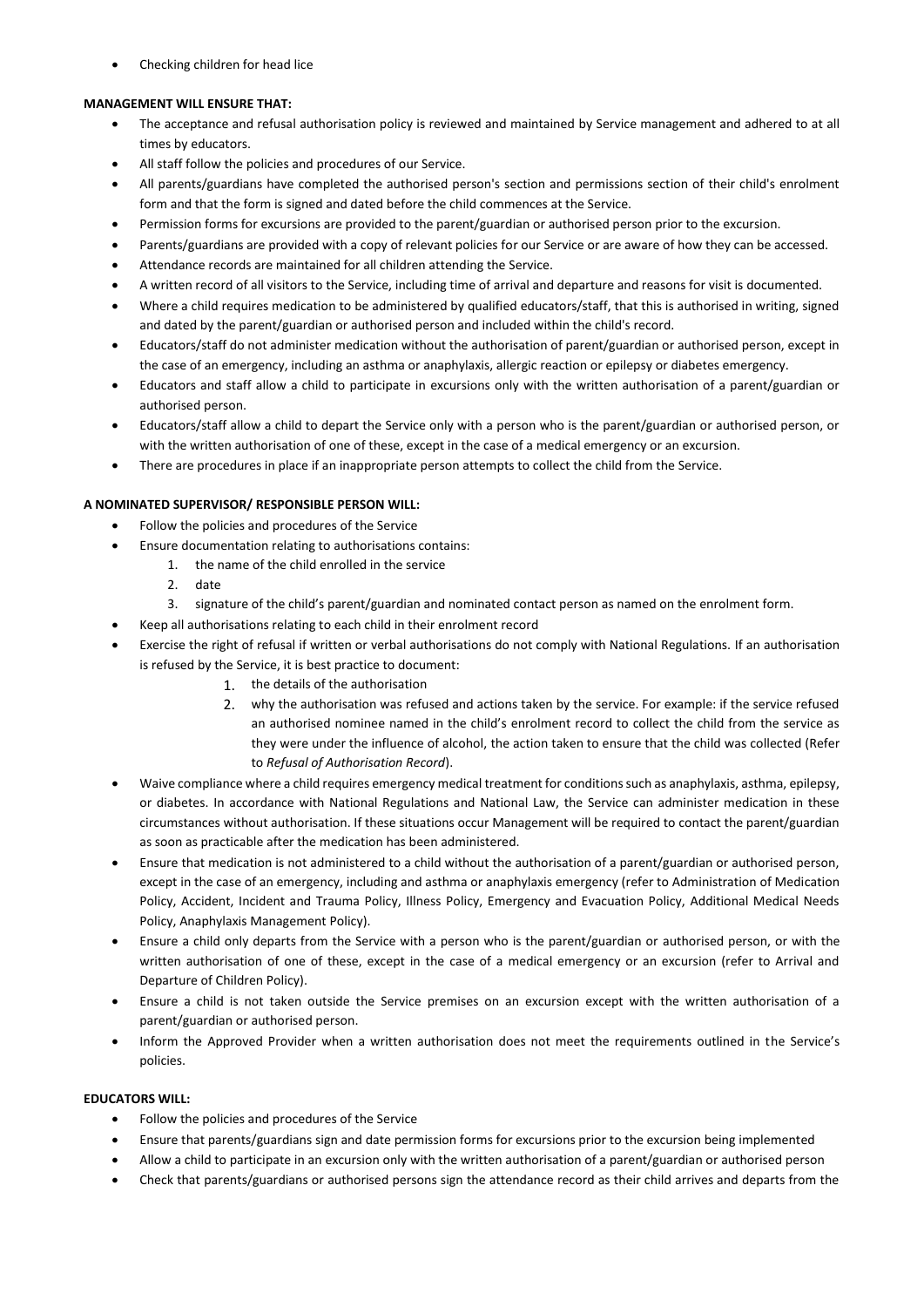Service

- Administer medication only with the written authorisation of a parent/guardian or authorised person, except in the case of an emergency, including an asthma, anaphylaxis, epilepsy, or diabetes emergency
- Allow a child to depart from the Service only with a person who is the parent/guardian or authorised person, or with the written authorisation of one of these, except in the case of a medical emergency or an excursion
- Follow procedures if an inappropriate person attempts to collect a child from the Service (for example, an intoxicated person)
- Inform the Approved Provider when a written authorisation does not meet the requirements outlined in Service's policies.

# **FAMILIES WILL:**

- Read and comply with the policies and procedures of the Service
- Complete and sign the authorised person section of their child's enrolment form before their child commences at the Service
- Ensure that changes to nominated authorised persons are provided to the Service in a timely manner
- Advise the Service if there are changes to the court / intervention order and if there is change to the arrangement of pick up and drop off of child/ren by the parent/guardian or nominated authorised person has changed
- Advise nominated authorised persons that they will require photo identification (such as a driver's licence) in order to collect their child from the Service
- Sign and date permission forms for excursions
- Sign the attendance record as their child arrives and departs from the Services
- Provide written authorisation where a child/ren requires medication to be administered by educators/staff, including signing and dating it for inclusion in the child's medication records.
- Provide written authorisation where a child/ren requires First Aid treatment or transported to the hospitably an ambulance during medical emergency or for a treatment by a medical practitioner

# **ADMINISTRATION OF MEDICATION POLICY**

In supporting the health and wellbeing of children, the use of medications may be required for children at the Service. All medications must be administered as prescribed by medical practitioners and first aid guidelines to ensure the continuing health, safety, and wellbeing of the child.

# **PURPOSE**

To ensure all educators of the Centre understand their duty of care to meet each child's individual health care needs. To ensure all educators are informed of children diagnosed with a medical condition and strategies to support their individual needs. To ensure that all educators are specifically trained to be able to safely administer children's required medication with the written consent of the child's parent or guardian. Educators will follow this stringent procedure to promote the health and wellbeing of each child enrolled at the Service.

# **SCOPE**

This policy applies to children, families, staff, students, management, and visitors of the Centre.

# **IMPLEMENTATION**

Families requesting the administration of medication to their child will be required to follow the guidelines developed by the Centre to ensure the safety of children and educators. The Centre will follow legislative guidelines and adhere to the National Quality Standard to ensure the health of children, families, and educators at all times.

# **Management will ensure:**

- children with specific health care needs or medical conditions have a current medical management plan detailing prescribed medication and dosage by their medical practitioner
- medication is only administered by the Centre with written authority signed by the child's parent or other responsible person named and authorised in the child's enrolment record to make decisions about the administration of medication
- medications other than asthma, allergy or anaphylaxis management will not be stored in the service
- enrolment records for each child outlines the details of persons permitted to authorise the administration of medication to the child
- medication provided by the child's parents must adhere to the following guidelines:
	- the administration of any medication is authorised by a parent or guardian in writing
	- medication is prescribed by a registered medical practitioner (with instructions either attached to the medication, or in written form from the medical practitioner)
	- medication is from the original container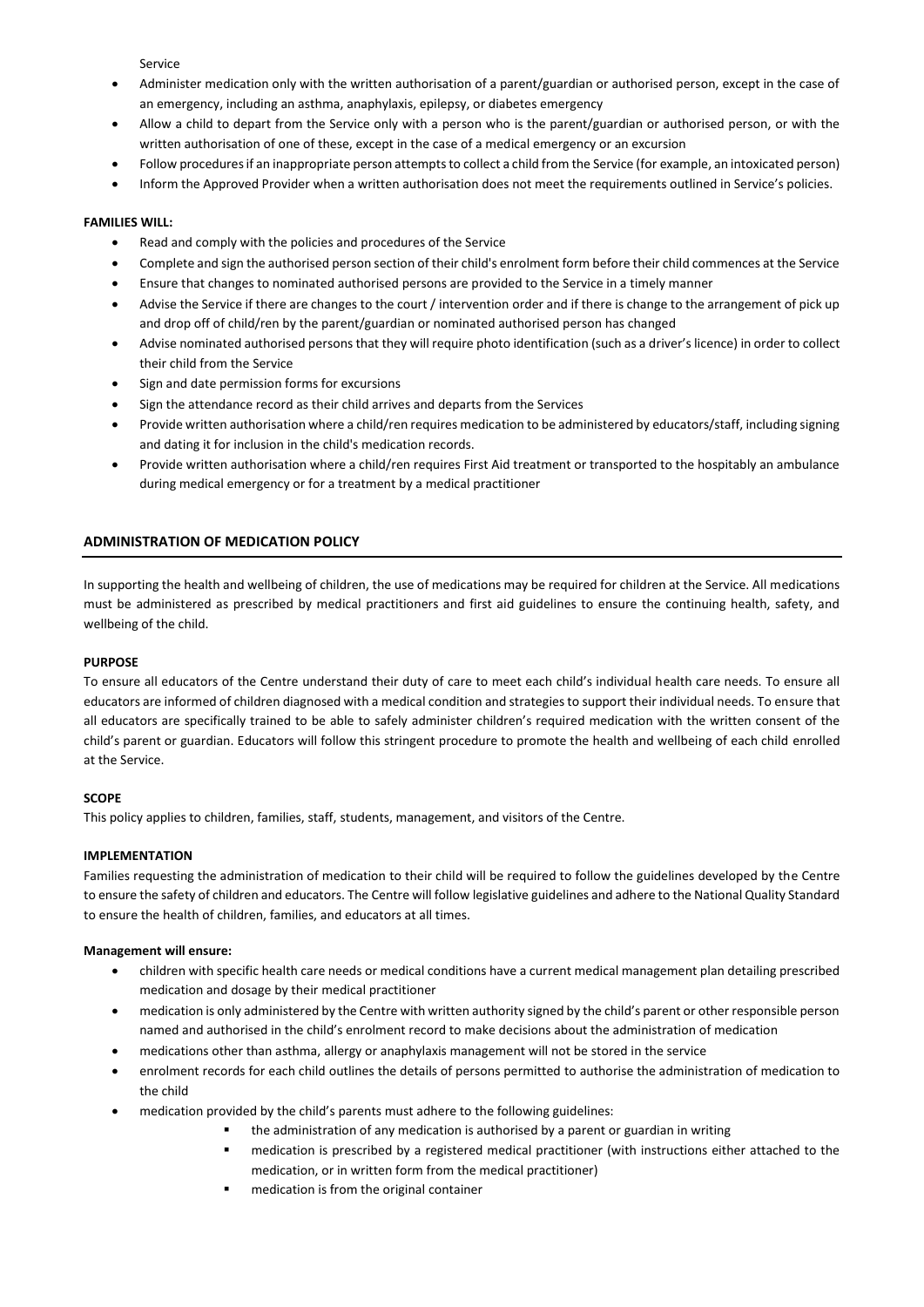- medication has the original label clearly showing the full name of the child
- medication is before the expiry/use by date.
- a medication record is completed for each child
- a staff member will be present with the authorised person while filling the medication record to ensure all the details have been filled in
- medications cannot be written up as "administer when needed". Specific symptoms must be listed by the parent so that staff can administer the medication only when the signs/symptoms are clearly evident in the individual child. Staff will only administer medication once throughout the day
- a separate form must be completed for each medication if more than one is required
- any person delivering a child to the Service must not leave any type of medication in the child's bag or locker. Medication must be handed directly to an educator for appropriate storage upon arrival. Centre will not store any medications in the rooms other than Anaphylaxis / Asthma or Allergy medications
- any medications, creams or naturopathic remedies bought across the counter will require a pharmacist label or doctor's prescription
- amounts above the recommended dosage will not be administered unless directed by the medical practitioner. Dosage recommended on the medication container relevant to child's age will be administered
- medications will not be administered if mixed in milk bottles or any pre mixed formula, drinks or liquids
- sibling's medication will not be administered to another sibling unless both sibling's name is clearly written on the medication container and the medication is prescribed by a registered medical practitioner
- a verbal authorisation will be taken from parent/guardian through phone call by the person in charge to administer the medication in an emergency when written authorisation has not been given. The verbal authorisation needs to be repeated to the other staff member by the parent/guardian to confirm the authorisation. Verbal authorisation given by the parent/guardian needs to be documented in the medication record with the initials of both the staff, time the authorisation was given and the name of the parent/guardian who gave the authorisation
- written and verbal notifications are given to a parent or other family member of a child as soon as practicable if medication is administered to the child in an emergency where there is no written authority given by parent/guardian and the parent/guardian **cannot** be reasonably contacted advice will be sought from the Director or from a medical practitioner either verbally or in writing
- if the incident presented imminent or severe risk to the health, safety and wellbeing of the child or if an ambulance was called in response to the emergency (not as a precaution) the regulatory authority will be notified within 24 hours of the incident
- reasonable steps are taken to ensure that medication records are maintained accurately
- medication forms are kept in a secure and confidential manner and archived for the regulatory prescribed length of time following the child's departure from the Service
- children's privacy is maintained, working in accordance with the Australian Privacy Principles (APP).
- educators receive information about Medical Conditions and Administration of Medication Policies and other relevant health management policies during their induction
- educators, staff, students and volunteers have a clear understanding of children's individual health care needs, allergy or relevant medical condition as detailed in Medical Management Plans, Asthma, Allergy or Anaphylaxis Action Plans
- written consent is requested from families on the enrolment form to administer emergency asthma, allergy, anaphylaxis, or other emergency medication or treatment if required
- if medication is administered in the event of an asthma, allergic reaction or anaphylaxis emergency the parent of the child is notified as soon as practicable and the medical management plan is followed
- families are informed of the Service's medical and medication policies
- safe practices are adhered to for the wellbeing of both the child and educators.

# **A Nominated Supervisor/ Responsible Person /Educators will:**

- not administer any medication without the authorisation of a parent or person with authority, except in the case of an emergency, when the written consent on an enrolment form, verbal consent from an authorised person, a registered medical practitioner or medical emergency services will be acceptable if the parents cannot be contacted.
- ensure medications are stored in the refrigerator in a labelled container inaccessible to children. For medications not requiring refrigeration, they will be stored in a labelled and locked cupboard in a medication container inaccessible to children.
- adrenaline autoinjectors should be kept out of reach of children and stored in a cool dark place at room temperature. They must be readily available when required and not locked in a cupboard. A copy of the child's medical management plan should be stored with the adrenaline autoinjector.
- ensure that two educators administer and witness medications at all times. One of these educators must have a diploma level qualification in accordance with current legislation and regulations who will administer the medication. Both educators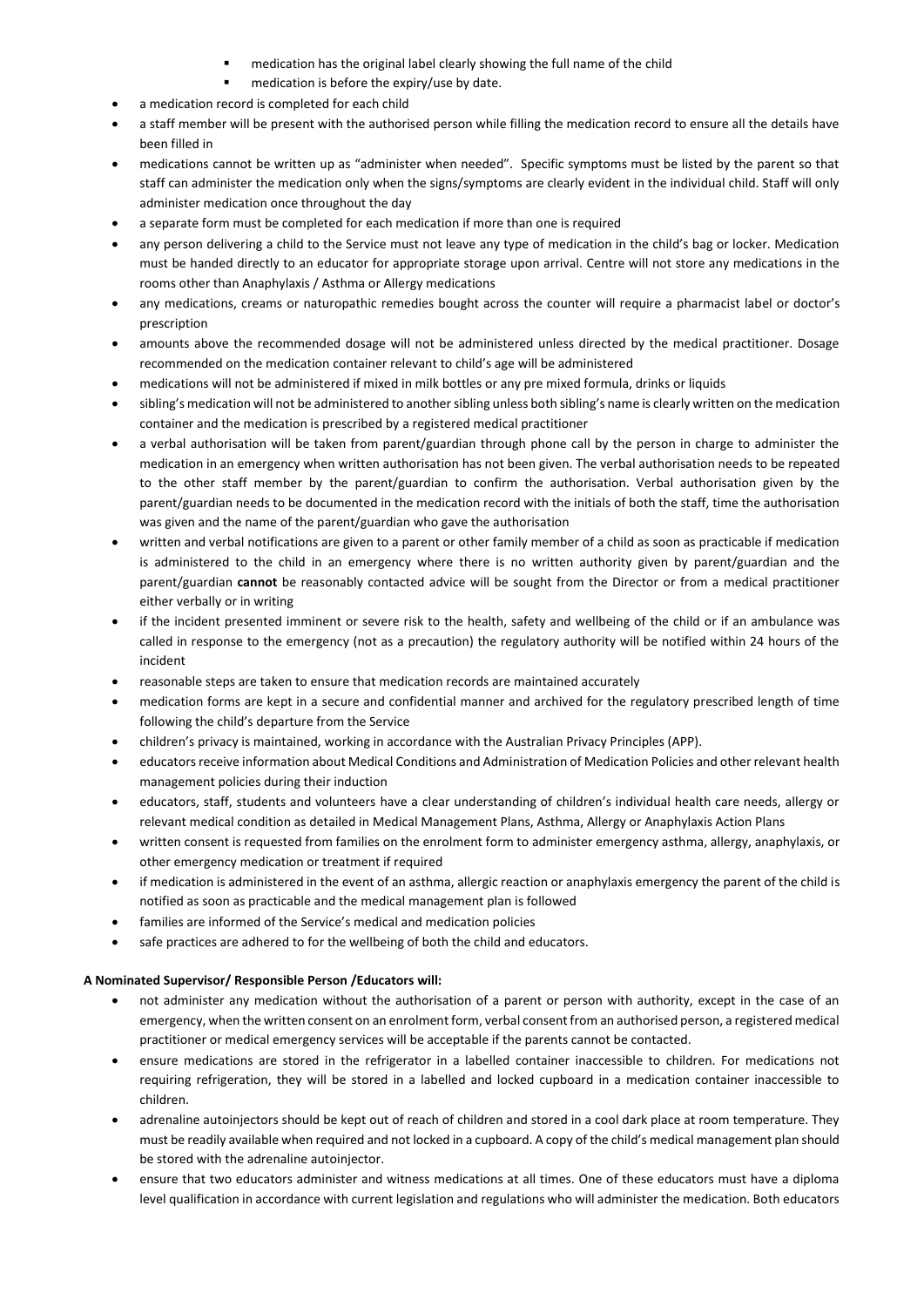- checking the Medication Consent Form completed by the parent/guardian
- checking that the parent/guardian has signed the medication record;
- the name of the medication against the medication consent form
- checking the prescription label for:
	- the child's name
	- the dosage of medication to be administered matches the dosage requested to be administered
	- the use-by date
- confirming that the correct child is receiving the medication
- qualified staff and witness must sign and date the Medication Consent Form
- returning the medication back to the medication container.
- follow hand-washing procedures before and after administering medication and wear gloves while administering medication
- discuss any concerns or doubts about the safety of administering medications with management to ensure the safety of the child (checking if the child has any allergies to the medication being administered)
- seek further information from parents/guardian, the prescribing doctor or the Public Health Unit before administering medication if required
- ensure that the instructions on the Medication Consent Form are consistent with the doctor's instructions and the prescription label
- parent/guardian are required to provide an English translation of instructions from the medical practitioner for any medication if the instructions are written in a language other than English
- ensure that the Medication Consent Form is completed and stored correctly including name and signature of witness.

# **Families will:**

- provide management with accurate information about their child's health needs, medical conditions and medication requirements on the enrolment form
- provide the Service with a Medical Management Plan prior to enrolment of their child if required
- develop a Risk Minimisation and communication Plan for their child in collaboration with management and educators and medical practitioner for long-term medication plans
- notify educators, verbally when children are taking any short-term medications even if the medication needs to be administered at home
- complete and sign a Medication Consent Form for their child requiring medication whilst they are at the Service
- assist educators to complete long-term medication plans with reference to the medical practitioner's advice and ensure plans are signed by the medical practitioner.
- update (or verify currency of) Medical Management Plan quarterly or as per the review date on the plan or as the child's medication needs change
- be requested to sign consent to use creams and lotions should first aid treatment be required
- keep prescribed medications in original containers with pharmacy labels. Please understand that medication will only be administered as directed by the medical practitioner and only to the child whom the medication has been prescribed for. Expired medications will not be administered.
- adhere to our Service's Illness Policy and Pandemic Control of Infectious Disease Policy
- keep children away at home while any symptoms of an illness remain
- keep children at home for 24 hours from commencing antibiotics to ensure they have no side effects to the medication
- NOT leave any medication in children's bags
- give any medication for their children to an educator who will provide the family with Medication Consent Form to complete.
- any non-prescription medications (including Paracetamol, eye ear drops or cold, cough medications) or any herbal/ naturopathic remedies will only be administered with a letter from the doctor detailing the child's name and dosage: Note that the stated procedure for administering medications applies to the administration of non-prescription medications.

# **Guidelines for administration of Paracetamol**

- families must provide their own Paracetamol for use as directed by a medical practitioner.
- to safeguard against the incorrect use of Paracetamol and minimise the risk of concealing the fundamental reasons for high temperatures, educators will only administer Paracetamol if it is accompanied by a Doctor's letter or prescription stating the reason for administering, the dosage and duration it is to be administered for except for in emergency situations (onset of fever whilst at the Service).
- if a child presents with a temperature whilst at the Service, the family will be notified immediately and asked to organise collection of the child as soon as possible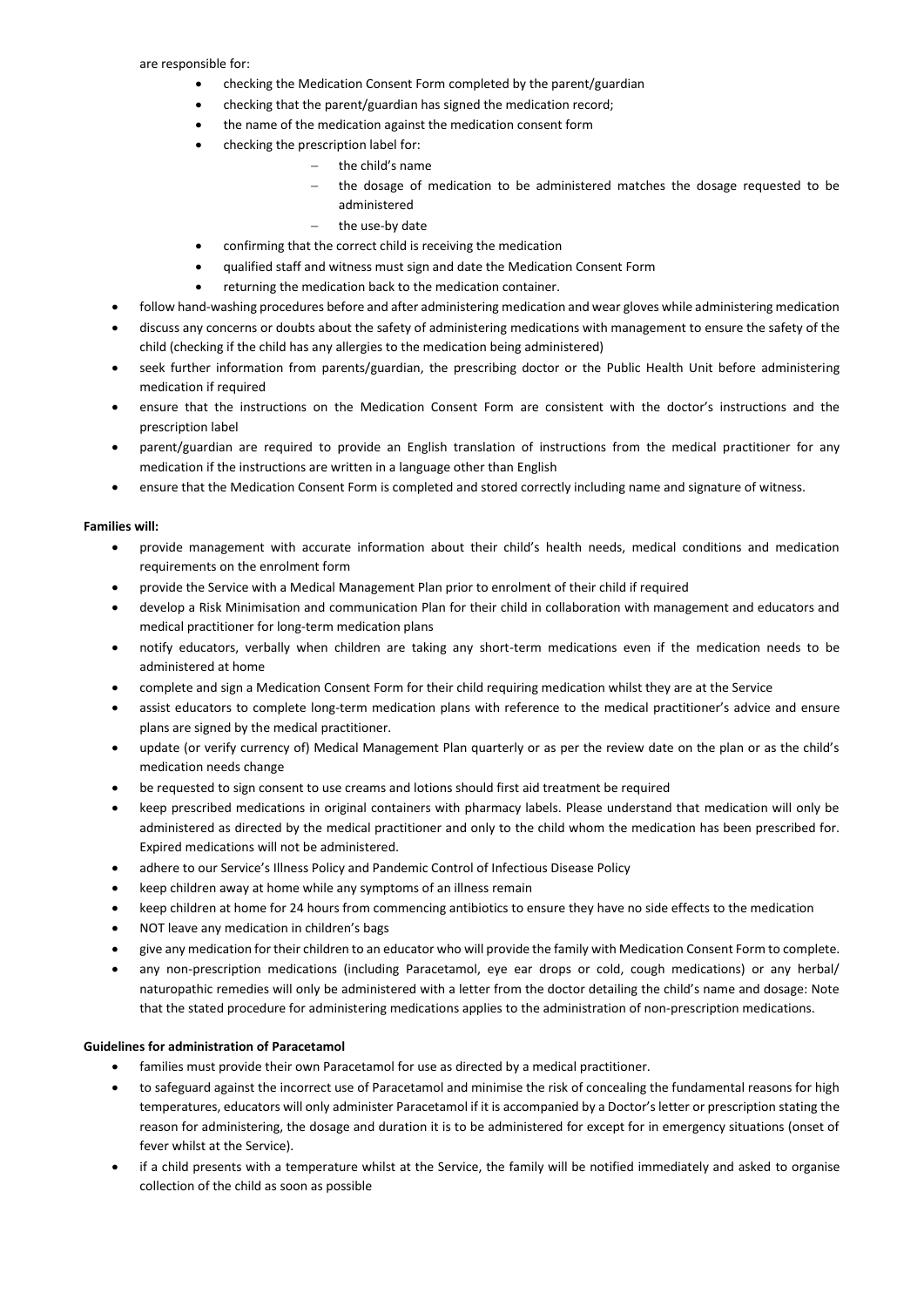- the family will be encouraged to visit a doctor to find the cause of the temperature. While waiting for the child to be collected, educators will:
	- remove excess clothing to cool the child down
	- **•** offer fluids to the child
	- encourage the child to rest.
	- Provide a cool, damp cloth for the child's forehead and back of the neck.
	- monitor the child for any additional symptoms
	- maintain supervision of the ill child at all times, while keeping them separated from children who are well.

# **Medications kept at the service**

- any medication, cream or lotion kept on the premises will be checked weekly/monthly for expiry dates as part of OH&S checklist.
- a list of First Aid Kit contents close to expiry or running low will be given to the Nominated Supervisor who will arrange for the purchase of replacement supplies
- if a child's individual medication is due to expire or running low, the family will be notified by educators that replacement items are required
- it is the family's responsibility to take home short-term medication (such as antibiotics) at the end of each day, and return it with the child as necessary
- MEDICATION WILL NOT BE ADMINISTERED IF IT HAS PAST THE PRODUCT EXPIRY DATE.
- written consent is required from families on the enrolment form with dosage, duration and times to be administered for any topical medications, nappy creams, insect repellent, sunscreen and teething gels.

# **Emergency Administration of Medication**

- in the occurrence of an emergency and where the administration of medication must occur, the Service must attempt to receive verbal authorisation by a parent of the child named in the child's enrolment form who is authorised to consent to the administration of medication.
- If a parent of a child is unreachable, the Service will endeavour to obtain verbal authorisation from an emergency contact of the child named in the child's enrolment form, who is authorised to approve the administration of medication.
- If all the child's nominated contacts are non-contactable, the Service must contact a registered medical practitioner or emergency service on 000.
- In the event of an emergency and where the administration of medication must occur, written notice must be provided to a parent of the child or other emergency contact person listed on the child's enrolment form.

# **Emergency involving Anaphylaxis, Allergy reaction or Asthma**

- for anaphylaxis, allergic reaction or asthma emergencies, medication/treatment will be administered to a child without authorisation, following the Asthma, Allergic reaction or Anaphylaxis Action Plan provided by the parent/guardian. [National Asthma Council (NAC) or ASCIA]
- in the event of a child not known to have asthma, allergic reaction or anaphylaxis and appears to be in severe respiratory distress, the emergency plans for first aid must be followed immediately.
	- an ambulance must be called immediately
	- place child in a seated upright position
	- give 4 separate puffs of a reliever medication (eg: Ventolin) using a spacer if required.
	- repeat every 4 minutes until the ambulance arrives
	- give antihistamine in case of allergic reaction
	- in the event of an anaphylaxis emergency where any of the following symptoms are present, an Epipen must be administered
	- difficulty/noisy breathing
		- swelling of the tongue
		- swelling or tightness in throat
		- difficulty talking
		- wheeze or persistent cough
		- persistent dizziness or collapse pale and floppy

(Sydney Children's Hospitals Network – 2020)

The Service will contact the following (as required) as soon as practicably possible:

- **•** Emergency Services 000
- a parent/g of the child
- the regulatory authority within 24 hours (if an ambulance was called).
- the child will be comforted, reassured, and removed to a quiet area under the direct supervision of a suitably experienced and trained educator.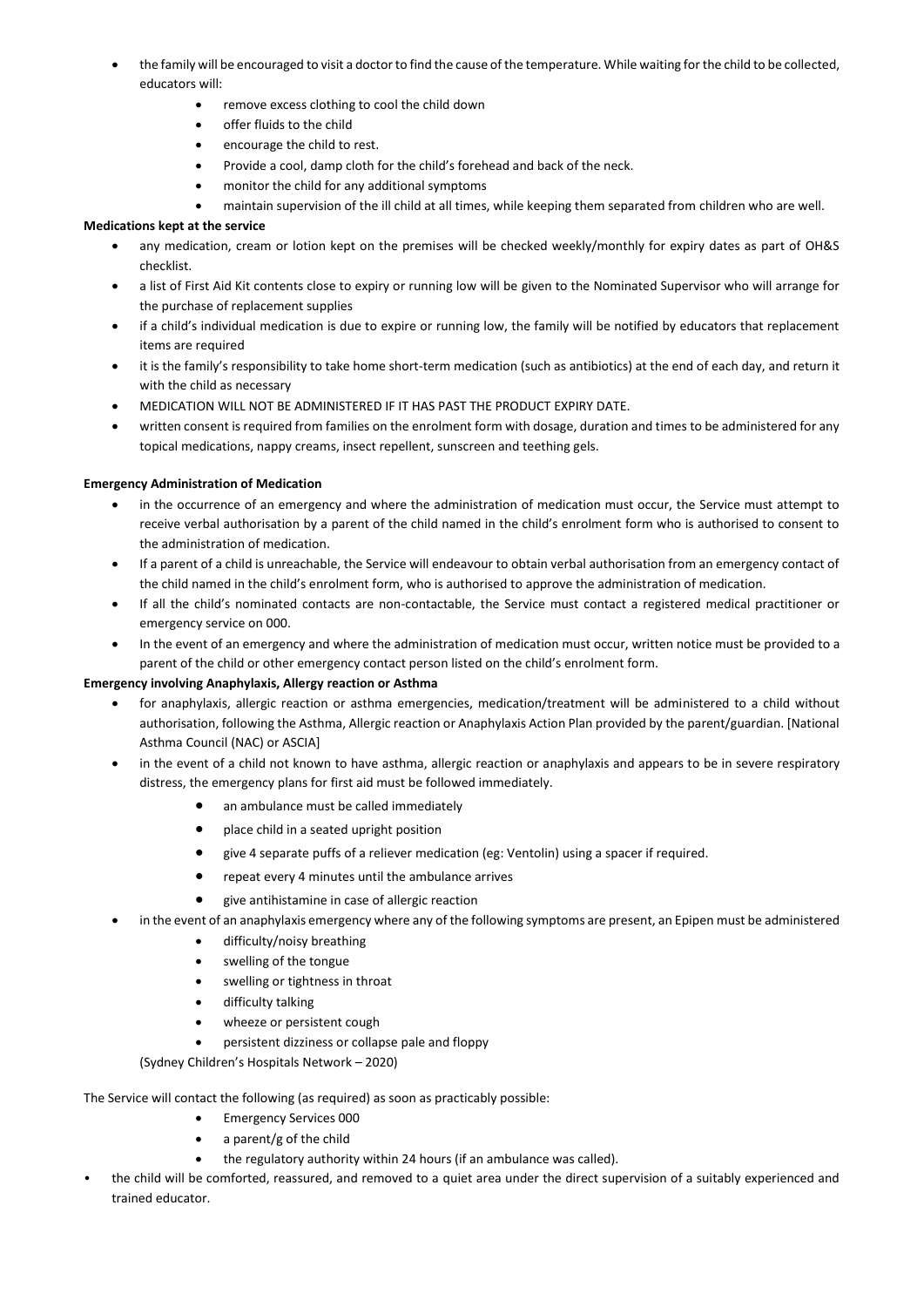# **PURPOSE**

We aim to minimise the risk of an anaphylactic reaction occurring at our Service by implementing risk minimisation strategies and ensuring all staff members are adequately trained to respond appropriately and competently to an anaphylactic reaction. We also aim to ensure that the risk of children with known allergies coming into contact with allergens is eliminated or minimised.

# **SCOPE**

This policy applies to children, families, student, staff, management, and visitors of the Service.

# **IMPLEMENTATION**

We will involve all educators, families and children in regular discussions about medical conditions and general health and wellbeing throughout our curriculum. The Service will adhere to privacy and confidentiality procedures when dealing with individual health needs, including having families provide written permission to display the child's Action Plan in prominent positions within the Service.

A copy of all relevant medical conditions policies will be provided to all educators, volunteers and families of the Service. It is important that communication is open between families and educators to ensure that appropriate management of anaphylactic reactions are effectively implemented.

It is imperative that all educators and volunteers at the Service follow a child's Medical Management Plan in the event of an incident related to a child's specific health care need, allergy, or medical condition.

# **Management, Nominated Supervisor/ Responsible Person will ensure:**

- all parents/guardians are asked as part of the enrolment procedure, and prior to their child's attendance at the Service, whether the child has allergies and document this information on the child's enrolment record. If the child has severe allergies, the parents/guardians are required to provide a medical management action plan signed by a Registered Medical Practitioner
- that all staff members have completed ACECQA approved first aid training at least every 3 years and this is recorded with each staff member's certificate held on the Service's premises
- that at least one educator who has completed an anaphylaxis management training approved by the Education and Care Services National Regulations is in attendance whenever children are being educated and cared for by the Service
- that all staff members have completed anaphylaxis management training approved by the Education and Care Services National Regulations at least every two (2) years
- that all staff members, whether or not they have a child diagnosed at risk of anaphylaxis undertakes training in the administration of the adrenaline auto-injection device and cardio- pulmonary resuscitation every 12 months, recording this in the staff records
- that all staff members are aware of symptoms of an anaphylactic reaction, the child at risk of anaphylaxis, the child's allergies, anaphylaxis action plan and EpiPen® kit
- that educators and staff members are able to respond immediately to any emergency
- that a copy of this policy is provided and reviewed during each new staff member's induction process
- a copy of this policy is provided to the parent or guardian of each child diagnosed at risk of anaphylaxis at the Service
- that updated information, resources, and support for managing allergies and anaphylaxis are regularly provided for families
- that all management and staff remain up to date with changes to individual children's action plans
- the Service receives an up to date copy of the action plan every 12 months or if changes have occurred to the child's diagnosis or treatment.

# **In Services where a child diagnosed at risk of anaphylaxis is enrolled, the Nominated Supervisor will also:**

- conduct an assessment of the potential for accidental exposure to allergens while the child/children at risk of anaphylaxis are in the care of the Service and develop a risk minimisation plan and a communication plan for the Service in consultation with staff and the families of the child/children inserted into the enrolment record for each child.
- ensure that a child who has been prescribed an adrenaline auto-injection device is not permitted to attend the Service without the device
- display an Australasian Society of Clinical Immunology and Allergy Inc. (ASCIA) Action Plan for Anaphylaxis 2020 (RED) for each child with a diagnosed risk of anaphylaxis in key locations at the Service, for example, in the child's room, outdoor play space, kitchen, and / or near the medication cabinet
- display ASCIA First Aid Plan for Anaphylaxis (ORANGE) in key locations in the Service.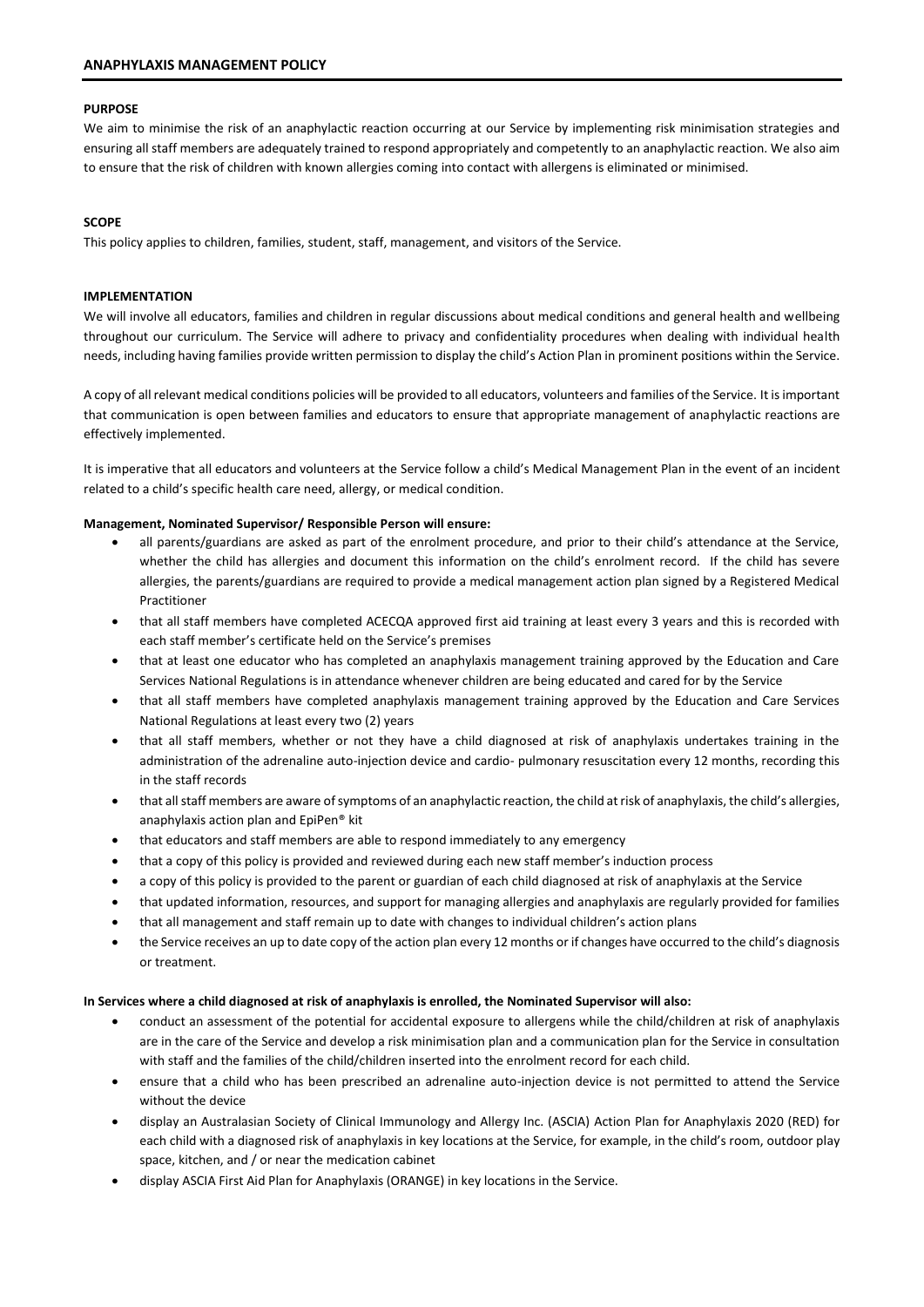- ensure that a child's individual anaphylaxis medical management action plan is signed by a Registered Medical Practitioner and inserted into the enrolment record for each child. This will outline the allergies and describe the prescribed medication / treatment for that child and the circumstances in which the medication should be used
- ensure that a complete auto-injection device kit (which must contain a copy the child's anaphylaxis medical management action plan) is provided by the parent/guardian for the child while at the Service
- ensure that all staff responsible for the preparation of food are trained in managing the provision of meals for a child with allergies, including high levels of care in preventing cross contamination during storage, handling, preparation, and serving of food. Training will also be given in planning appropriate menus including identifying written and hidden sources of food allergens on food labels
- ensure that a notice is displayed prominently in the main entrance of the Service stating that a child diagnosed at risk of anaphylaxis is being cared for or educated at the Service, and providing details of the allergen/s
- ensure that all relief staff members in the Service have completed training in anaphylaxis management including the administration of an adrenaline auto-injection device, awareness of the symptoms of an anaphylactic reaction and awareness of any child at risk of anaphylaxis, the child's allergies, the individual anaphylaxis medical management action plan and the location of the auto-injection device kit
- implement the communication strategy and encourage ongoing communication between parents/guardians and staff regarding the current status of the child's allergies, this policy and its implementation
- ensure Emergency contact card is available near the telephone
- ensure that all staff in the Service know the location of the anaphylaxis medical management plan and that a copy is kept with the auto-injection device kit
- ensure that a staff member accompanying children outside the Service carries a copy of the anaphylaxis medical management action plan with the auto-injection device kit
- provide information to the Service community about resources and support for managing allergies and anaphylaxis

# **Educators will:**

- ensure that a current anaphylaxis medical management action plan signed by the child's Registered Medical Practitioner and a complete auto-injection device kit (which must contain a copy the child's anaphylaxis medical management action plan) is provided by the parent/guardian for the child while at the Service
- ensure a copy of the child's anaphylaxis medical management Action Plan is visible and known to staff, visitors, and students in the Service.
- follow the child's anaphylaxis medical management Action Plan in the event of an allergic reaction, which may progress to anaphylaxis
- practice the administration procedures of the adrenaline auto-injection device using an auto-injection device trainer and 'anaphylaxis scenarios' on a regular basis, preferably quarterly
- ensure the child at risk of anaphylaxis is provided with food with specific dietary restrictions as nominated by the parents' or guardians' and as per the medical management Action Plan
- ensure tables and bench tops are washed down effectively before and after eating
- ensure all children wash their hands upon arrival at the Service and before and after eating
- increase supervision of a child at risk of anaphylaxis on special occasions such as excursions, incursions, Service events and family days
- ensure that the auto-injection device kit is:
	- stored in a location that is known to all staff, including relief staff;
	- NOT locked in a cupboard
	- easily accessible to adults but inaccessible to children
	- stored in a cool dark place at room temperature
	- NOT refrigerated
	- contains a copy of the child's medical management plan
- ensure that the auto-injection device kit containing a copy of the anaphylaxis medical management action plan for each child at risk of anaphylaxis is carried by a staff member accompanying the child when the child is removed from the Service e.g. on excursions that this child attends or during orientations or visiting other rooms at the service
- ensure that two sets of auto-injection device kit for each child at risk of anaphylaxis is carried by a staff member accompanying the child on excursions that this child attends.
- regularly check and record the adrenaline auto-injection device expiry date.

# **In the event where a child who has not been diagnosed as allergic, but who appears to be having an anaphylactic reaction:**

- Call an ambulance immediately by dialing 000
- Commence first aid measures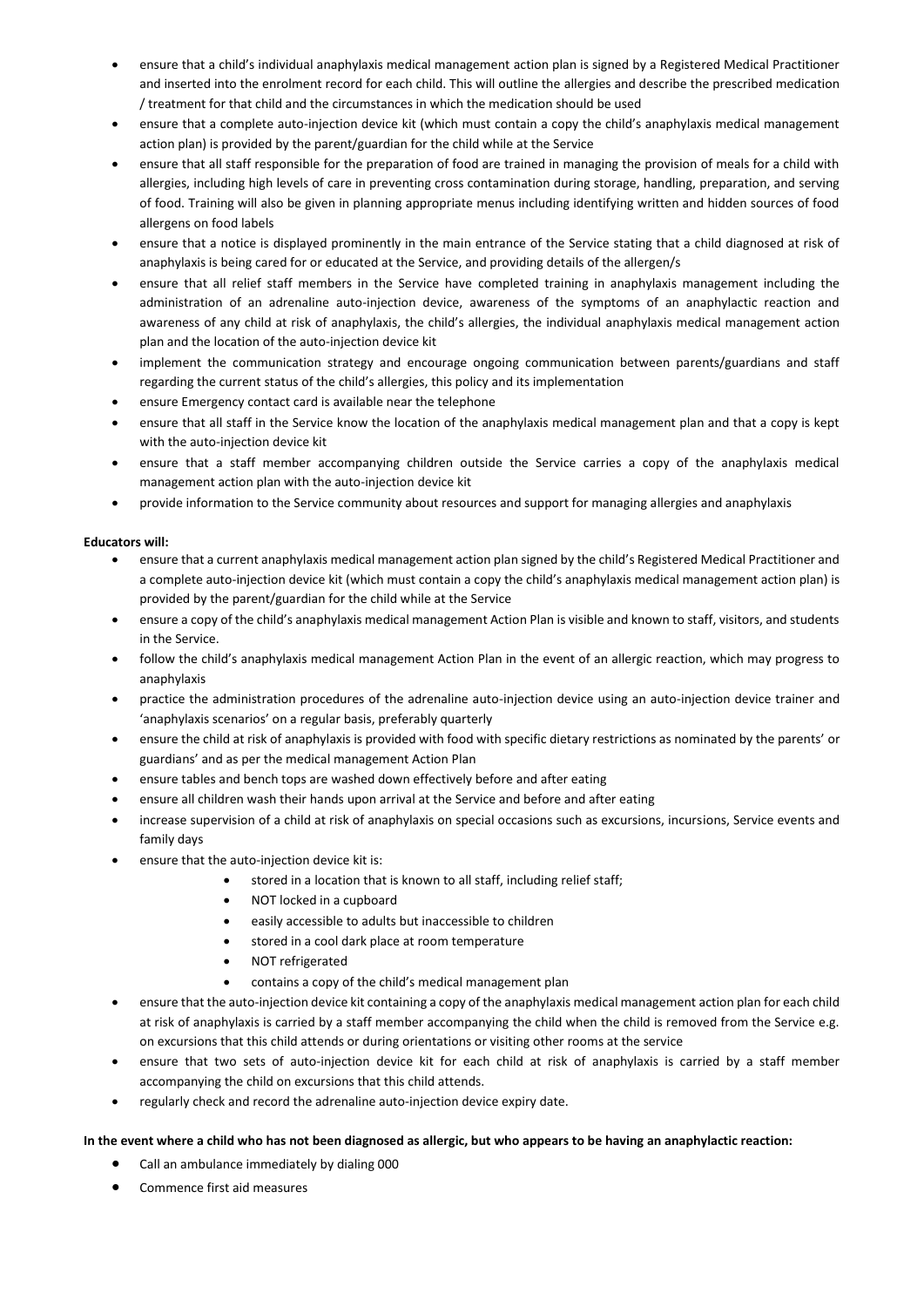- Administer an adrenaline autoinjector
- Contact the parent/guardian when practicable
- Contact the emergency contact if the parents or guardian cannot be contacted when practicable
- Notify the regulatory authority within 24 hours.

### **In the event that a child suffers from an anaphylactic reaction the Service and staff will:**

- Follow the child's anaphylaxis action plan
- Call an ambulance immediately by dialing 000
- Commence first aid measures
- Record the time of administration of adrenaline autoinjector
- If after 5 minutes there is no response, a second adrenaline autoinjector should be administered to the child if available
- Contact the parent/guardian when practicable
- Contact the emergency contact if the parents or guardian cannot be contacted when practicable
- Notify the regulatory authority within 24 hours.

### **Families will:**

- inform staff at the child's Service, either on enrolment or on diagnosis, of their child's allergies
- provide staff with an anaphylaxis medical management Action Plan giving written consent to use the auto-injection device in line with this action plan and signed by the Registered Medical Practitioner
- develop an anaphylaxis risk minimisation plan and communication plan in collaboration with the Nominated Supervisor and other Service staff
- provide staff with a complete auto-injection device kit
- maintain a record of the adrenaline auto-injection device expiry date so as to ensure it is replaced prior to expiry
- assist staff by offering information and answering any questions regarding their child's allergies
- communicate all relevant information and concerns to staff, for example, any matter relating to the health of the child
- comply with the Service's policy that a child who has been prescribed an adrenaline auto-injection device is not permitted to attend the Service or its programs without that device
- read and be familiar with this policy
- identify and liaise with the nominated staff member primarily caring for their child
- bring relevant issues to the attention of both staff and the Approved Provider
- notify the service if their child has had a severe allergic reaction while not at the service- either at home or at another location
- notify staff of any changes to their child's allergy status and provide a new anaphylaxis action plan in accordance with these changes
- provide an updated action plan every 12 months or if changes have been made to the child's diagnosis

# **EDUCATING CHILDREN**

- Educators will talk to children about foods that are safe and unsafe for the anaphylactic child. They will use terms such as 'this food will make \_\_\_\_\_\_ sick', 'this food is not good for \_\_\_\_\_', and '\_\_\_\_\_ is allergic to that food'.
- staff will talk about signs and symptoms of allergic reactions to children (e.g. itchy, furry, or scratchy throat, itchy or puffy skin, hot, feeling funny).
- with older children, staff will talk about strategies to avoid exposure to unsafe foods, such as taking their own plate and utensils, having the first serve from commercially safe foods, and not eating food that is shared
- Educators and staff will include information and discussions about food allergies in the programs they develop for the children, to help children understand about food allergy and encourage empathy, acceptance and inclusion of the allergic child

# **REPORTING PROCEDURES**

# **After each emergency situation the following will need to be carried out:**

- staff members involved in the situation are to complete an Accident, Incident and Trauma Report and an Illness report which will be countersigned by the Nominated Supervisor of the Service at the time of the incident
- ensure the parent or guardian signs the Accident, Incident and Trauma Report and an Illness report
- a copy of the Accident, Incident and Trauma Report and Illness Report will be placed in the child's file
- the Nominated Supervisor will inform the Service management about the incident
- the Nominated Supervisor or the Approved Provider will inform Regulatory Authority of the incident within 24 hours as per regulations
- staff will be debriefed after each anaphylaxis incident and the child's individual Anaphylaxis medical action plan evaluated,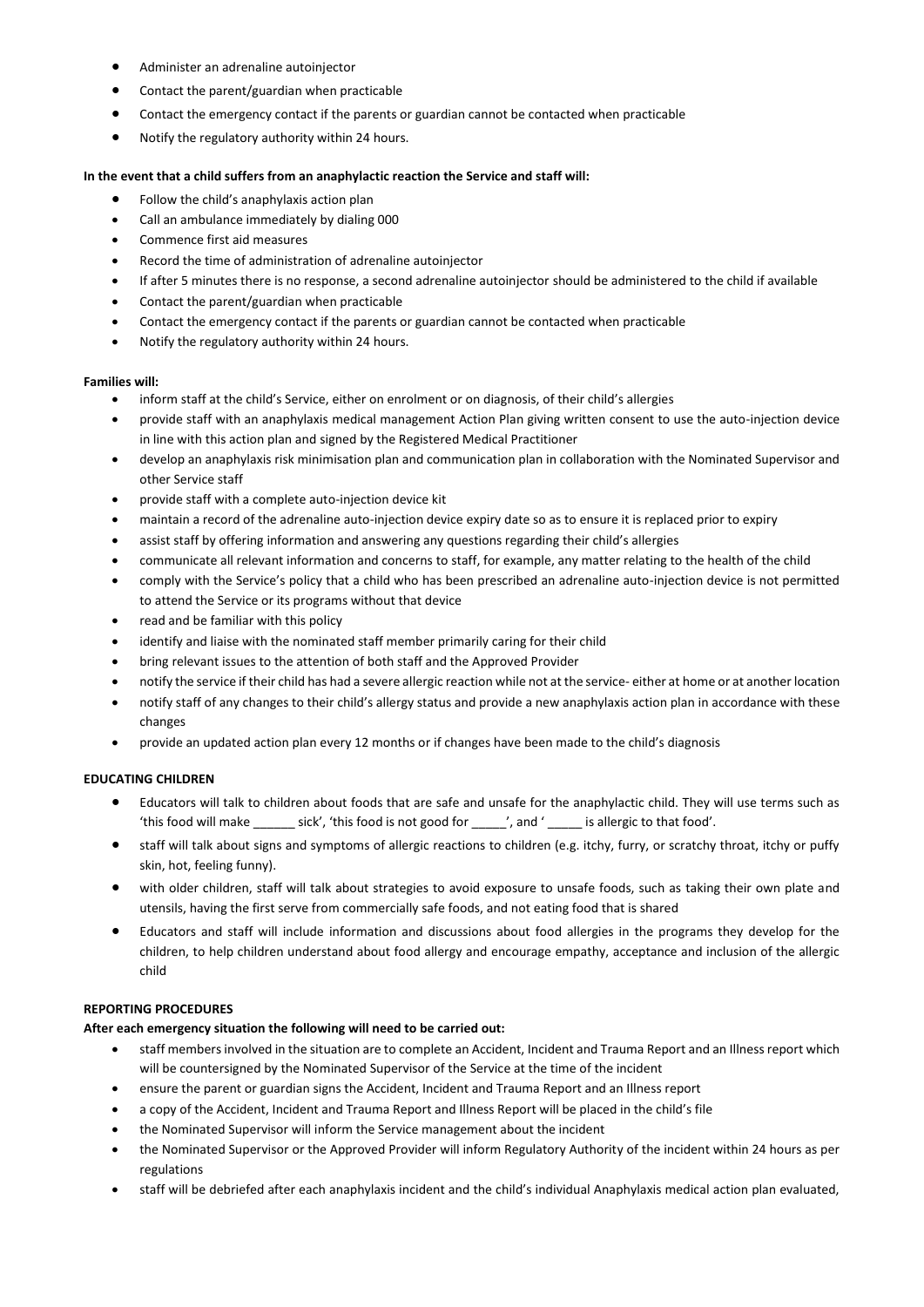including a discussion of the effectiveness of the procedure used.

 staff will discuss the exposure to the allergen and the strategies that need to be implemented and maintained to prevent further exposure.

# **CONTACT DETAILS FOR RESOURCES AND SUPPORT**

Australasian Society of Clinical Immunology and Allergy (ASCIA) provide information on allergies. Their sample Anaphylaxis Action Plan can be downloaded from this site. Contact details for Allergists may also be provided. Important information: The ASCIA Action Plan for Anaphylaxis must be completed by a medical practitioner.

# <https://www.allergy.org.au/health-professionals/anaphylaxis-resources/ascia-action-plan-for-anaphylaxis>

Current ASCIA Action Plan are the 2020 versions, however previous versions (2018 and 2017) are still valid for use throughout 2020. There are two types of ASCIA Action Plans for Anaphylaxis:

- ASCIA Action Plan 2020 (RED) are for adults or children with medically confirmed allergies, who have been prescribed adrenaline autoinjectors.
- ASCIA Action Plan for Allergic Reactions (GREEN) is for adults or children with medically confirmed allergies who have not been prescribed adrenaline autoinjectors.
- A new ASCIA First Aid Plan for Anaphylaxis (ORANGE) EpiPen and Generic versions has replaced other versions of the action plans.

# **BEHAVIOUR GUIDANCE POLICY**

The right for children to receive positive guidance and encouragement in a supportive and respectful environment is promoted within Education and Care Services National Regulations. Children learn to face a variety of challenges throughout their lives and through this develop not only self-regulation, but positive dispositions such as resilience and perseverance. Learning the difference between acceptable and unacceptable behaviour assists children to regulate their own behaviours in different social and emotional environments when interacting with peers and adults.

### **PURPOSE**

We aim to create positive relationships with children by helping them to feel safe, secure, and supported within our Service. We will ensure children are treated fairly and equitably and with respect and consistency, as they are supported to develop the skills and knowledge required to behave in a socially and culturally acceptable manner.

Supporting children to develop socially acceptable behaviour and self-regulation is a primary goal for educators and families. This is embedded in fundamental documents including the Early Years Learning Framework (EYLF), Education and Care Services National Regulations, and the National Quality Standard (NQS).

# **SCOPE**

This policy applies to children, families, staff, management, students and visitors of the Service.

# **DEFINITIONS**

Behaviour guidance*-* this term is used to reflect current thinking about the most positive and effective ways to help children gain understanding and learn skills that will help them to manage their own behaviour.

Self-regulation*-* The ability to manage energy states, emotions, behaviour and attention: the ability to return to a balanced, calm and constant state of being. Self-regulation is a key factor for mental health, wellbeing and learning (KidsMatter, Early Childhood, 2014) cited in the Guide to the NQF, p.629).

Inclusion- taking into account all children's social, cultural and linguistic diversity (including learning styles, abilities, disabilities, gender, family circumstance and geographic location) in curriculum decision-making processes. (EYLF)

# **IMPLEMENTATION**

The behaviour and guidance strategies used by staff and Educators at our Service are designed to provide give children with the opportunity to expand their experiences of life in a productive, safe environment that allows individuals the right to safety, tolerance, self-expression, cultural identity, dignity and the worth of the individual.

Educators understand that as children grow and develop, self-regulation becomes an important aspect of social and emotional development as they begin to understand how their actions affect others.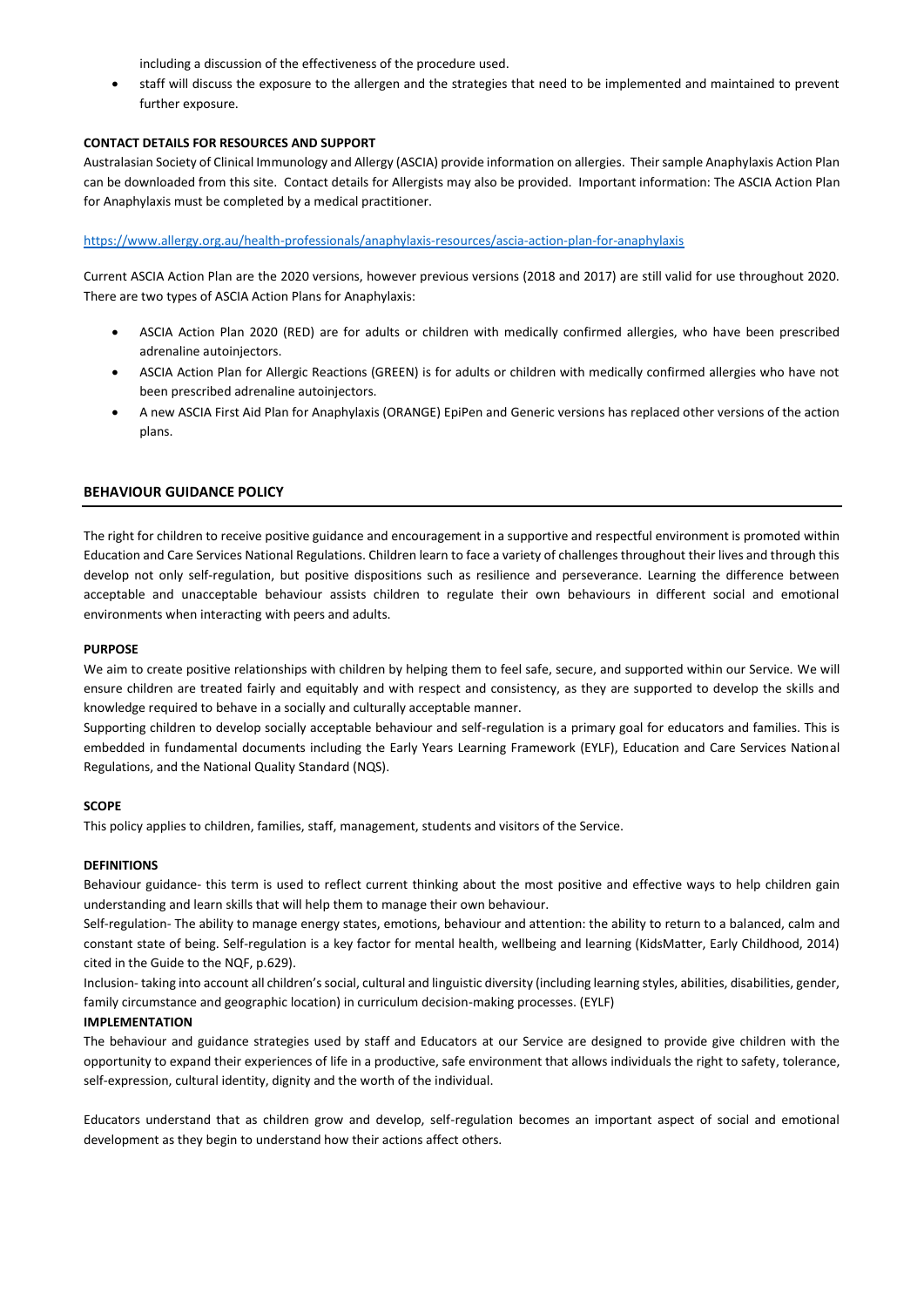We believe in providing boundaries as part of a loving caring and trusting relationship with children and families to help them feel secure and self-confident. Children benefit from knowing that their environment is stable and that a competent adult is taking care of them.

There are three key aspects to promoting positive behaviour:

- Creating a quality learning environment that is positive and supportive and provides developmentally appropriate experiences and resources
- Implementing guidance strategies for building skills and strengthening positive behaviour based on age-appropriate behaviour expectations
- Employing strategies for guiding children's behaviour resulting in decreasing undesired behaviours

# **Positive behaviour strategies**

Guiding children's behaviour is an important aspect of caring for and educating children. Positive strategies need to be developed to assist children to learn appropriate ways of behaving. Corporal punishment and unreasonable discipline are not permitted at any time in children's services, not only because the child may be physically harmed, but also because it nearly always has detrimental effects on the child's self-esteem and feelings of security.

All educators and staff at our Service will role model appropriate behaviour and language, encouraging children to socialise with other children, including children of different cultural backgrounds as well as from different age groups and different genders.

Behaviour guidance strategies implemented within our service are appropriate to the child's age and developmental capacity. Children are encouraged to make decisions for themselves and are provided with opportunities for independence and self-regulation. Children are given the opportunity to make choices and experience the consequences of these choices when there is no risk of physical or emotional harm to the child or anyone else. They are acknowledged when they make positive choices in managing their behaviour.

Strategies may include using visual cues, prompting, redirection, re-teaching strategies, developing logical consequences and conferences with children. In the instance of adverse behaviour being persistently observed, educators will evaluate their program, room set up, supervision etc. to identify triggers and sources of inappropriate or challenging behaviour.

Regular routines and consistency in implementing behaviour guidance strategies are critical to support children's wellbeing and promote children's agency. All staff implement an active and positive approach to guiding children's behaviour within our service.

# **Management/Nominated Supervisor/Responsible Person will ensure:**

- no child being educated and cared for by the service is subjected to any form of corporal punishment or any discipline that is unreasonable in the circumstances
- every reasonable precaution is taken to protect children from harm and from any hazard likely to cause injury
- connections are built between our service and local primary schools to support positive learning environments
- behaviour guidance does not involve making judgements about children or their families
- information is gathered from families about their children's social skills, relationship preferences, family and cultural values which will be recorded in the child's individual profile.
- educators will use this information to engage children in experiences that support children to develop and practice their social and decision-making skills
- positive and respectful relationships with children are established and maintained
- children are empowered to use language and other forms of non-hurtful communication to communicate their emotions
- positive, empathetic relationships are promoted between children assisting them to develop respectful relationships
- the dignity and rights of each child are maintained at all times
- positive and inclusive strategies are implemented to enable educators to encourage positive behaviour in children in order to minimise adverse behaviour
- general information about behaviour guidance is provided to families through parent interviews and newsletters
- a partnership is developed with other professionals or support agencies that work with children who have diagnosed behavioural or social difficulties to develop plans for the inclusion of these specific children. This information will be kept confidential and in the individual child's file.
- excessive or challenging behaviour is managed and communicated with families
- strategies are implemented to re-direct a child who may be causing or about to cause harm to himself or herself, another child, or adult. Incidents may include a child who is kicking, spitting, biting, throwing furniture or toys, punching or hitting, or being disruptive. Redirection may also include an incident where a child places him/herself in a dangerous situation, for example, climbing a fence or hiding in a potentially dangerous position. Safety is a priority, and this may mean using physical re-direction in which an Educator will actually remove the child from the harmful situation if required.
- families are notified and the incident/behaviour is addressed sensitively. In an instance where a child or children's safety has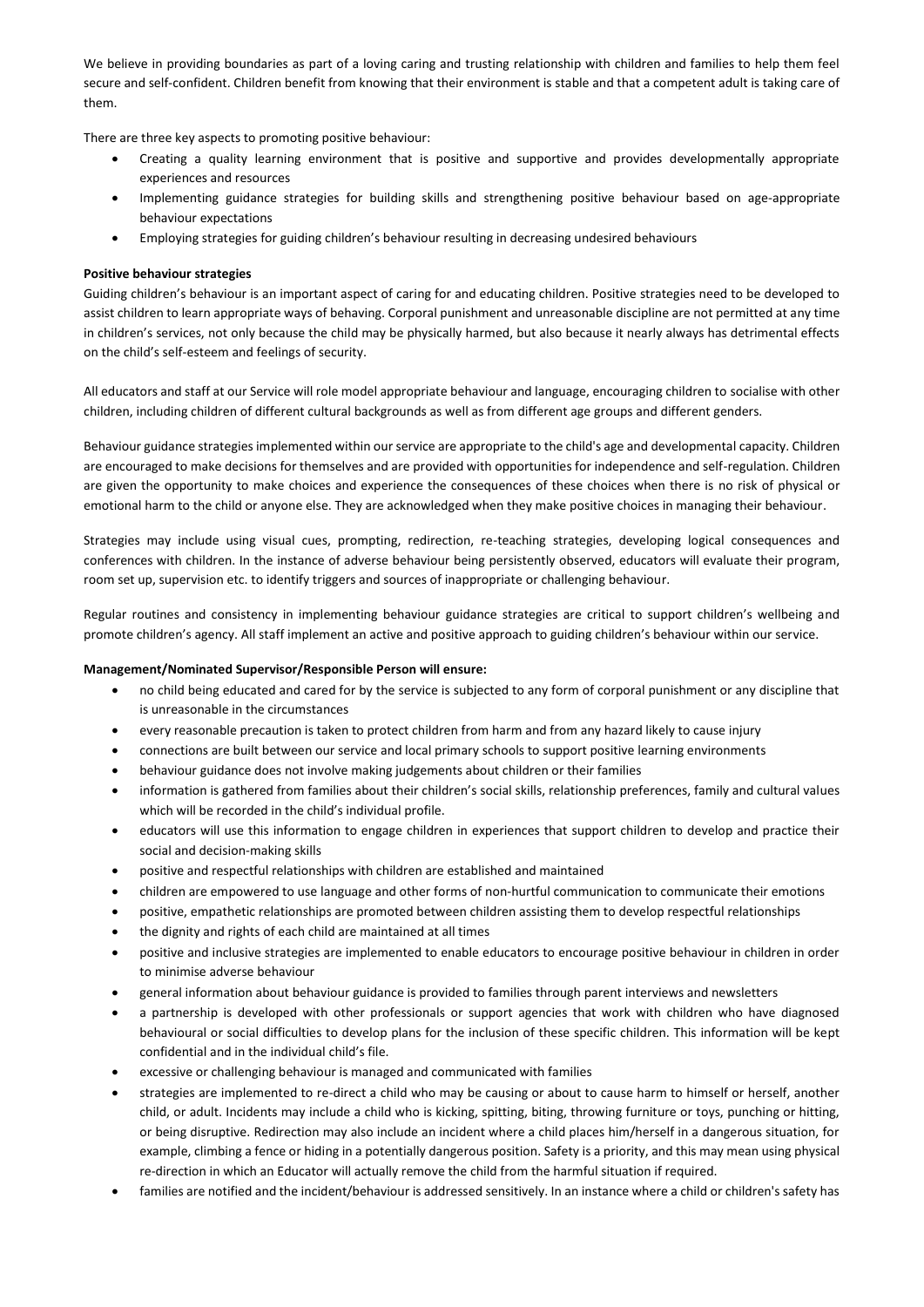been jeopardised, parents are required to sign the **Incident Record Form.** 

- should the behaviour continue, the child's behaviour is observed and carefully documented. Additional information is collated related to the context and behaviour guidance strategies implemented. Where a similar incidence occurs two or more times, the child's parents and the Room Coordinator / kinder Teacher will meet to discuss the behaviour or concern.
- families and professional agencies are consulted to ensure that a consistent approach is used to support the child with diagnosed behavioural or social difficulties.
- application for additional support for educators to build their capacity and capabilities to include children with additional needs will be made through the Inclusion Support Program and Kindergarten Inclusion Support Program.
- a Strategic Inclusion Plan (SIP) is developed and guided by local support agencies as required for individual children.
- the SIP is reviewed on a periodic basis reflecting changes that have been applied through the implementation of the plan.
- professional development is provided for educators to be informed, trained and supervised to implement the SIP created, ensuring that information is composed and recorded for reflection on its effectiveness for the individual child.
- notification is made to the regulatory authority within the legislated time frames of any circumstance that poses a risk to the health, safety and wellbeing of a child or children, or of any complaint alleging that a serious incident has occurred at the service.

# **Educators will:**

- encourage and support each child's social and emotional development, striving to develop children's self-regulation and an understanding of the feelings of others
- actively work with younger children to promote and role-model positive ways to interact with others
- teach behavioural expectations
- support appropriate behaviour- visual cues, prompting, positive verbal feedback and quality learning environments
- children are provided with positive guidance and encouragement toward acceptable behaviour
- promote children's initiative and agency
- actively work with all children to support them in constructing and conveying ways of expressing needs, resolving conflict, and responding to the behaviour of others
- at all times provide positive role-modelling in their dealings with children, other educators and staff, and families
- discuss guidelines, rules, limits, and what is fair with children, and use their contributions in setting limits and guidelines:
	- ensure room limits are appropriate;
		- explain the limits clearly;
		- make sure all educators consistently set the same limits /consequences;
		- guide the child through actions and words.
- guide children's behaviour, teaching them how to be considerate of others to think about the effects of their actions on others. It is important that children understand what acceptable and unacceptable behaviour is and how to manage their emotions.
- maintain eye contact remaining at the children's level whilst talking calmly with children about the consequence of their actions, and the reason for rules
- use corrective consequences- prompt, redirect, re-teach, provide choice, logical consequence, conference with child and educator
- provide positive feedback and focus on children's strengths and achievements and build on their abilities
- take into consideration the child's past experiences as their behaviour could be a result of past trauma such as changes in routine, changes or losses within the family, placement in care, or more serious circumstances involving abuse, neglect, or family violence
- be responsive to these former experiences, designing and implementing behaviour plans with the individual child that include strategies which will assist alternative and positive behaviour
- provide age appropriate, challenging, and interesting activities, experiences, and equipment for children to use and become engaged with
- ensure there are sufficient materials and equipment for individual, small and large group activities
- set up the environment (indoor and outdoor) for children to engage in activities and experiences in accordance with their abilities and interests
- adapt a positive approach, excluding cruel, harsh, humiliating or demeaning actions like dragging, pulling, hitting, shaking or pushing a child
- commit to professional development and keep up to date with industry information regarding behaviour guidance strategies
- support children to explore different identities and points of view and to communicate effectively when resolving disagreements with others
- participate in planned and spontaneous conversations with children about emotions, feelings and issues of inclusion and fairness, bias and prejudice, and the consequences of their actions, as well as the appropriate rules and the reasons for the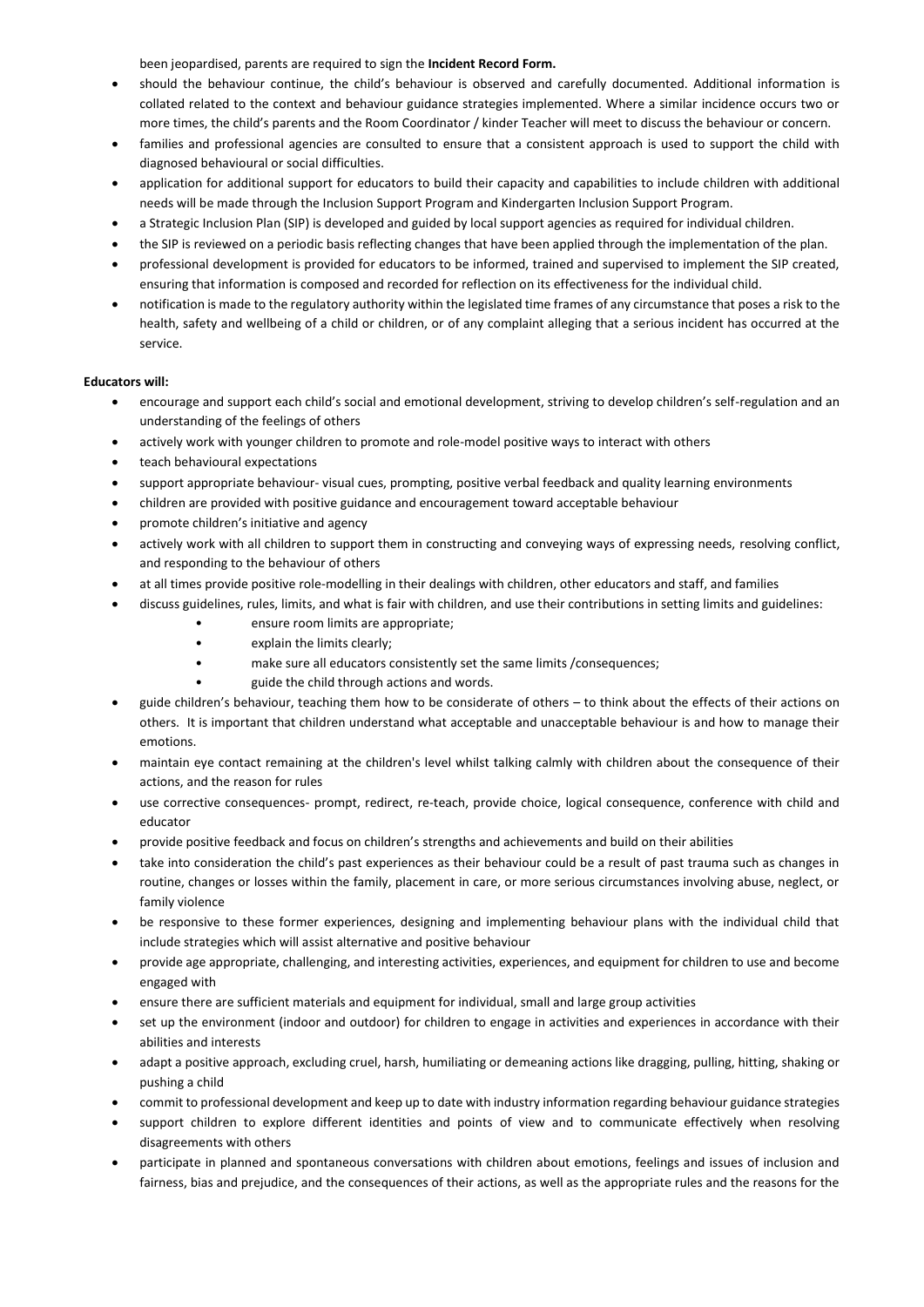rules

- provide children with the language and vocabulary needed to express their emotions and feelings and verbalise their concerns
- encourage children to listen to other people's ideas, consider pro-social and altruistic behaviour and collaborate and negotiate in problem solving situations
- listen empathetically to children when they communicate their emotions, provide encouragement as they reassure the child it is normal to experience positive and negative emotions
- guide children to remove themselves from situations where they are experiencing frustration, anger, or fear
- support children to negotiate their rights and rights of others and mediate perceptively when children experience difficulty in resolving dissimilarity
- learn about children's relationships with others and their relationship preferences they have and use this knowledge to encourage children to manage their own behaviour and expand on their empathy skills
- use positive language, gestures, facial expressions, and tone of voice when redirecting or discussing children's behaviour with them,
- will not demean, shout or yell at, or threaten children
- use appropriate tone of voice at all times
- remain calm, respectful and tolerant as they encourage children who are strongly expressing distress, frustration or anger
- guide children's behaviour with a focus on preserving and promoting children's self-esteem as they learn to self-regulate their behaviour
- implement "*time with*" an adult, which will be used when all other strategies (above) have been exhausted. "Time with" allows educators to offer reassurance and support so the child can settle and regain self-control, develop some self-calming behaviours and gain composure. Once calm, educators can assist the child to identify what happened, reflect on their actions and consider how they may have done something differently. "Time with" will always occur under the supervision of other Educators. Children are not isolated as a result of inappropriate behaviour
- be consistent and show no favouritism or bias; model appropriate behaviour;
- make sure of the facts before taking action; respond to difficult situations calmly and rationally;
- ask other educators step in when they feel they need assistance; consult with Room Coordinators / Room leader, Educational Leader or the Director and Deputy Director if there are ongoing, challenging behaviour problems before approaching the parent/ guardian or any family member.

### **Families will:**

- provide consent for the service to consult with professional agencies to assist with implementing a Strategic Inclusion Plan (ISP)
- work collaboratively with Educators and professional agencies when required in order to develop a broader understanding of the child's developmental level and share any recent events which may be influencing the child's behaviour
- create consistency in behaviour guidance strategies used at the service and at home

# **Children will:**

- know they are valued, respected and that they can have their opinions heard by a supportive adult
- be supported by providing acceptable alternative behaviours when challenging behaviour occurs
- learn to respect the rights and needs of others by anticipating the result and consequences of their behaviour appropriate to their age and to their developmental stage.
- be given positive guidance towards understanding the difference between acceptable behaviour and unacceptable behaviour looks, feels and sounds like in the early learning setting
- gradually develop an understanding of their actions and how their behaviour impacts on others
- be encouraged to use their words rather than actions to resolve conflicts
- build on strengthening their communication skills through:
	- greeting others when they arrive and depart from the Service
		- sharing resources
		- assisting when it is time to pack away the indoor and outdoor environment
	- using manners such as 'excuse me' 'please' 'sorry' and 'thank-you'
- learn to wait for their turn for an appropriate period of time- this will depend on age and development level
- learn about the feelings of others throughout the program in order to assist children to understand the consequences of their actions.
- be encouraged to engage in cooperative and pro-social behaviour and express their feelings and responses to others' behaviour confidently and constructively, including challenging the behaviour of other children when it is disrespectful or unfair.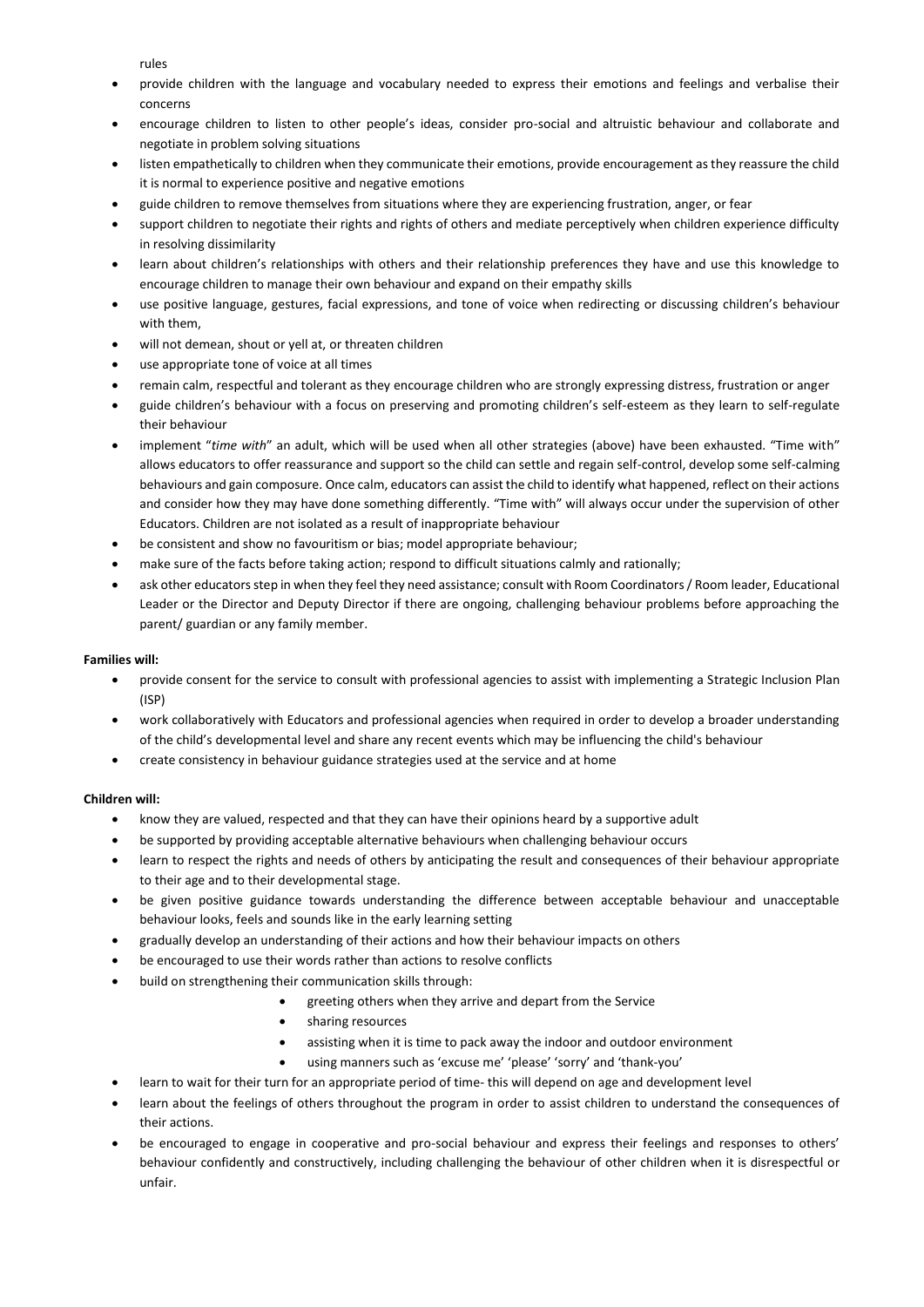### **PROCEDURE FOR UNACCEPTABLE CHALLENGING BEHAVIOUR**

Staff ensure there are age appropriate expectations coinciding with the individual child's developmental level. The setting of limits should be reasonable and consistent. Positive action, encouragement, redirection, guidance, and respect should be in place for encouraging appropriate behaviour. The environment is set up to minimise difficulties and appropriate outlets for children to express their feelings are provided.

Educators aim for consistency in their behaviour and in the behavioural strategies used. Educators act as professional and positive role models, supporting and valuing parental partnership.

- 1) Observe all incidents of continual inappropriate behaviour e.g. continual biting incidents, continual injury caused to other children and staff members, child injuring themselves, escaping from room etc.
- 2) Room Coordinators / kinder teachers keep the parent informed about the child's behaviour. Room Coordinators / kinder teachers will have ongoing discussions with parents regarding the strategies for managing this form of behaviour. If there are two or more incidents, an incident record form for each incident will be filled in and signed by the parent/guardian
- 3) The Director is obligated to report all children's accidents and incidents to the Board of Management on a monthly basis along with the staff/parent action
- 4) If the behaviour continues to occur, further professional support agencies may be sourced for parents and the child, (strictly confidential). Educators will be given professional development training and professional support to support the families and the child
	- If the parent consents to the involvement of an external source, this will be arranged in consultation with the parents.
	- If parents refuse to co-operate with educator's suggestions or decline to consent to advice and assistance from external professionals and the child's unacceptable behaviour continues, the child will be requested to leave the Centre.
- 5) A meeting with parents, Room Coordinator / Kinder Teacher and the Director will be arranged to discuss the outcomes, advice, and strategies provided by the external source. An agreed time line for an improvement in the child's behaviour will be put in place.
- 6) A further follow-up meeting will be organised to review the child's progress and improvement.
- 7) If the unacceptable behaviour continues and all strategies and forms of action have proved unsuccessful, the Board of Management is informed and the Centre will have to balance its commitment to the child exhibiting the unacceptable behaviour with its duty of care to all other children. The parents will be requested to find alternative care with the termination of the child's enrolment this Centre.

# **PROCEDURE FOR UNACCEPTABLE CHALLENGING BEHAVIOUR STAFF ACTION/RESPONSE**

1) To discover the reasons why the child is behaving in an inappropriate manner given all possible causes; Staff must carefully OBSERVE

# RECORD

# ANALYSE

the situation, i.e. the date / time / where the child is situated / with whom / what happened before the incident occurred / how the staff responded / what did staff do / what does the child do?

- 2) RECORD if crowding / over stimulation / too few toys / too much waiting / other frustration.
- 3) Establish if there is a pattern of behaviour.
- 4) Are there certain things that trigger the child's behaviour?
- 5) WHY does the unacceptable behaviour continue? OBSERVE and RECORD the reactions of staff / children to this behaviour.
- 6) Is the child getting a reward / all the attention / the toy that they
	- wanted, OR does the child get to avoid something they don't like, i.e. indoor play / sleep /lunch / nappy change times or the child is hungry, tired, sleepy, hot or cold?
- 7) Document any incidents of unacceptable behavior if they are happening consistently in the Incident Record Form.
	- If a mark is present, broken skin or blood complete an Accident Form.
	- Report all incidents of biting or attempted biting to the Director.
	- Discuss the unacceptable behavior orally with the person collecting the child to say they have discussed/ informed about the incident e.g. if a child has pushed, hit or bitten another child.
	- Discuss the unacceptable behaviour **if happening consistently** with the
	- collecting the child that day and get the parent/person to sign the
	- Incident Record Form to say they have discussed the incident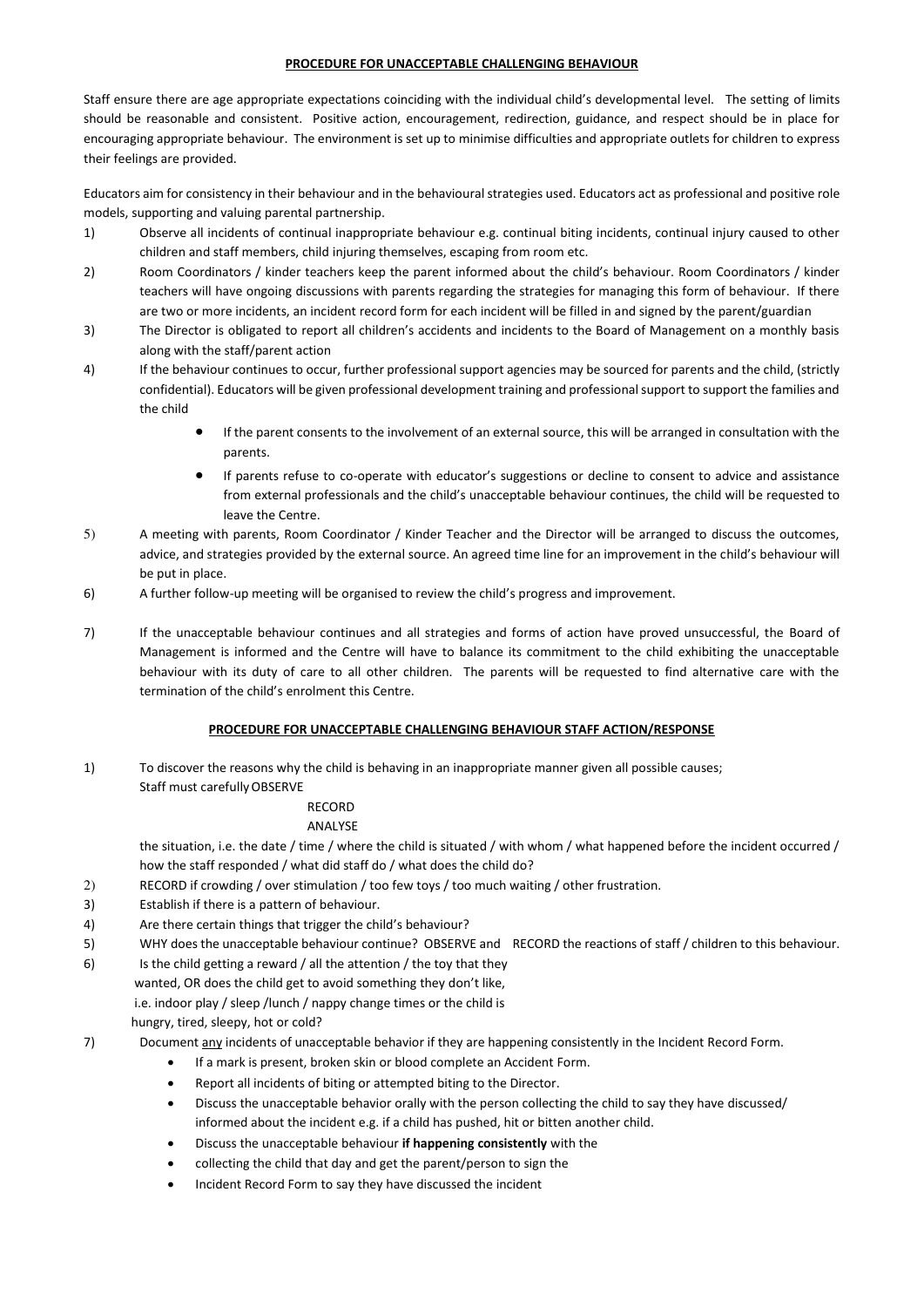- RECORD any relevant discussion held with the staff members and
- parent or person collecting the child, i.e. if they make suggestions or
- give possible reasons why their child may be behaving in an
- unacceptable manner / anything going on at home / changes to family life, or if the parent/guardian are reacting to the negative feedback from staff.
- If parents request extra assistance / information or further resource
- people to become involved.
- Parent's understanding / co-operation / concern or lack of it.
- Inform the Director if any major concerns are expressed or parent has
- complaints / concerns regarding the ongoing unacceptable behaviour.
- 8) If the unacceptable behaviour becomes a regular pattern of the child's behaviour and this is placing other children at risk and is a threat to the safety and wellbeing of the other children in care, fill in the Behaviour Management Plan in consultation with parents also refer to the Procedure on Unacceptable Behaviour and work through the steps when dealing with this form of behaviour.
- 9) All educators MUST work consistently and collaboratively as a team and follow the agreed strategies for the behaviour. Educators will support one another, share any relevant information with the team, have on-going communication and have a collaborative approach with the parents in working through this behaviour.

#### **BEHAVIOUR GUIDANCE: BULLYING**

To create a safe and healthy environment for children where bullying behaviours are not tolerated. As reflected in our Service philosophy and Early Years Learning Framework (EYLF), educators will encourage positive relationships between children and their peers.

Our service does not tolerate bullying of any kind.

The priority of our Service is to ensure the safety and wellbeing of the child being bullied.

Although there may be underlying reasons causing a child to bully others, it is essential that the child being bullied receives the adult attention and support in the first instance. It is important that the needs of the child who bullies does not overshadow the needs of the child being bullied.

#### **TYPES OF BULLYING IN EARLY CHILDHOOD**

The most common types of bullying in the early childhood setting are physical and verbal. Some children may also bully others by social isolation/exclusion.

#### **Physical includes:**

hitting, punching, kicking, pinching- directed at the same child/ren over an extended period of time.

#### **Verbal includes:**

calling children names, taunting them, making sexist/racist statements, making cruel statement about personal attributes, clothing etc.

### **Social isolation:**

Excluding individual children or groups of children from play or social situations

### **SIGNS OF BULLYING**

In many cases, bullying occurs without adults being aware of it. Bullying can include physical violence (hitting, shoving), teasing or name-calling, social exclusion, or intimidation. It often occurs over a period of time. Possible signs a child is being bullied might include:

- unexplained cuts, bruises, scratches
- changes in behaviour, such as becoming moody, teary, depressed
- bedwetting
- complaints of physical ailments such as headaches or stomach-aches
- having few friends, or a breakdown in a previous friendship (if age appropriate)
- does not want to attend care
- does not want to attend parties, visit other children.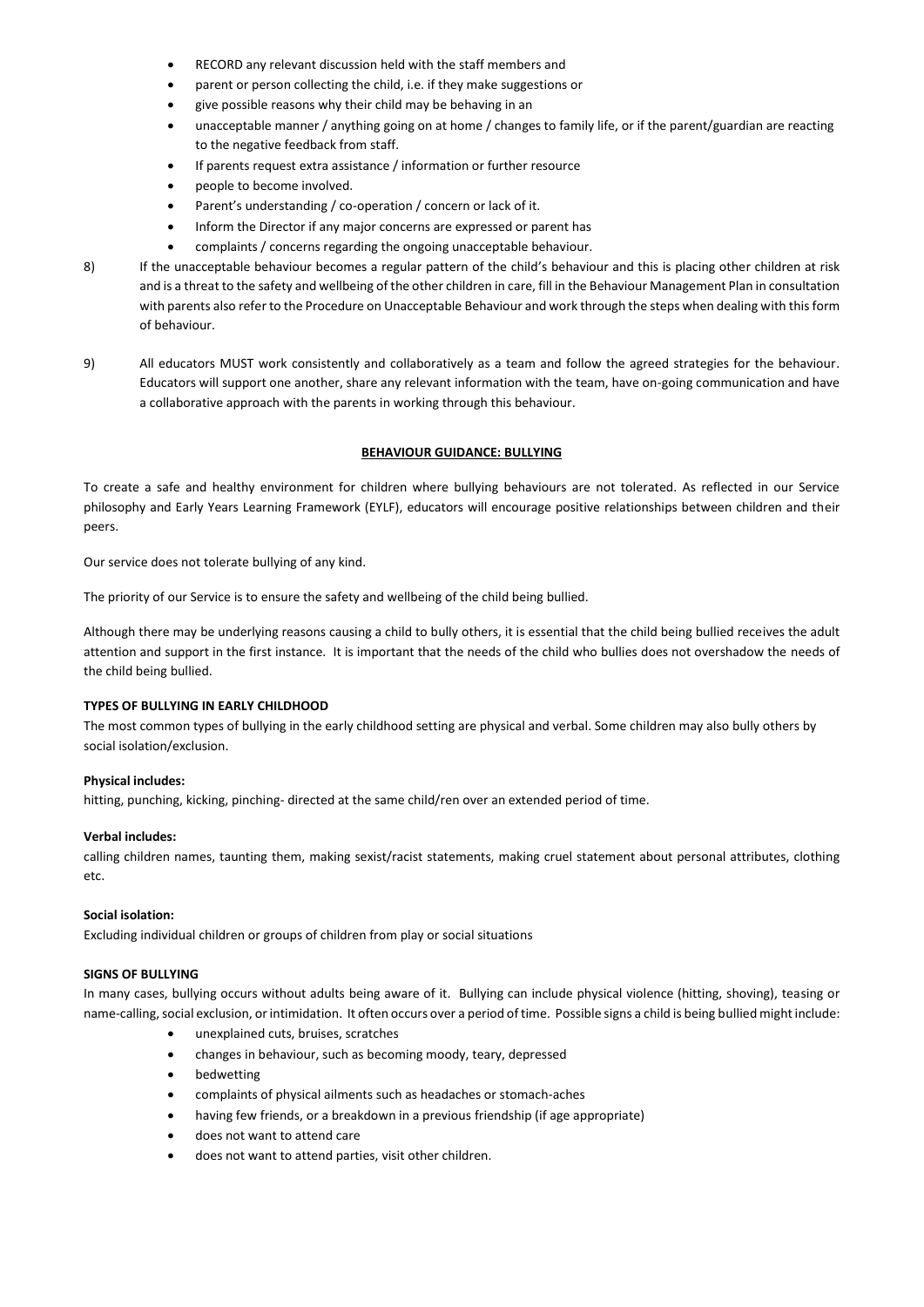#### **Children may also disclose to a trusted adult that they are being bullied.**

#### **EFFECTS OF BULLYING**

Children who are bullied are more likely to be depressed, lonely, and anxious and have low self-esteem. They may frequently feel sick and avoid interactions with others.

# **PREVENTATIVE STRATEGIES**

Bullying thrives where there is not enough supervision. Our Service has above child staff ratios than those set out in the National Regulations.

Our daily program is designed to meet the needs and interests of all children in attendance to prevent periods of boredom.

Educators model appropriate behaviours towards other staff and children, including refraining from teasing, humiliating, arguing, discussions in presence of children or talking 'behind another's back'. This also includes educators using appropriate language when dealing with behaviour management issues and assisting children to use the same.

Children are encouraged to verbalise their emotions and to develop empathy and compassion.

### **TALKING ABOUT BULLYING**

Educators play an important role in helping children understand and guide their own behaviour as they learn about positive and healthy relationships with others.

Behaviours in early childhood may be *precursors* to bullying rather than true bullying. This could include making faces, refusing to play together, telling lies or stories about another child, grabbing objects, pushing, pinching or shoving another child. Without intervention, these behaviours could turn into a pattern of bullying.

Early childhood educators assist children recognise bullying behaviour and assist children in developing strategies to develop positive relationships and prevent bullying. Skills to develop to assist in preventing bullying include:

- empathy- understanding and responding to the what others feel
- problem solving- how to resolve problems constructively without using aggression
- language- understanding what to say when the child is feeling targeted by another child- 'stop it!'

Educators will teach social skills through role-plays, stories, puppets and games.

Educators will guide children to practice how to interact with others positively and respectfully when talking about bullying.

# **PROCEDURE WHEN A CHILD DISCLOSES ALLEGED BULLYING**

**Educators will:** 

- listen when a child attempts to talk about behaviours that might indicate bullying
- respond to incidents in a constructive, supportive and timely manner
- learn as much as possible about the children involved and the tactics used
- summarise the problem they are discussing
- ensure the child knows that the educators at the service are there to help them
- provide support and empathy
- empathise with the child and reassure them that it is not their fault
- ask the child what they think could be done to help, what will make them feel safe
- tell the child what action you are planning to take, including that you will need to talk to the alleged bully
- encourage and support the child who is being bullied to develop other friendships
- notify the Nominated Supervisor of the allegation
- try to talk with the alleged bully and any witnesses without allowing them the opportunity to discuss what they may say (bullies often do not act alone, and the responses of the bully and friends may therefore differ from the victim)
- notify all parents involved of the allegation of bullying (*refer to Privacy and Confidentiality Policy and Code of Conduct Policy)*
- discuss the situation with the child's parents and work out a plan to manage the situation
- once the investigation is complete, advise the children, parents and the room management team of the outcome.
- An educator will contact parents/caregivers from both sides to discuss what has happened, any plans that have been implemented and offer a time should it be required to sit down, discuss and work in partnership for positive outcomes for all involved.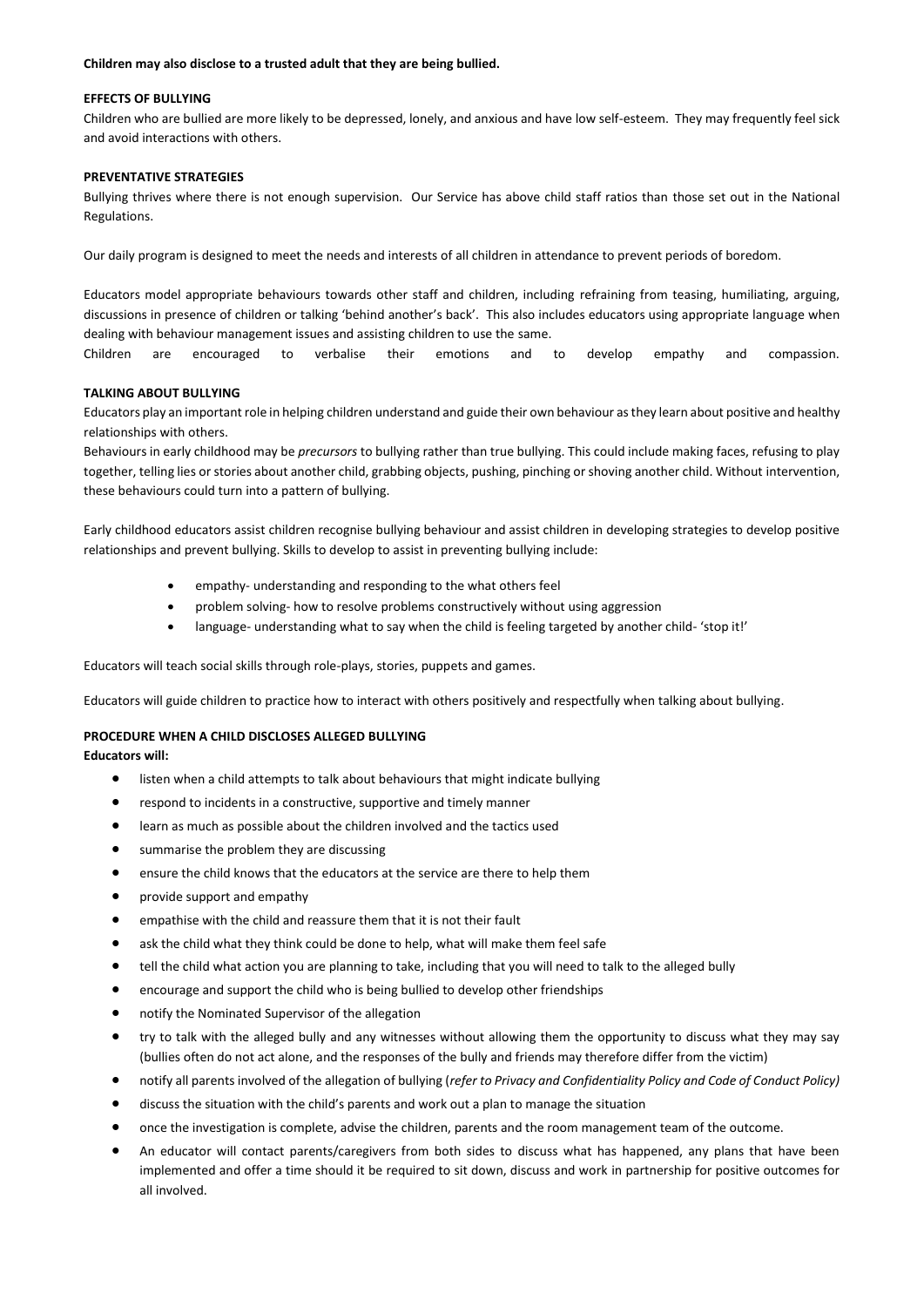### **PROCEDURE WHEN STAFF SUSPECT POSSIBLY BULLYING**

**Educators will:** 

- pay closer attention to the suspected victim and their interactions with other children
- tell the child that you are concerned about them and consider asking some questions such as *"Do you have any special friends here?", "Are there any kids here who you really don't like?"*
- consider talking with the parents of the child to determine if they have similar concerns

# **STRATEGIES FOR DEALING WITH BULLYING**

Discussing the behaviour with the child who is bullying others:

- make it clear to the child that this type of behaviour is not acceptable.
- don't force a meeting between the bully and the victim. Forced apologies are not constructive.
- ask the child who is bullying for possible reasons for the bullying. Address any issues raised as appropriate.
- discuss with the child who is bullying and their parents what the possible sanctions may be if the bullying continues

# **PROCEDURE WHEN PARENTS SUSPECT POSSIBLY BULLYING**

If a parent feels their child is being bullied or have witnessed bullying behaviour they should:

- Follow the grievance policy (parents) of the Centre.
- Where a person's child has been victim to or perpetrated bullying behaviour, the parent will:
	- Encourage the child to discuss the effects and consequences of bullying.
	- Encourage children to report any incidents of bullying.
	- Contact the Centre if you are aware that any child is being bullied or suspect that it is happening.

# **SANCTIONS**

Possible sanctions will be dependent on each individual case, but may include:

- a warning
- temporary exclusion from the Service
- permanent exclusion from the Service (Termination of Enrolment)

# **CHILD SAFE POLICY**

# **1. Purpose**

This policy affirms Geelong Children's Centre (**GCC**) commitment to child safety and wellbeing and communicates GCC's approach to complying with Victoria's Child Safe Standards. It is to be read together with GCC's Code of Conduct and Child Protection and Reporting Obligations Policy.

# **2. Scope**

This policy relates to:

- (a) GCC staff including educators, management, administrators and other support staff;
- (b) members of GCC's Board of Management;
- (c) any volunteers undertaking child-related work at GCC including persons accompanying children on excursions; and (d) students undertaking placements at GCC,

(collectively, **GCC Personnel**).

# **3. Our statement of commitment**

GCC is committed to child safety and acting in the best interests of children. We have a zero-tolerance approach to child abuse. We will take all safety concerns and allegations of child abuse and/or reportable conduct seriously, ensuring that such matters are dealt with in accordance with

The Centres Child Protection and Reporting Obligations Policy and any applicable legislative requirements.

We will uphold the right of children in our care to feel safe and protected. We are committed to preventing child abuse by identifying risks early and removing and reducing those risks, maintaining robust human resources practices, providing training and education on child abuse risks and actively listening to and empowering all children in GCC's care.

We recognise that some children face increased risk of victimisation and challenges in reporting abuse. Accordingly, we will promote cultural safety for Aboriginal and Torres Strait Islander children, cultural safety for children from culturally and/or linguistically diverse backgrounds, and providing a safe environment for children with a disability.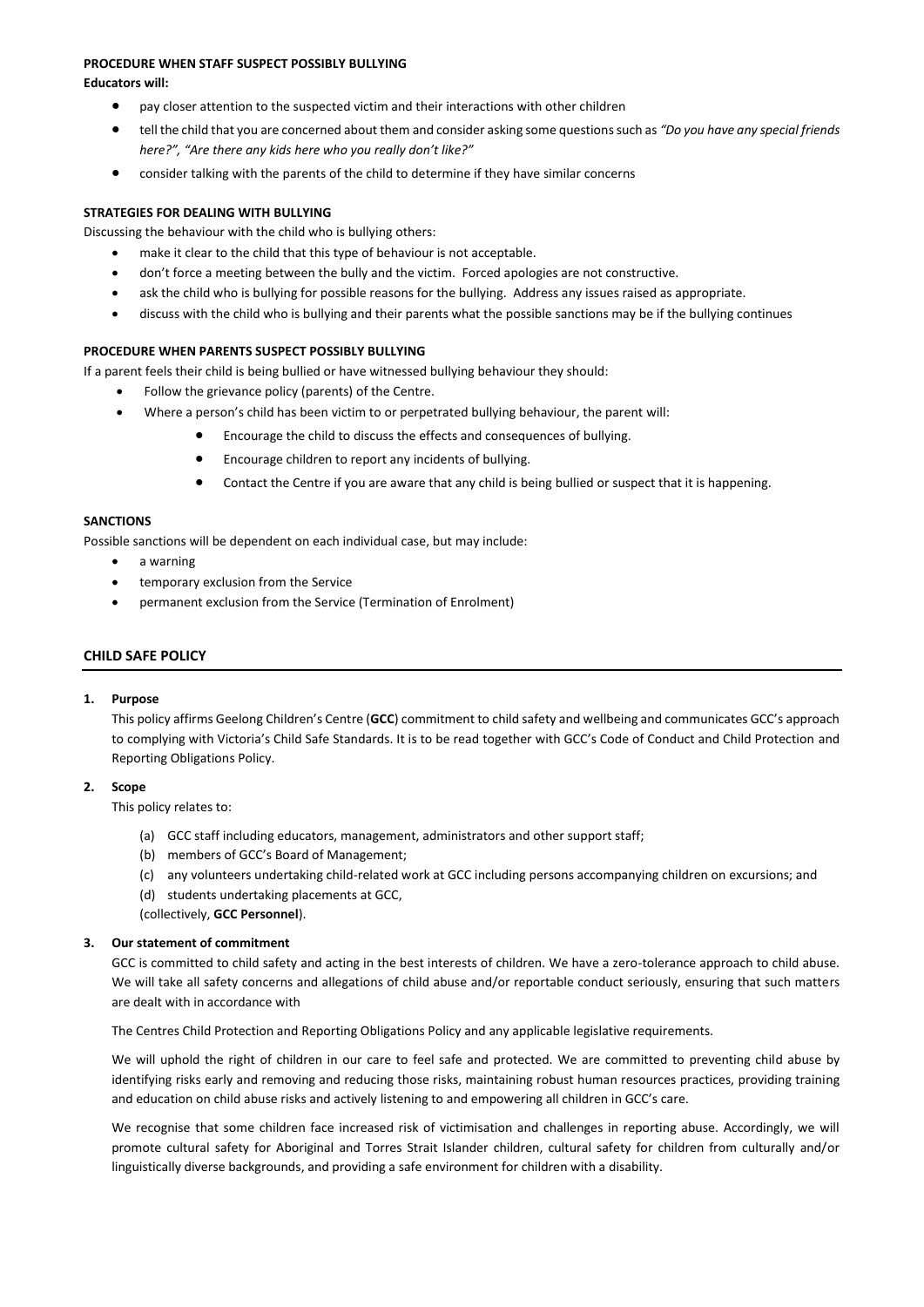# **4. How we embed an organisational culture of child safety through effective leadership arrangements (Standard 1)**

The Director is GCC's Child Safety Officer. The Director is also the Nominated Supervisor under the *Education and Care National Law Act* and Head of the Organisation for the purposes of the Reportable Conduct Scheme.

The Director reports to the Board of Management on all key matters affecting GCC including child safety at monthly Board meetings. The Director is also obliged to promptly notify the Board of Management of any breach of policies or the Code of Conduct.

The Director works closely with the Deputy Director, Room Leaders, Kindergarten Teachers and Board of Management to "lead from the top" and foster a culture that makes child safety, respect for diversity and good governance paramount in GCC's operations and interactions.

### **5. Our child safety policies and Code of Conduct (Standards 2 and 3)**

At Geelong Children's Centre we have:

- (a) **Code of Conduct** to establish clear expectations for safe and appropriate behaviour with children;
- (b) **Child Safe Policy** to demonstrate GCC's commitment and approach to child safety;
- (c) **Child Protection and Reporting Obligations Policy** to make GCC's Personnel aware of their roles and responsibilities in protecting children and reporting on abuse and
- (d) a variety of other policies and procedures that contribute to our child safe and child friendly environment.

GCC's policies are available for viewing at our premises. We also publish on our website the Code of Conduct and this Child Safe Policy. All GCC Personnel are required to read, understand and comply with the above documents and are encouraged to seek any assistance from the Director as necessary.

### **6. Our human resources practices that reduce the risk of child abuse (Standard 4)**

We require all adult GCC Personnel and any other adult wishing to accompany a child on an excursion to hold a valid Working with Children Check.

GCC seeks to recruit and retain the best staff and has a robust recruitment process including interviews and referee checks. We actively encourage applications from Aboriginal people, people from culturally and/or linguistically diverse backgrounds and people with a disability. Our commitment to child safety and our screening requirements are included in all advertisements. While existing qualifications in child safety are highly regarded, all GCC staff receive rigorous induction and ongoing professional development covering child safety.

GCC staff have clear position descriptions to understand their roles and responsibilities and are subject to regular performance reviews.

#### **7. Our processes for responding to and reporting suspected child abuse (Standard 5)**

GCC processes for responding to and reporting of suspected child abuse are set out in the GCC's Child Protection and Reporting Obligations Policy.

# **8. Strategies to identify and reduce or remove risks of child abuse (Standard 6)**

GCC has strategies to identify and reduce or remove risks of child abuse. We use those strategies to inform our policy, procedures and activity planning. We ensure:

- (a) GCC Personnel understand and comply with the Code of Conduct and policies including the Child Protection and Reporting Obligations Policy to the extent that those documents apply to them;
- (b) GCC staff receive training on child protection and reporting;
- (c) GCC staff, volunteers and students on placements receive supervision and support to identify and reduce or remove risks of child abuse; and
- (d) child safe strategies are discussed at regular staff meetings so that we may continuously improve.

Additionally, the Director is responsible for reporting to the Board of Management on the potential risks to children in GCC's care and the strategies in place to reduce or remove those risks.

#### **9. Strategies to promote the participation and empowerment of children (Standard 7)**

At GCC we believe children have unique insights into their lives, their needs and the world around them. We encourage children and their families to give us feedback about things that are important to them through ongoing communication and also periodic surveys and requests for input.

Our policies, procedures, training and programming reflect our commitment to:

- (a) encouraging all children to participate in and celebrate their identity;
- (b) valuing diversity and inclusion;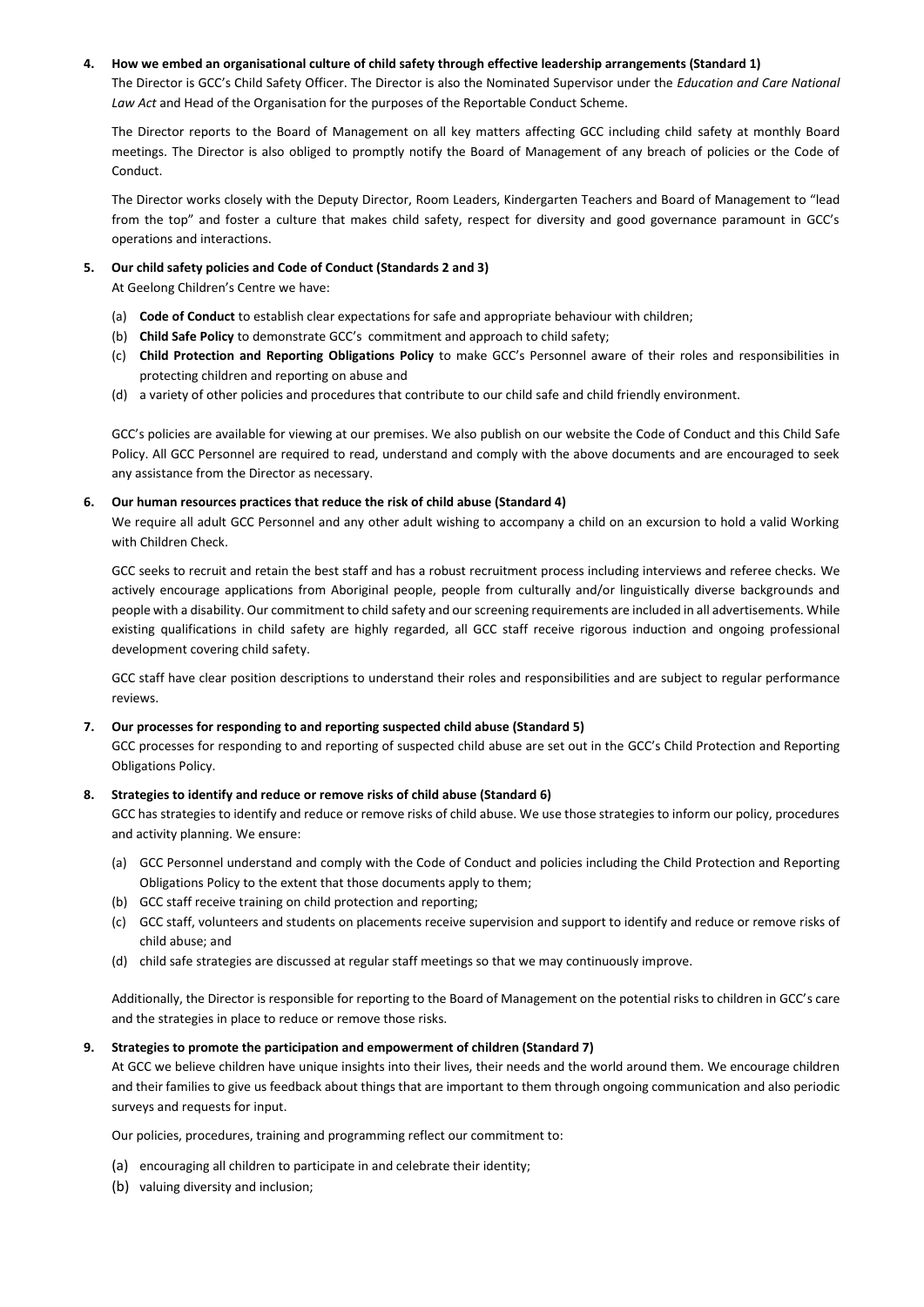- (c) supporting children to understand their rights;
- (d) promoting children's participation in decision-making;
- (e) valuing and respecting children's opinions including about what makes them feel safe and unsafe;
- (f) establishing an environment of trust and inclusion that enables children to ask questions and speak up if they are worried or feeling unsafe.

If you suspect a child is in immediate danger, call Triple Zero (000) For guidance on other reporting, refer to **Child Protection and Reporting Obligations Policy**

# **CONFIDENTIALITY AND PRIVACY POLICY**

Privacy is acknowledged as a fundamental human right. Our Service has an ethical and legal responsibility to protect the privacy and confidentiality of children, individuals and families as outlined in Early Childhood Code of Ethics, National Education and Care Regulations and the Privacy Act 1988 (Cth). The right to privacy of all children, their families, and educators and staff of the Service will be upheld and respected, whilst ensuring that all children have access to high quality early years care and education. All staff members will maintain confidentiality of personal and sensitive information to foster positive trusting relationships with families.

### **PURPOSE**

Δ

To ensure that the confidentiality of information and files relating to the children, families, staff, and visitors using the Service is upheld at all times. We aim to protect the privacy and confidentiality of all information and records about individual children, families, educators, staff and management by ensuring continuous review and improvement on our current systems, storage, and methods of disposal of records. We will ensure that all records and information are held in a secure place and are only retrieved by or released to people who have a legal right to access this information. Our Service takes data integrity very seriously, we strive to assure all records and data is protected from unauthorised access and that it is available to authorised persons when needed. This policy provides procedures to ensure data is stored, used and accessed in accordance with relevant policies and procedures, example enrolment policy, CCS Account policy.

#### **SCOPE**

This policy applies to children, families, staff, management, students and visitors of the Service.

# **IMPLEMENTATION**

The right to confidentiality and privacy of the child and the family is outlined in Early Childhood Code of Ethics and National Education and Care Regulations We will respect the privacy of children and their parents and educators, while ensuring that they access high quality early years care and education in our Centre.

Under National Law, Section 263, Early Childhood Services are required to comply with Australian privacy law which includes the Privacy Act 1988 (the Act) aimed at protecting the privacy of individuals. Schedule 1 of the Privacy Act (1988) includes 13 Australian Privacy Principles (APPs) which all services are required to apply. The APPs set out the standards, rights and legal obligations in relation to collecting, handling, holding and accessing personal information.

The new law introduces a Notifiable Data Breaches (NDB) scheme that requires Early Childhood Services, Family Day Care Services, and Out of School Hours Care Services to provide notice to the Office of the Australian Information Commissioner (formerly known as the Privacy Commissioner) and affected individuals of any data breaches that are "likely" to result in "serious harm."

Businesses that suspect an eligible data breach may have occurred, must undertake a reasonable and expeditious assessment to determine if the data breach is likely to result in serious harm to any individual affected. A breach of an Australian Privacy Principle is viewed as an 'interference with the privacy of an individual' and can lead to regulatory action and penalties. source: OAIC Australian Privacy Principles

#### **Approved provider / Management will:**

- provide staff and educators with relevant information regarding changes to Australian privacy law and Service policy
- ensure all relevant staff understand the requirements under Australia's privacy law and Notifiable Data Breaches (NDB) scheme
- keep up to date with the Australian Privacy Principles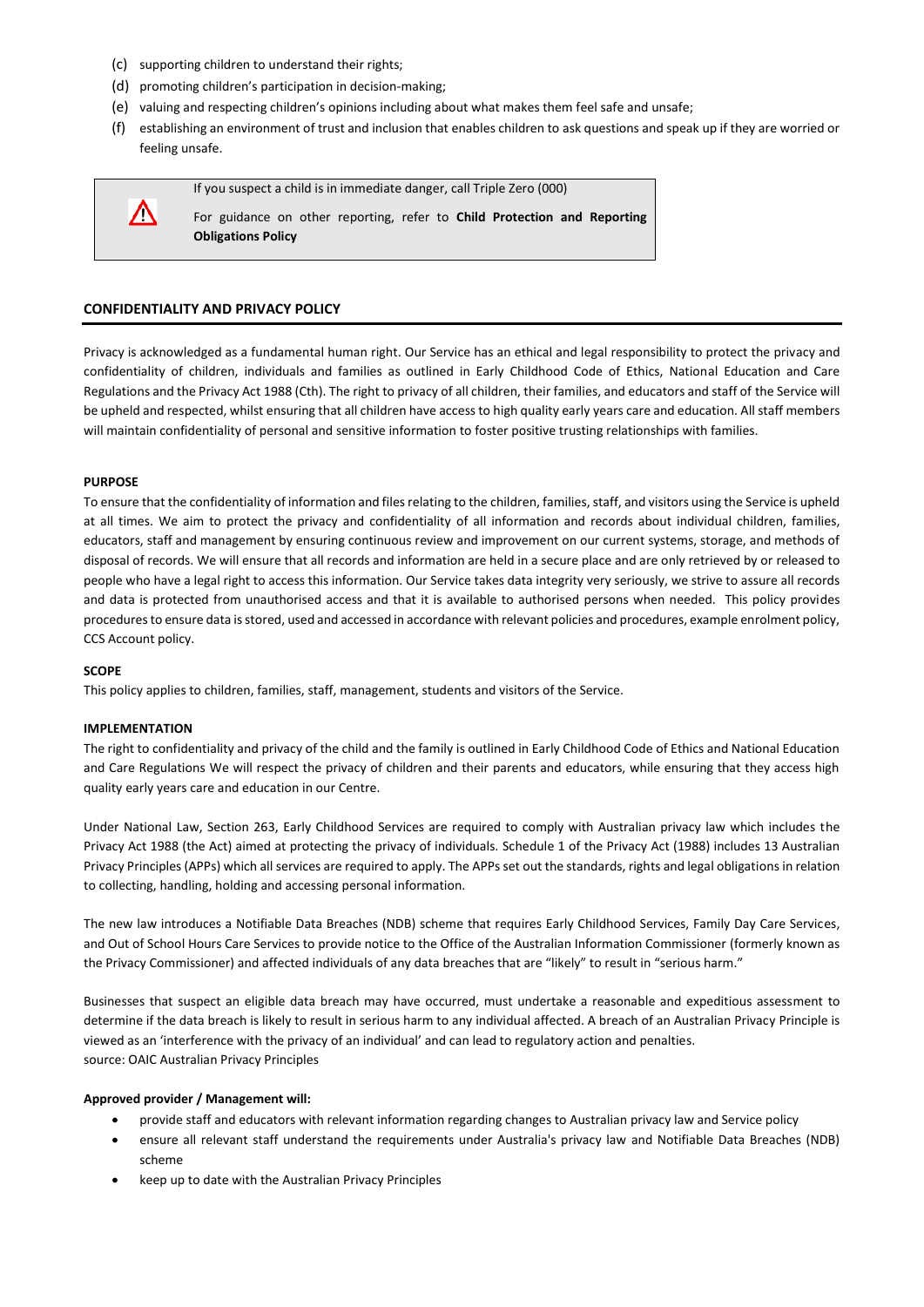- eensure personal information is protected in accordance with our obligations under the Privacy Act 1988 and Privacy amendments (Enhancing Privacy Protection) Act 2012
- ensure all records and documents are maintained and stored in accordance with Education and Care Service National Regulations
- ensure the service acts in accordance with the requirements of the Privacy Principles and Privacy Act 1988 by developing, reviewing and implementing procedures and practices that identify
	- the name and contact details of the service;
	- what information the service collects and the source of information
	- the purpose for collecting information;
	- who will have access to the information
	- what types of information will be disclosed to the public or other agencies;
	- Collection, storage, use, disclosure and disposal of personal information collected by the service
	- any law that requires the particular information to be collected;
	- the right of the individual to view their personal information;
	- adequate and appropriate storage for personal information collect by the service
	- protection of personal information from unauthorised access
	- the length of time information needs to archived;
- ensure the appropriate and permitted use of images of children
- ensure all employees, students volunteers and families are provided with a copy of this policy
- deal with privacy complaints promptly and in a consistent manner*,* following the Centre's Grievance Procedures. Where the aggrieved person is dissatisfied after going through the grievance policy and procedure
- ensure families only have access to the files and records of their own children. Parents/ guardians may request details of the personal information we hold about you or your children by writing to the Director of the Centre. The Centre may take up to a maximum of 45 days to provide you with the personal information requested and, if necessary, to verify your right to receive this information. Parents may view the information on the premises in the presence of the Director or Deputy Director or other named staff, but the information may not be removed from the premises.
- ensure information given to Educators will be treated with respect and in a professional manner
- ensure individual child and staff files are stored in a locked and secure cabinet
- ensure Information relating to staff employment will remain confidential to the people directly involved with making personnel decisions.
- ensure that Information shared with us by the family will be treated as confidential unless told otherwise.
- The Centre may refuse access to personal information where:
	- providing access would pose a serious threat to the life or health of any individual, or
	- providing access would have an unreasonable impact on the privacy of other individuals.

# **A Nominated Supervisor (Director) and/or Responsible Person will:**

- adhere to Centre policies and procedures at all times
- ensure educators, staff, students, volunteers and families are aware of the confidentiality and privacy policy
- ensure the Centre obtains consent from parents/ guardian of children who will be photographed or videoed by the Centre
- ensure families only have access to the files and records of their own children
- ensure information given to Educators will be treated with respect and in a confidential and professional manner
- ensure only necessary information regarding the children's day to day health and wellbeing is given to non-primary contact educators – for example food allergies
- not discuss individual children with people other than the family of that child, except for the purposes of curriculum planning or group management. Communication in other settings must be approved by the family beforehand.
- ensure that information shared with us by the family will be treated as confidential unless told otherwise.
- Ensure that information related to Court/ Intervention orders, which will be disclosed only to the Director and then at Director's discretion the information will be disclosed to the Deputy Director/ Room coordinators/ kinder Teachers or relevant staff directly working with the child or if needed to the administration staff.
- inform persons, prior to collecting information, of the circumstances when information will be disclosed to other parties. This can include where staff qualifications or first aid status may be disclosed to a selection committee or to families in a newsletter. It may also include any issues of a child protection nature, where information obtained by the service is required to be disclosed to the relevant government authorities.

# **Responsible Persons (Certified Supervisors), Educators and Staff will:**

- read and adhere to the confidentiality and privacy policy at all times
- ensure documented information and photographs of children are kept secure but may be accessed at any time by the child's parents or guardian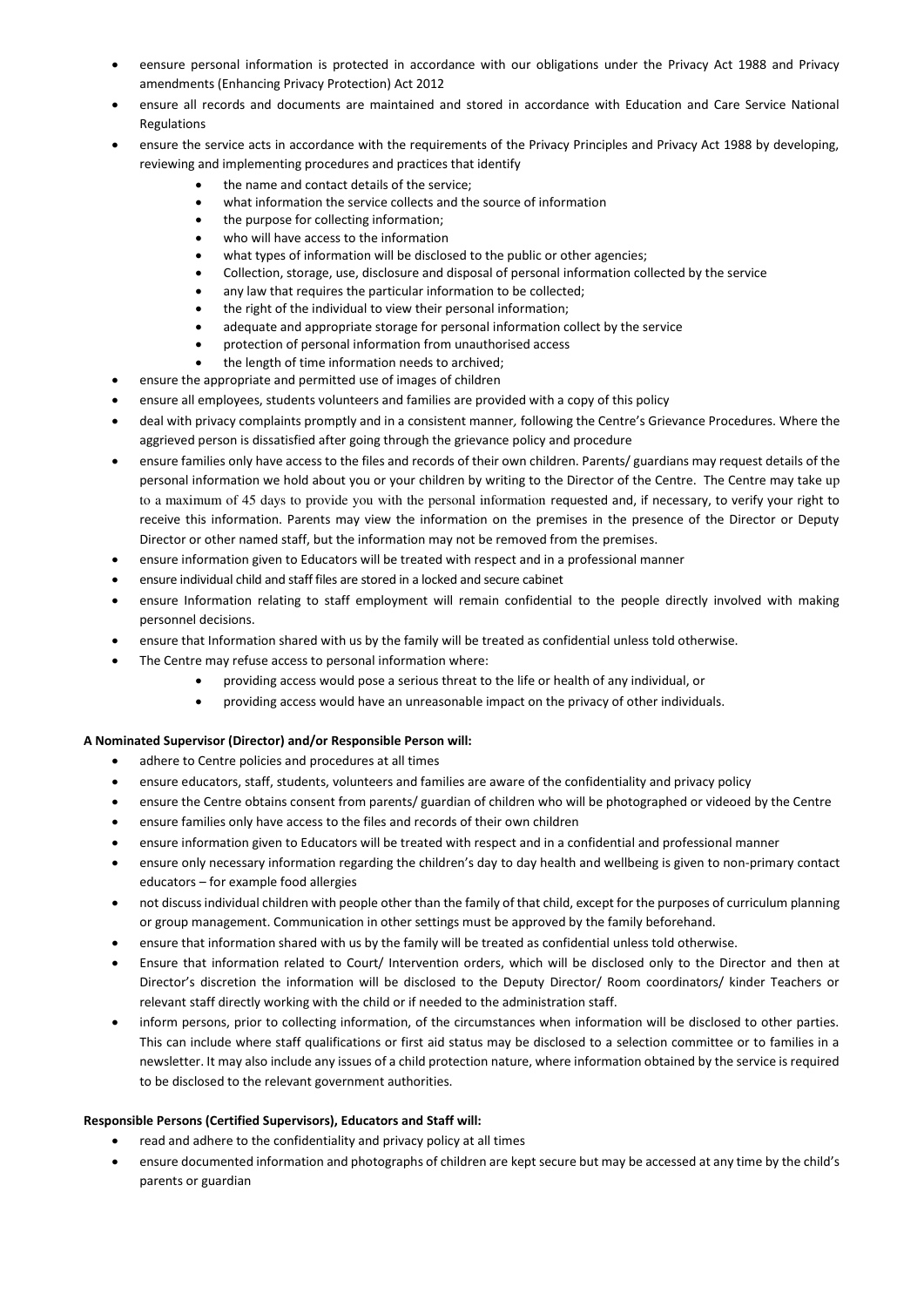- ensure families only have access to the files and records of their own children
- treat private and confidential information with respect in a professional manner
- not discuss individual children with people other than the family of that child, except for the purposes of curriculum planning or group management. Communication in other settings must be approved by the family beforehand.
- ensure information shared with us by the family will be treated as confidential unless told otherwise.
- maintain individual and Centre information and store documentation according to this policy at all times.
- not to share information about the individual or Centre, management information, or other staff as per legislative authority.

# **Australian Privacy Principles- Personal Information**

Geelong Children's Centre is committed to protecting personal information in accordance with our obligations under the Privacy Act 1988 and Privacy Amendments (Enhancing Privacy Protection) Act 2012.

Personal information includes a broad range of information, or an opinion, that could identify an individual.

Sensitive information is personal information that includes information or an opinion about a range of personal information that has a higher level of privacy protection than other personal information.

(Source: OAIC-Australian Privacy Laws, Privacy Act 1988)

Personal information will be collected and held securely and confidentially about you and your child to assist our Service provide quality education and care to your child whilst promoting and maintaining a child safe environment for all stakeholders.

| Personal<br>Child's name | information   | our | <b>Service</b> | mav | reauest | regarding | enrolled | children: |
|--------------------------|---------------|-----|----------------|-----|---------|-----------|----------|-----------|
|                          | Gender        |     |                |     |         |           |          |           |
| $\bullet$                | Date of birth |     |                |     |         |           |          |           |

- Address
- Birth Certificate
- Religion
- Language spoken at home
- Emergency contact details and persons authorised to collect individual children
- Children's health requirements
- Immunisation records- (Immunisation History Statement)
- Developmental records and summaries
- External agency information
- Custodial arrangements or parenting orders
- Incident reports
- Medication reports
- Child Care Subsidy information
- Medical records
- Permission forms including permission to take and publish photographs, video, work samples
- Doctor's contact information
- Centrelink Customer Reference number (CRN)
- Dietary requirements

#### **Personal information our Service may request regarding parents and caregivers**

- Parent/Gaurdian full name
- Address
- Phone number (mobile & work)
- Email address
- Bank account or credit card detail for payments
- Centrelink Customer Reference number (CRN)
- Custody arrangements or parental agreement

# **Personal information our Service may request regarding staff, students and volunteers Personal details**

Tax information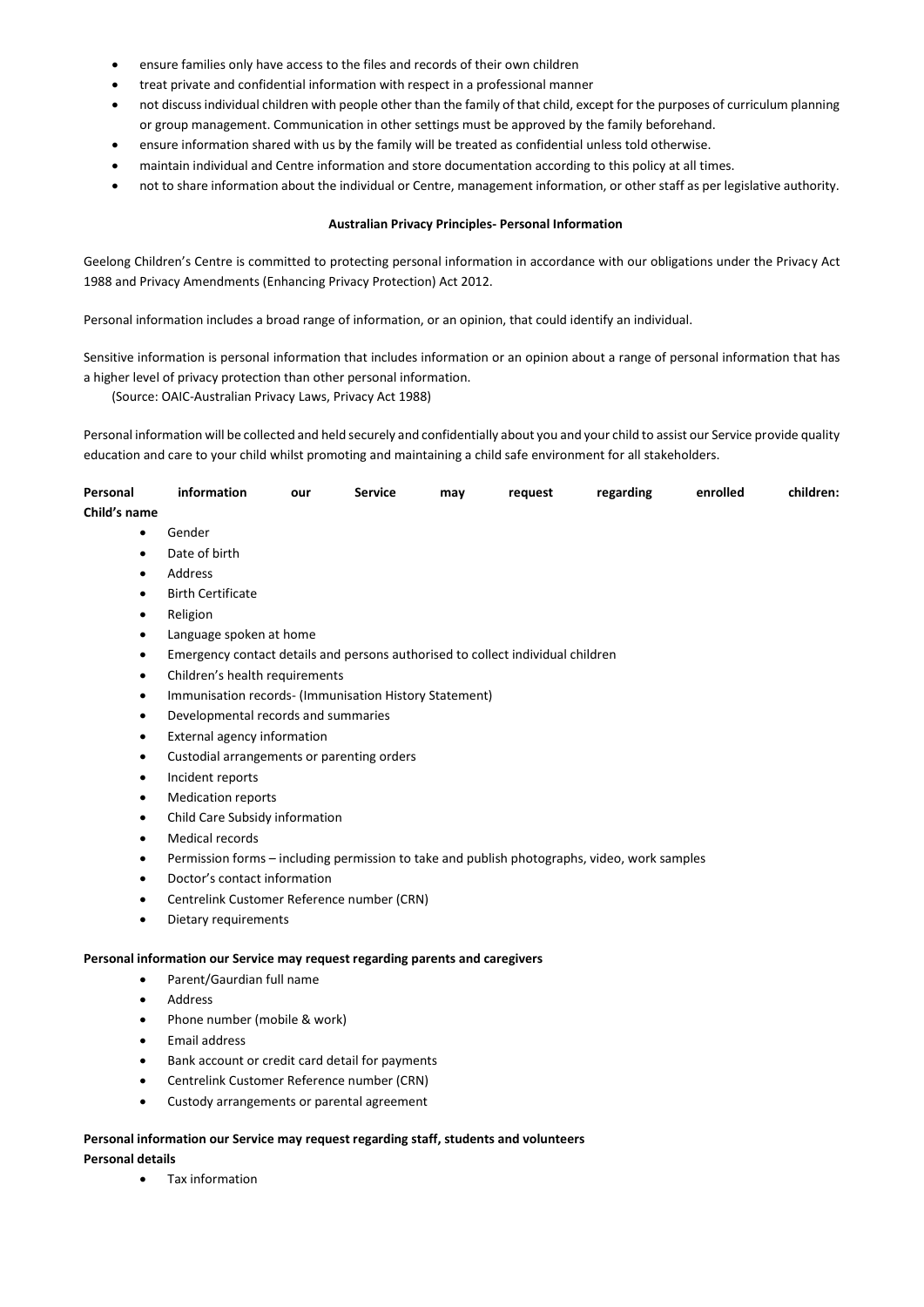- Banking details
- Working contract
- Emergency contact details
- Medical details
- Immunisation details
- Working with Children Check verification
- Educational Qualifications
- Medical history
- Resume
- Superannuation details
- Child Protection qualifications
- First Aid, Asthma and Anaphylaxis certificates
- Professional Development certificates
- PRODA related documents such as RA number and related background checks

# **Method of Collection**

Information is generally collected using standard forms at the time of enrolment or employment. Additional information may be provided to the Service through email, surveys, telephone calls or other written communication.

Information may be collected online through the use of software such as CCS software or program software

# **How we protect your personal information.**

To protect your personal and sensitive information, we maintain physical, technical and administrative safeguards.

All hard copies of information are stored in children's individual files or staff individual files in a locked cupboard.

Hard copy information is stored securely at the Service and archived in accordance with regulatory requirements when no longer needed.

All computers used to store personal information are password protected. Each staff member will be provided with a unique username and password for access to CCS software and program software. Staff will be advised not to share usernames and passwords.

# **Access to personal and sensitive information is restricted to key personal only.**

Security software is installed on all computers and updated automatically when patches are released

Data is regularly backed up on external drive and/or through a cloud storage solution. Any notifiable breach to data is reported

All staff are aware of the importance of confidentiality and maintaining the privacy and security of all your information.

Procedures are in place to ensure information is communicated to intended recipients only, example invoices and payment enquiries

# **Access to personal and sensitive information**

Personal and sensitive information about staff, families and children will be stored securely at all times. Families who have access to enrolment or program information online will be provided with a unique username and password. Families will be advised not to share username and passwords.

The Approved Provider will ensure that information kept in a child's record is not divulged or communicated through direct or indirect means to another person other than:

- the extent necessary for the education and care or medical treatment of the child to whom the information relates
- a parent of the child to whom the information relates, except in the case of information kept in a staff record
- the Regulatory Authority or an authorised officer
- as expressly authorised, permitted or required to be given by or under any Act or law
- with the written consent of the person who provided the information.

# **Disclosing personal and sensitive information**

Our Service will only disclose personal or sensitive information to:

- a third-party provider with parent permission (for example CCS software provider)
- Child Protection Agency- Office of the Children's Guardian and Regulatory Authority as per our *Child Safe Policy and Child Safe Environment Policies*
- as part of the purchase of our business asset with parental permission
- Government employees
- Authorised officers during Assessment and Rating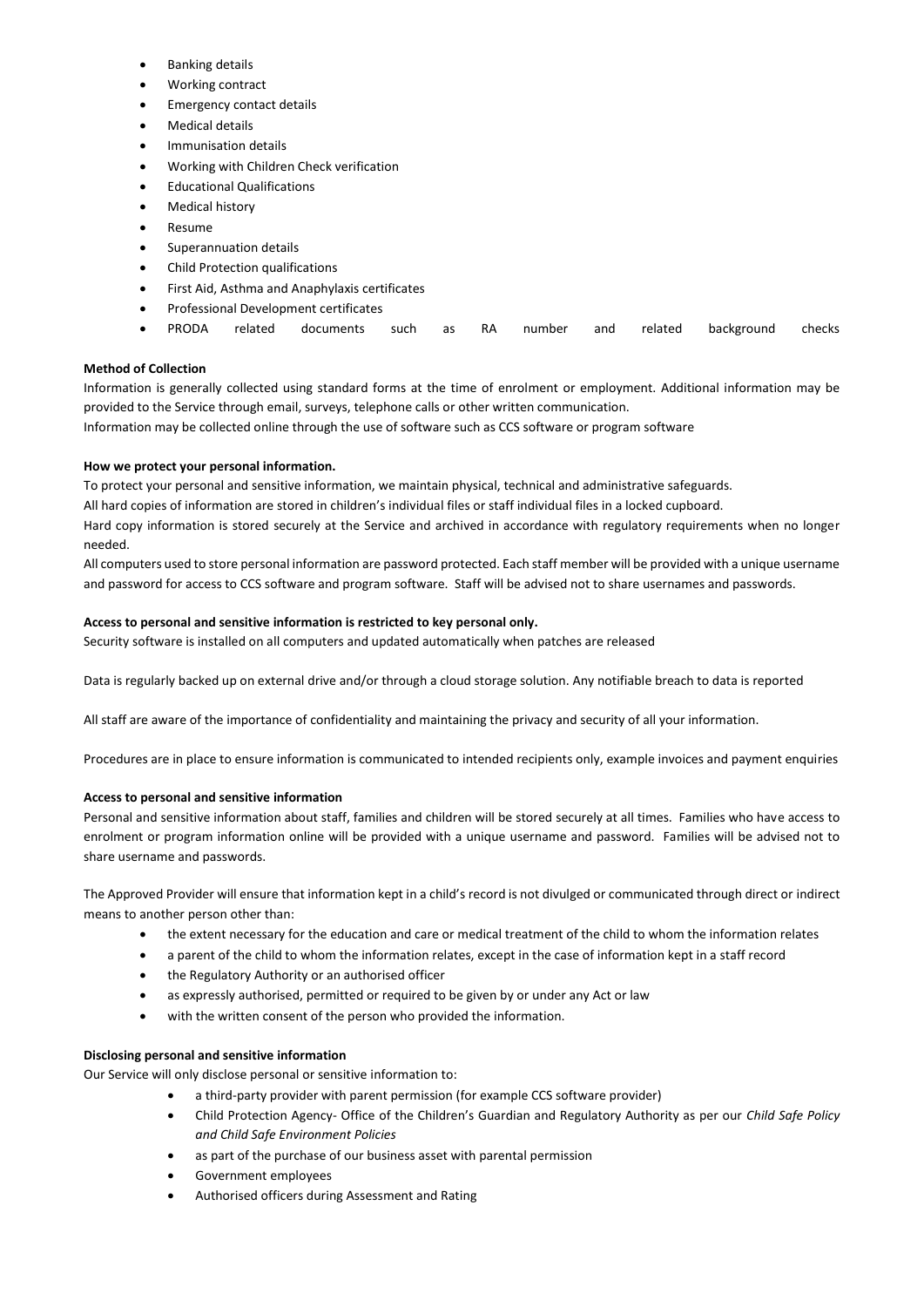- Software companies that provide computer based educational programs which use children's personal information
- Lawyers in relation to a legal claim
- Debt collection agency where fees are outstanding
- Officers carrying out an external dispute resolution process
- Protecting individuals from serious misconduct or to prevent a serious threat to a life, health or safety.

#### **Complaints and Grievances**

If a parent, employee or volunteer has a complaint or concern about our Service, or they believe there has been a data breach of the Australian Privacy Principles, they are requested to contact the Approved Provider so reasonable steps to investigate the complaint can be made and a response provided.

If there are further concerns about how the matter has been handled, please contact the Office of Australian Information Commissioner on 1300 363 992 or: [https://forms.business.gov.au/smartforms/landing.htm?formCode=APC\\_PC](https://forms.business.gov.au/smartforms/landing.htm?formCode=APC_PC) For any other general concerns, please contact the Nominated Supervisor / Approved Provider directly on: (03) 5229 1326

### **APPENDIX**

In particular, the principles cover how personal information can be used and disclosed (including overseas), keeping personal information secure, and the open and transparent management of personal information.

The Australian Privacy Principals (APPs) outline:

- The open and transparent management of personal information, including having a privacy policy
- An individual having the option of transacting anonymously or using a pseudonym where practicable
- The collection of solicited personal information and receipt of unsolicited personal information including giving notice about collection
- How personal information can be used and disclosed (including overseas)
- Maintaining the quality of personal information
- Keeping personal information secure
- Right for individuals to access and correct their personal information

The APPs place more stringent obligations on APP entities when they handle 'sensitive information'. Sensitive information is a type of personal information and includes information about an individual's:

- Health (including predictive genetic information)
- Racial or ethnic origin
- Political opinions
- Membership of a political association, professional or trade association or trade union
- Religious beliefs or affiliations
- Philosophical beliefs
- Sexual orientation or practices
- Criminal record
- Biometric information that is to be used for certain purposes

### **Australian Privacy Principles (APPs)**

APP 1 – Open and transparent management of personal information

Ensures that APP entities manage personal information in an open and transparent way. This includes having a clearly expressed and up to date APP privacy policy.

APP 2 – Anonymity and Pseudonymity

Requires APP entities to give individuals the option of not identifying themselves, or of using a pseudonym. Limited exceptions apply.

### APP 3 – Collection of solicited personal information

Outlines when an APP entity can collect personal information that is solicited. It applies higher standards to the collection of 'sensitive' information.

APP 4 – Dealing with unsolicited personal information Outlines how APP entities must deal with unsolicited personal information.

APP 5 – Notification of the collection of personal information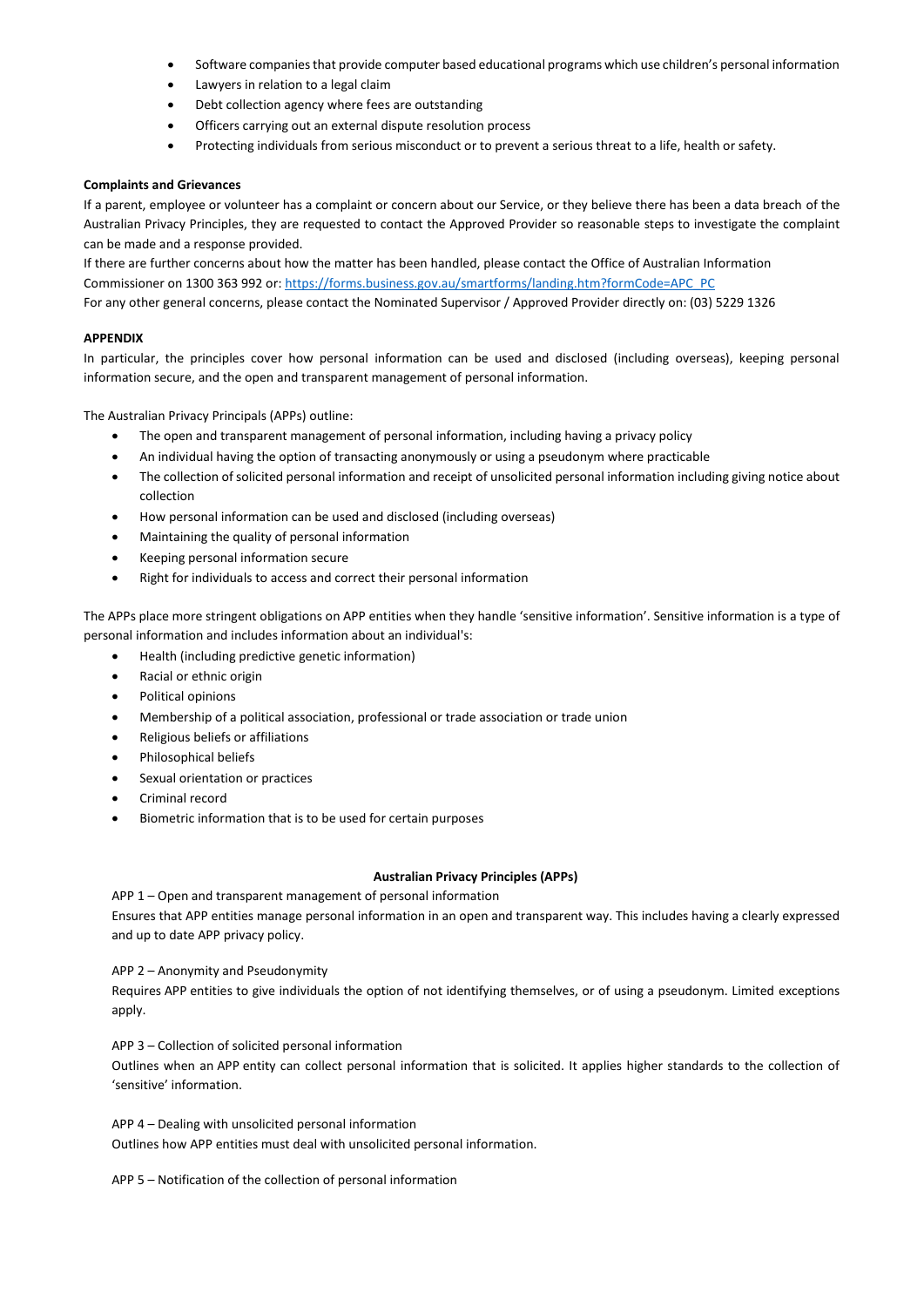Outlines when and in what circumstances an APP entity that collects personal information must notify an individual of certain matters.

APP 6 – Use or disclosure of personal information

Outlines the circumstances in which an APP entity may use or disclose personal information that it holds.

APP 7 – Direct marketing

An organisation may only use or disclose personal information for direct marketing purposes if certain conditions are met.

APP 8 – Cross-order disclosure of personal information Outlines the steps an APP entity must take to protect personal information before it is disclosed overseas.

#### APP 9 – Adoption, use or disclosure of government related identifiers

Outlines the limited circumstances when an organisation may adopt a government related identifier of an individual as its own identifier or use or disclose a government related identifier of an individual.

### APP 10 – Quality of personal information

An APP entity must take reasonable steps to ensure the personal information it collects is accurate, up to date and complete. An entity must also take reasonable steps to ensure the personal information it uses or discloses is accurate, up to date, complete and relevant, having regard to the purpose of the use or disclosure.

### APP 11 – Security of personal information

An APP entity must take reasonable steps to protect personal information it holds from misuse, interference and loss, and from unauthorised access, modification or disclosure. An entity has obligations to destroy or de-identify personal information in certain circumstances.

### APP 12 – Access to personal information

Outlines an APP entity's obligations when an individual request to be given access to personal information held about them by the entity. This includes a requirement to provide access unless a specific exception applies.

### APP 13 – Correction of personal information

Outlines an APP entity's obligations in relation to correcting the personal information it holds about individuals. Source: Australian Government Office of the Australian Information Commissioner (OAIC) <https://www.oaic.gov.au/privacy/>

# **CLOTHING AND FOOTWEAR POLICY**

Children need protective, comfortable and appropriate clothing and footwear to explore their environment and participate freely in experiences. Clothing needs to protect children from injury and sun exposure whilst promoting self-help abilities. Appropriate footwear will fit a child's foot correctly and ensure comfort. Educators will also dress to prevent injury and sun exposure and will be encouraged to dress in a professional and respectful manner, being positive role models for children

# **PURPOSE**

We aim to ensure the safety and comfort of all children by providing appropriate clothing guidelines for children, parents and staff utilising and working at the Service.

Children being clothed appropriately enables them to play without risk of sunburn and serious injury caused by inappropriate footwear or clothing. Children are more at ease, comfortable, and less anxious when they are dressed for warmth during winter or not overdressed during summer, or wearing safe footwear when climbing outdoor play equipment or participating in physical activity.

# **SCOPE**

This policy applies to children, families, staff, student, management and visitors of the Service.

# **IMPLEMENTATION**

# **CLOTHING CHOICES**

Clothing is a way of expressing our culture, personality and individuality. The clothes children wear can affect the development of their independence, self-help skills and participation in play-based activities in early education and care services. We understand that young children are developing their self-concept and individuality and may be intent on wearing particular accessories or clothing items to our Service. We respect their choices and encourage their independence; however, some clothing types or accessories may be dangerous and hinder their participation in physical activities. Children need to wear clothes that do not restrict their play e.g. long skirts /long dresses or tight fitting pants restricts climbing and running. Tight and/or sleeveless clothing and dangly jewellery or any other type of jewellery is not recommended for safety reasons.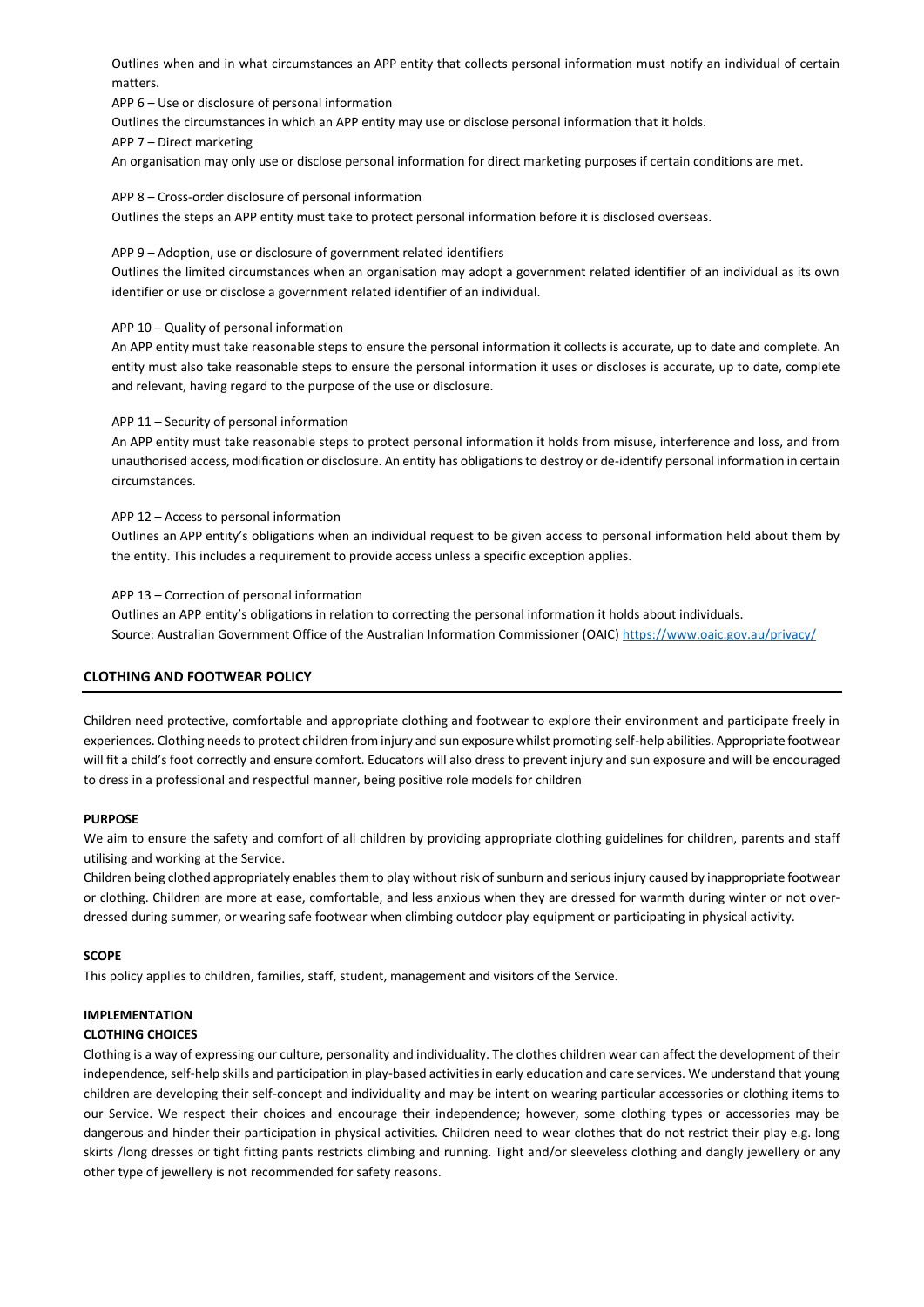We request that parents talk to their child about the choice of clothes and activities they will be involved in at our Service and help them to choose clothes that will be practical. Some activities may result in clothes being stained like art and craft, mud play etc. Parents may decide to send additional clothes in their child's bag to assist educators ensure their safety when they are participating in physical activities that require clothing to be more practical.

Shoes must provide support as well as protection for the feet and allow for participation in all the activities also shoes which are easier to put on taken off by staff and children. Open toed sandals/ shoes or thongs are a hazard for children while climbing or running as it can snub their toes. During the warmer months over summer (Sun-Smart months) we do allow children the opportunity to take their shoes off during play. However, this is for a set time during the day and would be based on the individual needs of the children in each room.

The Centre requires all children and staff to wear sun safe hats when the UV is 3 or above and encourage children to wear beanies on cold days.

# **MANAGEMENT WILL:**

- provide information for families about suitable clothing and footwear for their child to wear at the service. This information will also be available at the Service shared with families using a variety of communication strategies including newsletters, Educa, website, emails, conversation at pick up and drop off.
- ensure educators are aware and abide by the *Sun Protection Policy*.
- ensure a culturally inclusive environment by conveying respect and understanding of families' cultural traditions regarding clothing
- provide information to educators and staff about children's cultural dress requirements.

# **EDUCATORS WILL:**

- consult and communicate with families about the individual needs of children with respect to different values and beliefs associated with clothing and footwear.
- monitor children's clothing and footwear to ensure compliance with the Sun Protection Policy and to support the safety, comfort, and wellbeing of every child
- consider clothing and footwear needs associated with excursions or planned learning experiences and communicate clearly with families about the need for extraordinary protective clothing requirements
- provide protective clothing, such as aprons, for messy play experiences and painting. Children will be encouraged by educators to wear protective clothing during messy and water play.
- encourage children to remove shoes and heavy or excess layers of clothing during rest times to reflect the room temperature, as recommended practice by Red Nose
- take off children's jumpers and jackets with hoods during rest time to ensure children's safety
- encourage children to use their self-help skills where appropriate to put on and remove clothing and shoes to meet their needs. Educators will observe and monitor younger children to ensure their clothing and footwear is appropriate for the environment and weather conditions
- monitor the UV rating to ensure children are dressed appropriately for the weather and are adequately protected (e.g. long sleeve shirts)
- discuss clothing with children: for example, the need to wear hats for sun protection
- model appropriate clothing: for example, wearing hats and sun safe clothing
- convey respect for children and appreciate their individuality, whilst developing their understanding of safe clothing and footwear for play and the weather
- encourage children to make choices in relation to getting dressed and the clothing they wear
- respect children's privacy and modesty when having children change their clothes or dressing themselves, ensuring that individual and/ or cultural needs and preferences are understood and catered for.

# **SPECIAL CLOTHES / DRESS UP**

To facilitate imaginative play and celebrate different cultural experiences, children may be invited to dress up according to a theme or particular cultural celebration. Our educators will communicate with families to ensure all children have the opportunity to engage in these activities by wearing appropriate clothing. When dressing their child in 'dress up' clothes, parents are asked to ensure their child's footwear is appropriate for play-based learning at the Service and ensure clothing is sun safe.

Staff are aware of differing issues with families re dressing as regards to their culture or religion, or if a parent does not want their child to get dirty. Effective communication with families that is non-judgemental and conveys a sense of working together shows respect to families regarding each family's differences.

# **FAMILIES WILL:**

communicate with educators about their child's individual clothing needs- (eg: cultural diversity, disability, clothing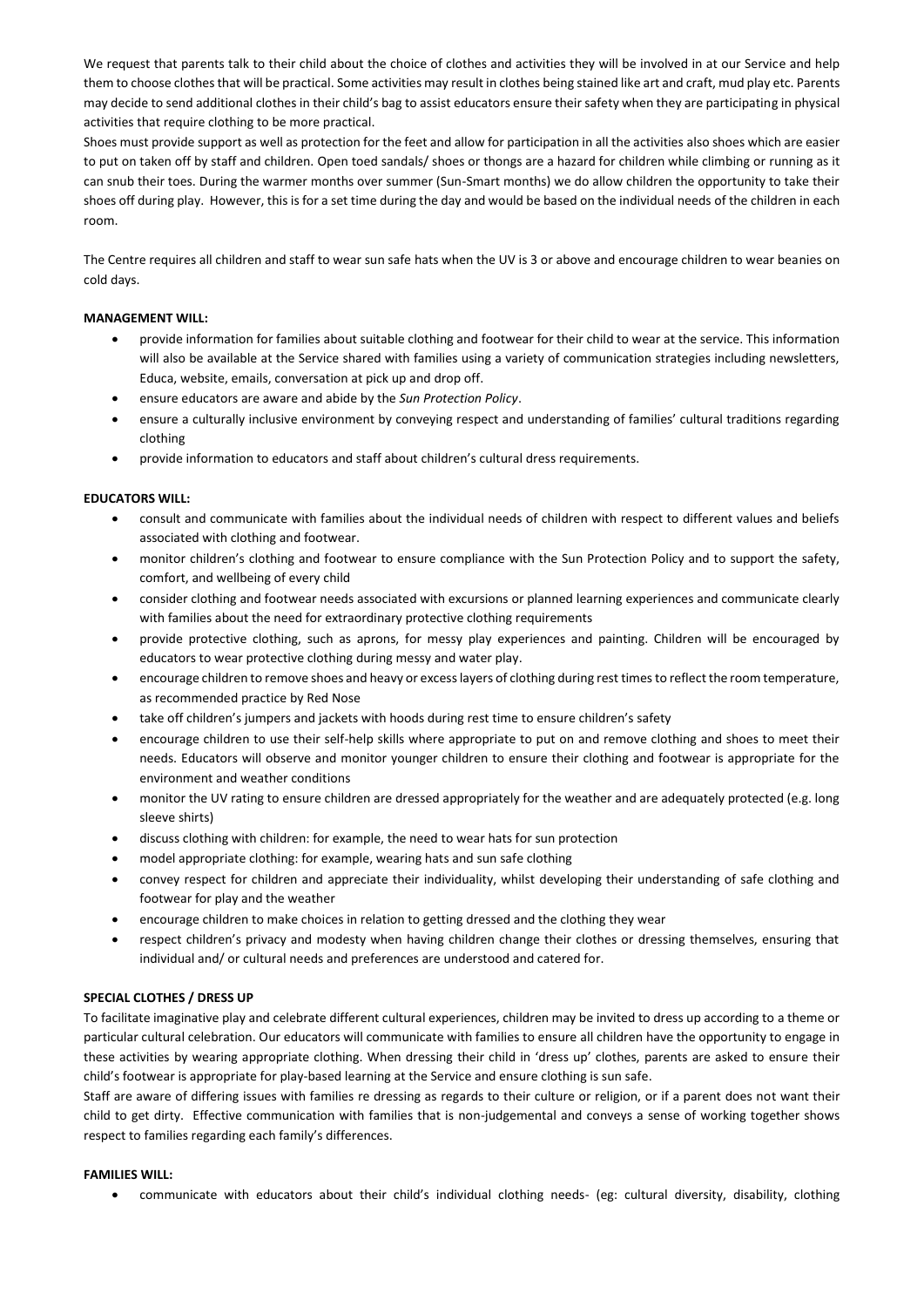sensitivity – labels or fabrics, fine motor skills)

- provide spare clothing in children's bags to allow for dirty or soiled clothing and changing weather conditions. (This includes supplying a spare set of socks, and shoes if possible).
- dress children appropriately for play and the weather, including footwear and an appropriate hat
- ensure their child is clothed in an appropriate manner which will allow them to explore and play freely and not restrict them using equipment while at play
- ensure clothing also allows easy access for toileting: i.e. elasticised trousers or track pants rather than buttons, zips, belts, etc.
- not dress their child in good/expensive clothing where there is a chance, they will get dirty or stained
- ensure children are appropriately protected from the sun please refer to *Sun Protection Policy* for further directives on clothing and sun safe hats (bucket, broad-brimmed or legionnaire's hat)
- ensure children's clothing accommodates the weather conditions. For example, be loose and cool in summer to prevent overheating and warm enough for cold weather, including outdoor play. At all times educators will monitor children to ensure they are appropriately dressed for all weather, play experiences, rest and sleep routines.
- ensure children have appropriate footwear that enables them to play comfortably and not cause safety concerns. For example, open toe sandals thongs, clogs or backless shoes have a trip factor and do not allow children to use equipment safely.
- ensure all clothing and belongings are clearly labelled with the child's name (not just initials)
- be familiar with their child's clothing fabric to minimise possible allergies and reactions.

# **BABIES AND TODDLERS:**

Babies and Toddlers should be dressed appropriately to suit all weather conditions. It is policy that any child under 3 is **not permitted** to wear the following:

- Singlet t-shirts
- Singlet dresses
- Jeans
- Overalls
- Tight fitting short or long pants (with buttons)
- Belted pants
- No open toe shoes / sandals, backless shoes/ sandals, clogs and thongs

# **3-5 YEAR OLD CHILDREN**

These children should **NOT** wear:

- Tight jeans or belts
- Singlet t-shirts
- Singlet dresses
- Long dresses / skirts
- No open toe shoes / sandals, backless shoes/ sandals, clogs and thongs

All children's clothing must be named any unnamed clothing will be donated.

# **CHILDREN'S SLEEP AND REST REQUIREMENTS POLICY**

All children have individual sleep and rest requirements. Our objective is to meet these needs by providing a comfortable, relaxing and safe space to enable their bodies to rest. This environment will also be well supervised ensuring all children feel secure and safe at our service.

# **PURPOSE**

Our Service will ensure that all children have appropriate opportunities to sleep, rest and relax in accordance with their individual needs. The risk of Sudden Infant Death Syndrome (SIDS) for infants will be minimised by following practices and guidelines set out by health authorities.

If a family's beliefs and requests are against current recommended evidence-based guidelines, our Service will need to determine if there are exceptional circumstances that allow for alternate practices.

Our Service will only approve an alternative practice if the Service is provided with written advice from, and the contact details of a registered medical practitioner accompanied by a risk assessment and risk minimisation plan for individual children. We have a duty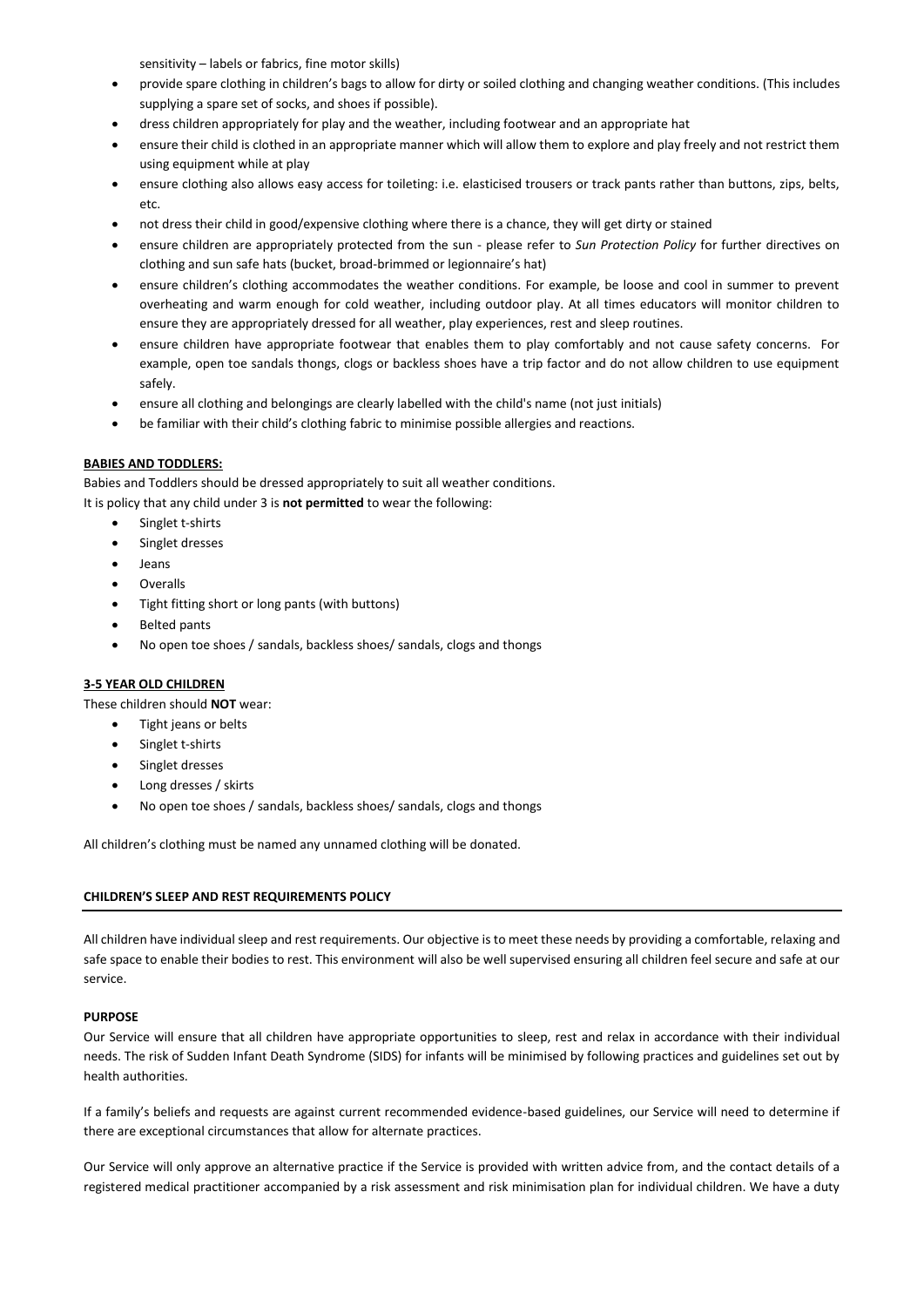of care to ensure children are provided with a high level of safety when sleeping and resting and every reasonable precaution is taken to protect them from harm and hazard. In meeting the Service's duty of care, it is a requirement that all Educators implement and adhere to this policy to ensure we respect and cater for each child's specific needs.

# **SCOPE**

This policy applies to children, families, staff, management, students and visitors of the Service.

# **IMPLEMENTATION**

'Children have different sleep, rest and relaxation needs. Children of the same age can have different sleep patterns that Nominated Supervisors and Educators need to consider within the Service. As per Standard 2.1 (Element 2.1.1) of the National Quality Standard, each child's comfort must be provided for and there must be appropriate opportunities to meet each child's sleep, rest and relaxation needs.' (ACECQA)

Our Service defines 'rest' as a period of inactivity, solitude, calmness, or tranquillity, and can include a child being in a state of sleep. Considering the busy and energetic nature of children's day, we feel that it is important for children to participate in a quiet/rest period during the day in order to rest, relax, and recharge their body. Effective rest strategies are important factors in ensuring a child feels secure and safe in an early childhood environment.

# **Management will ensure:**

- reasonable steps are taken to ensure that the needs for sleep and rest of children being educated and cared for by the Service are met, having regard to the ages, developmental stages and individual needs of each child
- there are adequate numbers of cots and bedding available to children that meet Australian Standards
- the rest environment, cots, equipment and materials used in our Service will be safe and free from hazards and will meet the current mandatory Australian Standard for Cots (AS/NZS 2172).
- all portable cots used in our Service will meet the current mandatory Australian Standard for children's portable folding cots, AS/NZS 2195,
- sleep and rest environments will be safe and free from hazards including cigarette and tobacco smoke
- areas for sleep and rest are well ventilated and have natural lighting and air conditioning/heating. The room temperature is set to enable children to sleep in comfort
- there is always an educator in the sleep rooms supervising to ensure safe supervision of sleeping infants
- safe sleep practices are documented and shared with families. Nominated Supervisors and educators are not expected to endorse practices requested by a family, if they differ from Red Nose safe (formerly SIDS and Kids) sleeping recommendations.

# **A Nominated Supervisor/ Responsible Person will:**

- take reasonable steps to ensure that the needs for sleep and rest of children being educated and cared for by the Service are met, having regard to the ages, development stages and individual needs of the children
- maintain up to date knowledge regarding safe sleeping practice and communicate this information to educators and families
- there are appropriate opportunities to meet each child's need for sleep, rest and relaxation including providing children with comfortable spaces away from the main activity area for relaxation and quiet activities
- ensure that sleeping infants are closely monitored and that all sleeping children are within hearing range and observed. This involves checking/inspecting sleeping children at regular intervals and ensuring that they are always within sight and hearing distance of sleeping and resting children so they can easily monitor a child's breathing and the colour of their skin.
- ensure that there is always an educator in the sleep rooms and in the sleeping areas supervising to ensure safe supervision of sleeping infants and children across the Service.
- negotiate sleep and rest routines and practices with families to reach agreement on how these occur for each child at the Service
- ensure they receive information and training to fulfil their role effectively, including being made aware of the sleep and rest policies, their responsibilities in implementing these, and any changes that are made over time
- ensure the child's safety is always the first priority
- ensure that babies are not given bottles in bed or prop fed.
- ensure children who are sleeping or resting have their face uncovered at all times
- ensure the sleep and rest environment is free from cigarette or tobacco smoke
- provide information to parents and families about Safe Sleep practices. (see Red Nose)

# **Educators will:**

- consult with families about children's sleep and rest needs and an appropriate time and length of sleep for the child.
- consult with families to provide comforters such as dummy, blanket, soft toy etc. if required by the children.
- be sensitive to each child's needs so that sleep and rest times are a positive experience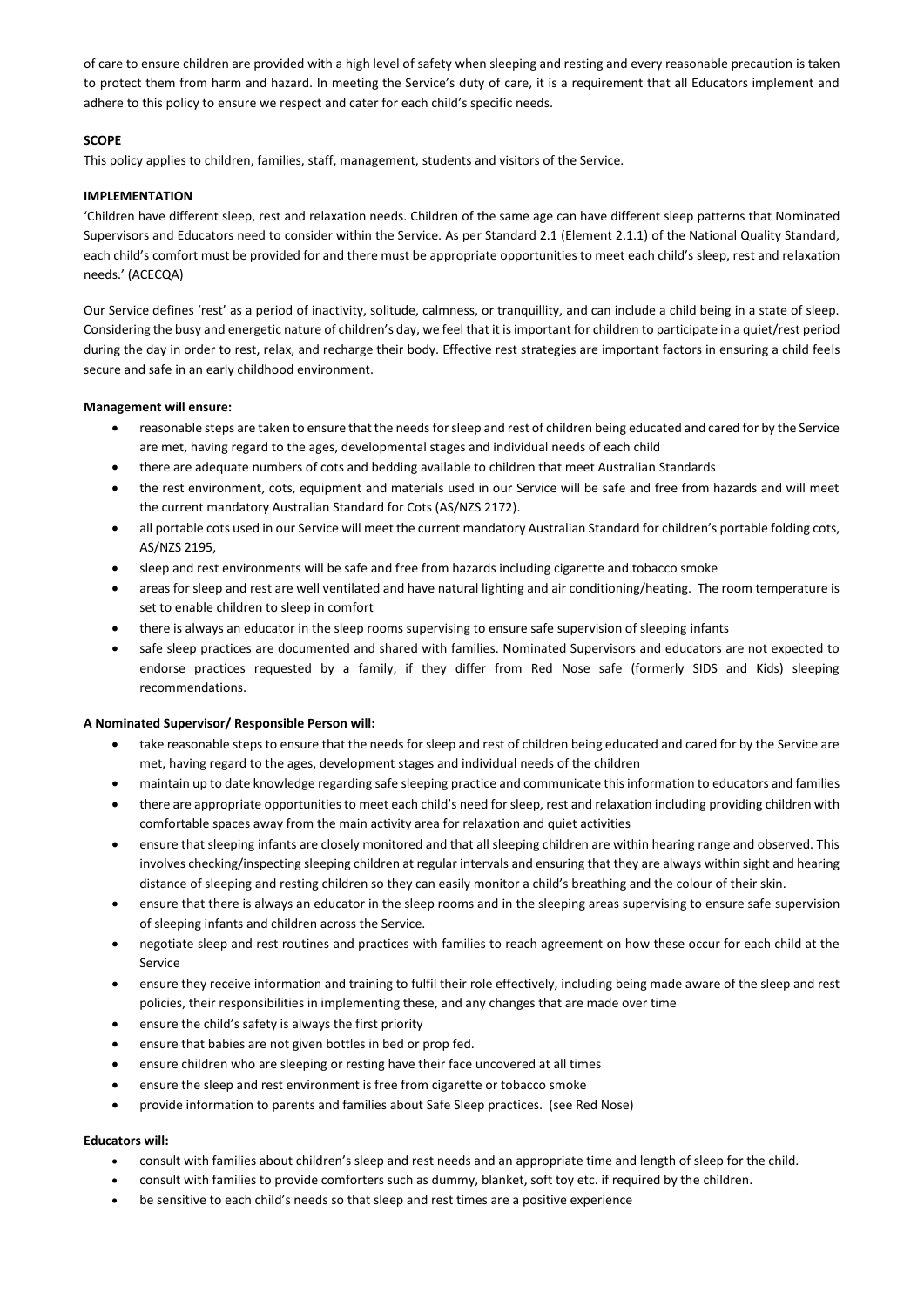- ensure there are appropriate opportunities to meet each child's need for sleep, rest and relaxation.
- ensure that each child's comfort is provided for.
- ensure that beds/mattresses are clean and in good repair.
- ensure beds and mattresses are wiped over with warm water and neutral detergent or disinfectant spray between each use.
- ensure that bed linen is clean and in good repair.
- ensure bed linen is used by an individual child and is washed before use by another child.
- arrange children's beds and cots to allow easy access for children and staff.
- ensure children rest/sleep with their beds/mattresses head to toe to minimise the risk of cross infection.
- create a relaxing environment for sleeping children by playing relaxation music, reading stories, cultural reflection, turning off lights, and ensuring children are comfortably clothed.
- ensure the environment is tranquil and calm for both educators and children.
- sit near children who are resting and encourage them to relax and/or listen to music.
- remember that children do not need to be "patted" to sleep or rocked in the cot or arms. By providing a quiet, tranquil environment, children will choose to sleep if their body needs it.
- maintain adequate supervision and maintain educator ratios throughout the sleep period.
- ensure there is always an educator in the sleep rooms and in the sleeping areas across service.
- ensure sleeping infants are closely monitored and that all sleeping children are within hearing range and observed.
- assess each child's circumstances and current health to determine whether higher supervision levels and checks may be required.
- communicate with families about their child's sleeping or rest times and the Service policy regarding sleep and rest times.
- consult with families about their child's individual needs, ensuring all parties are aware of the different values, cultural, and parenting beliefs and practices, or opinions associated with sleep requirements.
- respect family preferences regarding sleep and rest and consider these daily while ensuring children feel safe and secure in the environment. Conversations with families may be necessary to remind families that children will neither be forced to sleep nor prevented from sleeping. Sleep and rest patterns will be recorded daily for families.
- encourage children to dress appropriately for the room temperature when resting or sleeping.
- Lighter clothing is preferable, with children encouraged to remove shoes, jumpers, jackets and bulky clothing.
- monitor the room temperature to ensure maximum comfort for the children.
- ensure that children who do not wish to sleep are provided with alternative quiet activities and experiences, whilst those children who do wish to sleep are allowed to do so, without being disrupted. If a child requests a rest, or if they are showing clear signs of tiredness, regardless of the time of day, there should be a comfortable, safe area available for them to rest. It is important that opportunities for rest and relaxation, as well as sleep, are provided.
- consider a vast range of strategies to meet children's individual sleep and rest needs
- respond to children's individual cues for sleep (yawning, rubbing eyes, disengagement from activities, crying etc).
- acknowledge children's emotions, feelings and fears in regard to sleep/rest time.
- develop positive relationships with children to assist in settling children confidently when sleeping and resting.

# **BABIES AND TODDLERS**

(Recommendations sourced from ACECQA)

- Babies should be placed on their back to sleep when first being settled. Once a baby has been observed to repeatedly roll from back to front and back again on their own, they can be left to find their own preferred sleep or rest position (this is usually around 5–6 months of age). Babies aged younger than 5–6 months, and who have not been observed to repeatedly roll from back to front and back again on their own, should be re-positioned onto their back when they roll onto their front or side.
- If a medical condition exists that prevents a baby from being placed on their back, the alternative practice should be confirmed in writing with the Service, by the child's medical practitioner.
- Babies will be placed at the bottom of the cot to prevent them from wriggling down under bedclothes. Babies over four months of age can generally turn over in a cot but may not always be able to roll back again. When a baby is placed to sleep, Educators should check that any bedding is tucked in securely and is not loose. Babies of this age may be placed in a safe baby sleeping bag (i.e. with fitted neck and arm holes, but no hood). At no time should a baby's face or head be covered (i.e. with linen). To prevent a baby from wriggling down under bed linen, they should be positioned with their feet at the bottom of the cot.
- Ensure any bed linen is securely tucked underneath the mattress so it cannot ride up and cover the baby's chest of cover his/her head.
- If a baby is wrapped when sleeping, consider the baby's stage of development. Leave their arms free once the startle reflex disappears at around three months of age and discontinue the use of a wrap when the baby can roll from back to tummy to back again (usually four to six months of age). Use only lightweight wraps such as cotton or muslin.
- Ensure there is no soft bedding in baby's sleep environment. (pillows, doonas, loose bedding, lambswool or soft toys).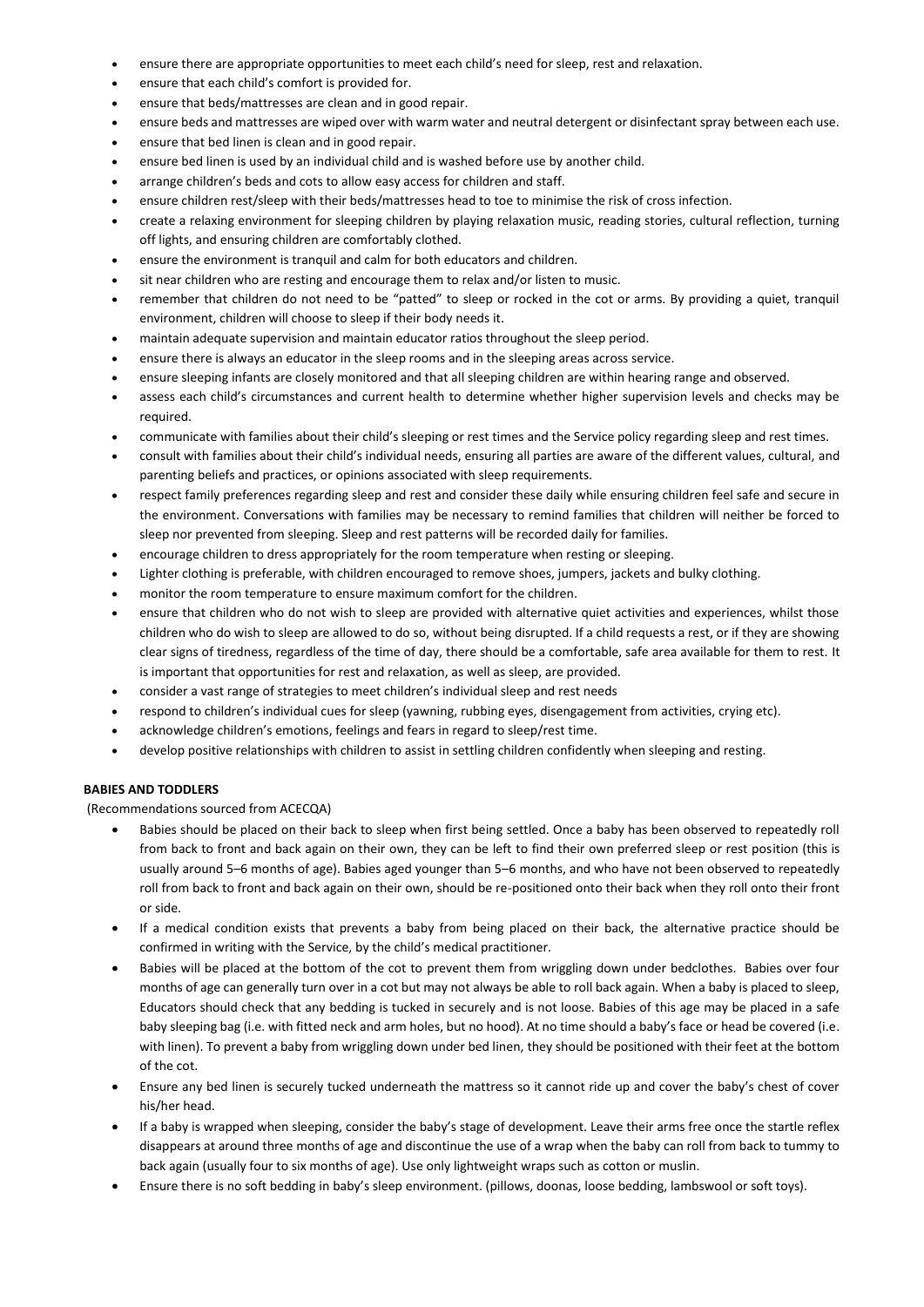- If being used, a dummy should be offered for all sleep periods. Dummy use should be phased out by the end of the first year of a baby's life (in consultation with parents). If a dummy falls out of a baby's mouth during sleep, it should not be re-inserted.
- Babies or young children should not be moved out of a cot into a bed too early; they should also not be kept in a cot for too long. When a young child is observed attempting to climb out of a cot, and looking like they might succeed, it is time to move them out of a cot. This usually occurs when a toddler is between 2 and 3 % years of age but could be as early as 18 months.

# **PRE-SCHOOL AGE CHILDREN**

**Educators will:** 

- be respectful for children's individual sleep and rest requirements
- discuss children's sleep and rest needs with families and include children in decision making
- provide a tranquil and calm environment for children to rest by turning off lights, playing relaxing music, reading stories, cultural reflection
- Comforters will be removed after they have been asleep. If a dummy falls out of the child's mouth during sleep it is not reinserted.
- ensure children are comfortably clothed
- encourage children to rest their bodies and minds for 20-30 minutes
- introduce relaxation techniques into rest routine- use of a relaxation tape
- ensure children sleep with their face uncovered
- educators closely monitor sleeping and resting children and are within hearing range
- provide quiet activities for children- puzzles, books, drawing if they do not fall asleep
- record sleep and rest patterns to provide information to parents/families

All children are made comfortable when going to bed. Linen in cots and stretchers is used on an individual basis for each child. Children sleep in individual stretchers with linen changed every Friday for fulltime children and every fortnight for part time children. Babies have their own linen provided by the Service.

We provide training to all educators across service every year on Safe sleeping practices. Red Nose safe sleeping practice kit is in Director's office for all educators to access. If there are changes or updates we provide information to the educators in writing or reading material.

Information on the latest developments in the children's need for rest, sleep and comfort accessed through professional literature and the internet. This information will be relayed to families through Educa, information reading material and on parent notice boards.

# **DIVERSITY, ANTI-BIAS, EQUITY AND INCLUSION POLICY**

Our Service believes that children have the right to be treated equally and our goal is to develop children's identity and self-esteem in a trusting and supportive environment. We embrace diversity in all its forms to help develop positive and accepting attitudes in children, and to help them gain a better understanding of their environment, community, country, and the world.

In order to create an environment that supports, reflects and promotes gender equitable and inclusive behaviours and practices, it is crucial for our Service to examine our value and belief systems. We are committed to promoting confidence and self-esteem in all children and acknowledge the uniqueness and potential of each child.

Anti-bias is the practice of inclusion and underpins our Service philosophy. It is the acceptance that all children are valued and respected. We believe in the statement of inclusion as advocated by Early Childhood Australia (ECA) that '*Inclusion means every child has access to, participates meaningfully in, and experiences positive outcomes from early childhood education and care programs.*' (2016).

# **PURPOSE**

To ensure children are treated with respect and equality, our Service affirms the right for all children to have access to and participation in, the same experiences and activities irrespective of gender. To ensure that positive attitudes towards gender equity are encouraged and supported within our Service and community. Children will be encouraged to develop a sense of pride and self-worth, as they develop respect for each other's rights and responsibilities.

We aim to provide an inclusive environment for all children, families and educators, acknowledging the uniqueness of every person regardless of their race, gender, sexuality, religion, culture, physical and mental abilities and socio-economic background. This policy ensures all children, families, and staff are welcomed and treated equitably and with respect.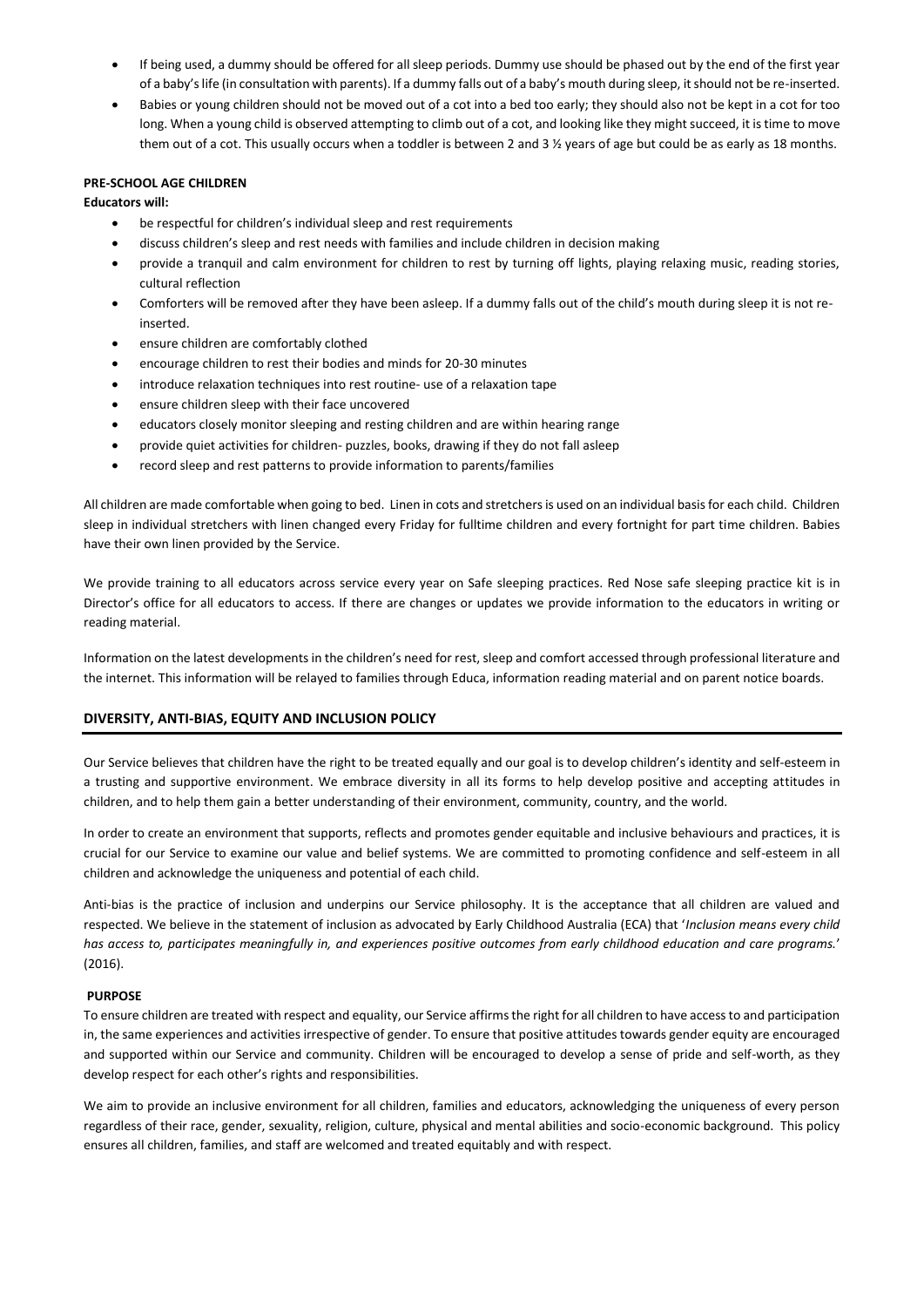# **SCOPE**

This policy applies to children, families, staff, management student and visitors of the Service.

# **IMPLEMENTATION**

Early childhood educators are in a unique position to influence children's development and create environments that encourage equal and respectful relationships. Gender plays a significant role in the lives of children as it defines masculinity and femininity. These are socially constructed roles, behaviours, activities and attributes that society considers 'appropriate' for a person based on their sex. Breaking down gender stereotypes from a young age, helps stop the negative consequences of inequality and discrimination. Educators working with children need to observe the implication of gender in children's choice of friends, activities, language, interactions, group dynamics and behaviour. These observations can lead to valuable insight into children's understandings about gender and assist educators to promote challenges to gender stereotypes and embrace diversity.

The role of educators is to encourage children to share and learn about the individuality of each child and their family and their role in the Service. This policy aims to assist children to form positive social relationships, develop their identify and self-awareness and to learn to accept the diversity of members within and outside of the Service community which also underpins the philosophy of our Service.

The Anti-Bias Approach in Early Childhood suggests the following principles as a basis to challenge sexism and promote anti-bias behaviour:

- be prepared to challenge sexist attitudes and behaviours
- ensure that you protect the child or adult who has been treated unfairly
- explain what you think is unfair about their attitudes and behaviours and if appropriate, model anti-sexist attitudes and behaviours
- correct any incorrect and sexist assumptions a child has about gender
- plan a strategy for how to deal with a similar situation in the future. (Red Ruby Scarlet (Ed.). 2018)

#### **Creating Inclusion**

Inclusion supports children's rights, fosters diversity and overcomes bias and barriers that may exist preventing children to participate in experiences within our Service. We will ensure children are provided with access to activities and environments, meaningful participation to foster a sense of belonging and opportunities to experience positive learning outcomes.

Cultural or National Origin and Racial Identity

Our Service values and promotes equity, respect and awareness of different cultures. We ensure a cultural inclusive curriculum that reflects the cultural, linguistic and religious diversity of our society.

#### **The Nominated Supervisor, Responsible Persons and Educators will:**

- ensure our program design and deliver builds on community and cultural strengths
- develop strong partnerships with families and children to extend their individual and communities' cultural competence
- ensure children have opportunities to participate with a wide variety of resources from the daily life of a variety of families and cultures
- where possible, engage educators that reflect a variety of cultural, national origin, and racial identities.
- affirm and foster children's knowledge and pride in cultural identity
- foster children's curiosity, enjoyment and empathetic awareness of cultural differences and similarities
- provide children with tools to respond appropriately to bias- build on children's strengths, interests and individuality
- teach children to overcome any inappropriate responses triggered by cultural differences
- encourage children to ask about differences in physical characteristics what makes us all human
- enable children to feel pride, but not superiority, about their racial identity
- help children to become aware of our shared physical characteristics what makes us all human
- be mindful and respectful of how activities and experiences provided may impact on the expectations, interests, and behaviours of all genders
- provide a stimulating learning environment in which boys and girls are equally encouraged to explore a full range of experiences and emotions
- encourage children to express emotions and display affection and empathy
- act as advocates of children in dealing with other adults who act in a bias manner against a child due to their gender
- discourage the identification of particular skills, behaviours, and/or feelings as 'boys' and 'girls'.
- encourage children to look upon both sexes as equal
- support the gender equity policy review by focusing on how children construct gender, and the effects of gender in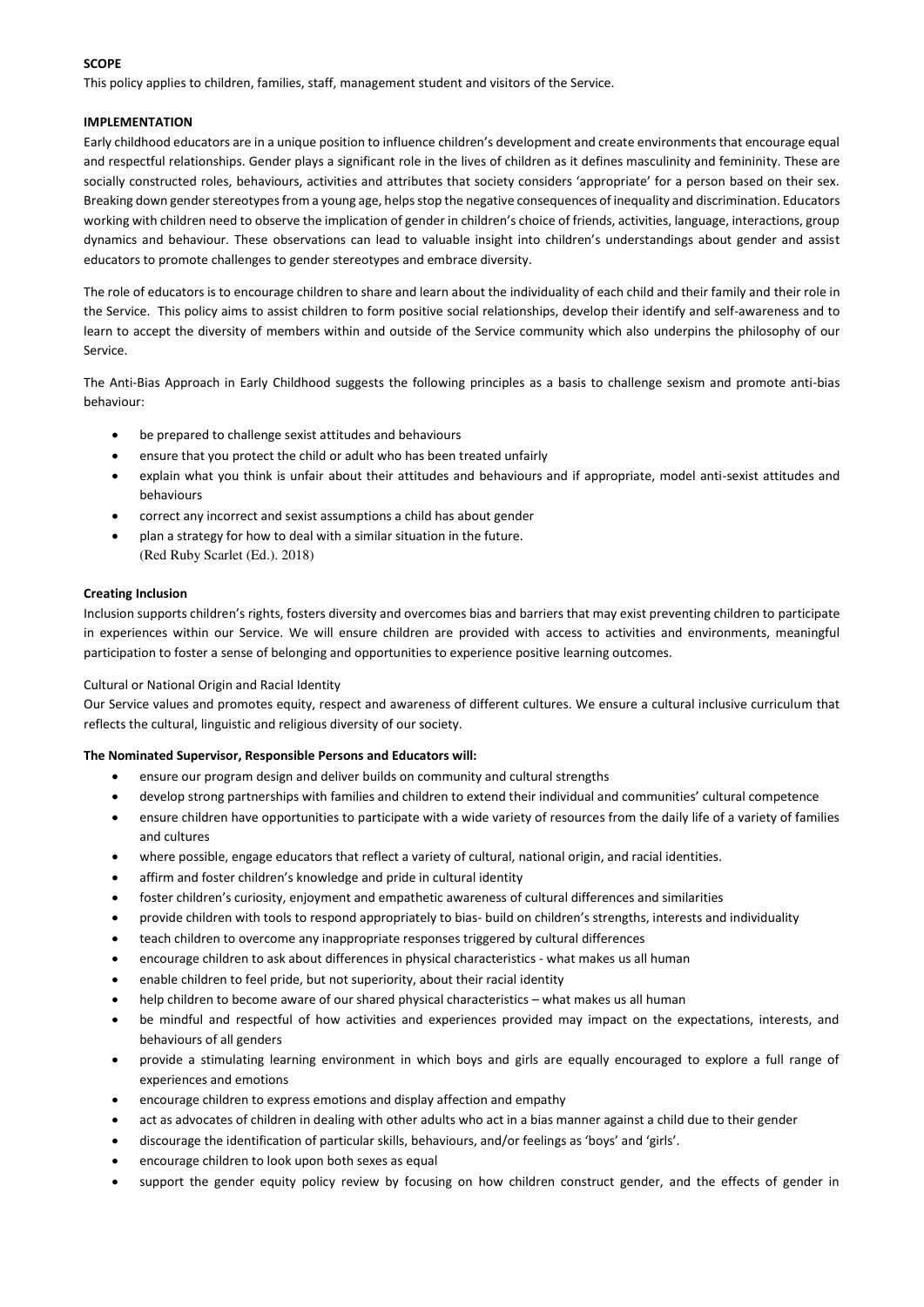curriculum, teaching and learning

- be responsive and ensure their actions are relevant to the specific and changing gender dynamics that emerge from the different ways in which different children interpret gender
- monitor language, attitudes, and assumptions with regard to gender and anti-bias of themselves, other educators, and children.
- give positive messages about gender equity through their actions and words and avoid giving messages that promote traditional gender roles and gender bias
- critically reflect on their practices and environment and model a positive attitude towards gender equality
- encourage and support all children to participate in the full range of experiences and activities
- regularly review resources, equipment, materials, and images used with children to make sure they include gender diversity, non-stereotypical images, and non-traditional family lifestyles such as single or same sex parents
- encourage children to explore their own gender identities and the impact of gender relations in their play
- regularly review the book collection to ensure a range of different stories and experiences are depicted beyond stereotypical narratives
- encourage parent input into the program and to participate on a level that they feel comfortable with, sharing their culture, and, for example, their language
- collect information from each family on enrolment and incorporate it into the program to meet individual family needs in regard to ethnicity and home language
- where possible use both the Educators and children's first language as appropriate within the Service environment
- respect all cultures by presenting photographs, pictures, play equipment, books, posters, music, dramatic play resources, and dolls that will encourage open discussion and exploration of a variety of cultures
- provide resources and activities that include diversity and skin tone to foster respect and understanding for people of all backgrounds
- develop an understanding of the needs, strengths, and attitudes of each culture represented at the Service
- challenge inappropriate or stereotypical conversations or remarks by children.

# **Management and the Nominated Supervisor will:**

- provide families with information about the importance of a gender equity approach in achieving positive outcomes for all children
- provide information about the Service's gender equity work
- ensure all staff have access to professional development activities
- engage staff in reflective practice about their own biases about gender
- foster an inclusive and gender equitable environment
- promote a positive understanding of gender equity
- ensure educators and staff are aware of the service's expectations regarding positive, respectful and appropriate behaviour when working with children and families
- ensure that any behaviour or circumstances that may constitute discrimination or prejudice are dealt with in an appropriate manner

# **Diversity in Family Composition**

# **The Nominated Supervisor and Educators will:**

- create an environment that is welcoming to all families
- respect each family, and work in partnership to support the child's emergent identity as an individual, member of their family, our Service, and the community
- engage in simple discussions about families that focus on fact rather than values e.g. "some children live with their mum or dad, some children live with their mum and dad, some with grandparents, and some with two mums or two dads".
- be encouraged to seek awareness and reflect on his/her own feelings, beliefs and background and evaluate the effect these may have on their attitudes and interactions with families.
- respect family lifestyle choices
- treat all families respectfully regardless of socioeconomic background
- discuss how members of the community can support one another and less fortunate people through the provision of resources, donations of goods or time etc.

# **Aboriginal and Torres Strait Islander People**

# **The Nominated Supervisor and Educators will:**

- show respect and a commitment to reconciliation by developing a Reconciliation Action Plan
- reflect on the current level of cultural competence of our staff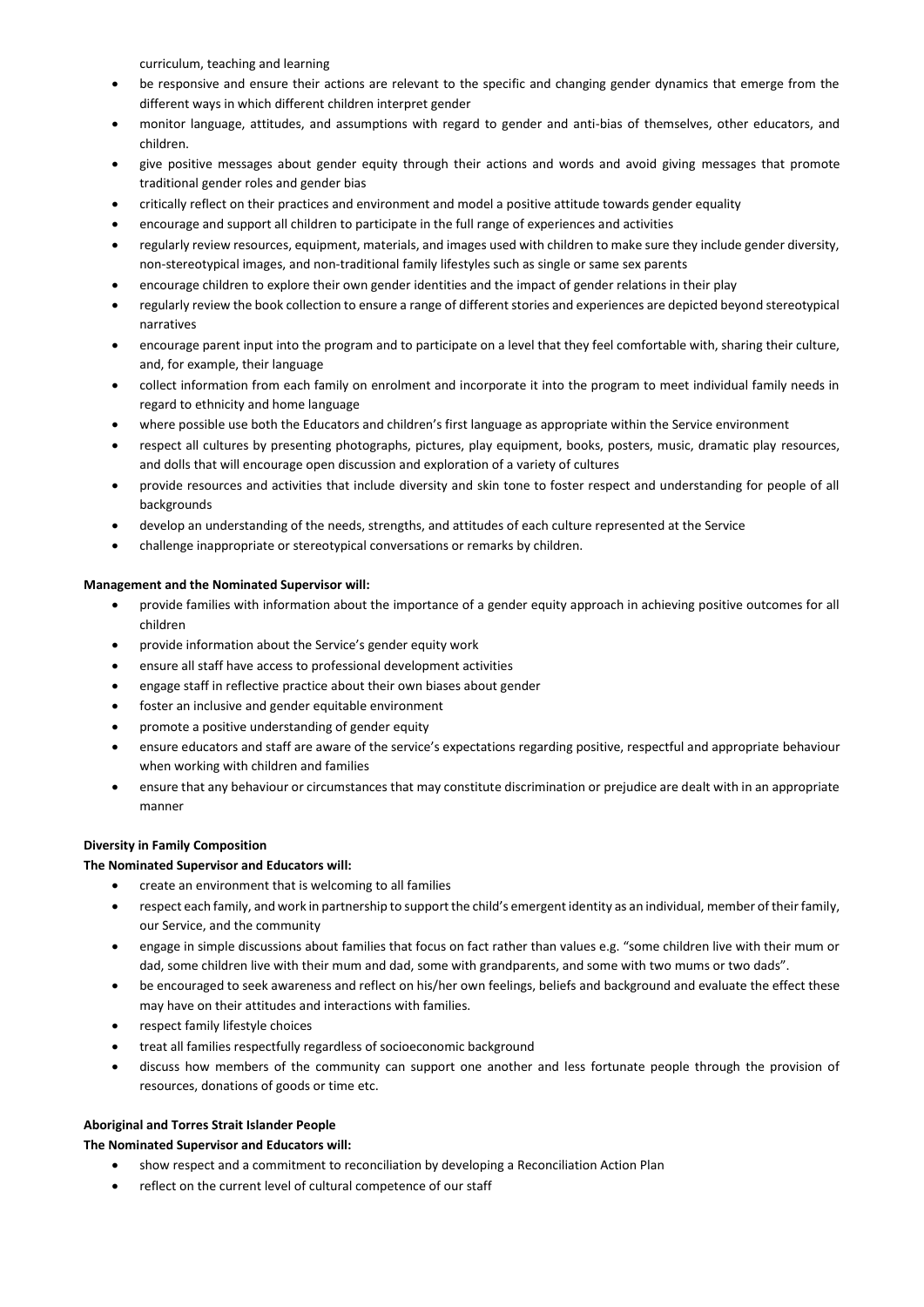- promote the inclusion of children's voices in all decisions that affect them
- build and strengthen our knowledge and understanding of Aboriginal and Torres Strait Islander cultures, histories and contributions
- attend professional development to support our understandings of Aboriginal and Torres Strait Islander cultures and perspectives
- provide opportunities for professional reflection
- identify and challenge our own cultural assumptions, beliefs and commitments to cultural competency
- engage with local Aboriginal families and communities through Aboriginal Education Consultative Groups
- invite Elders and Traditional Owners to speak to children, staff and families about the histories and cultures of the local area
- develop an Acknowledgement of Country in collaboration with Elders, community members, children and families which will be displayed and given will be conveyed during special events and incorporated into the program on a regular basis
- develop awareness and meaningful understanding about Aboriginal and Torres Strait Islander people as part of the cultural heritage of all Australians
- encourage Aboriginal and Torres Strait Islander communities access children services
- show sensitivity and respect to Aboriginal and Torres Strait Islander languages by incorporating verbal and visual languages into the Service environment.

# **Ability**

# **The Nominated Supervisor and Educators will:**

- provide an inclusive educational environment in which all children can succeed
- promote acceptance, respect and appreciation for individual's varying abilities
- consult with all families and other professionals to enable full participation in the program for children with varying abilities.
- evaluate and adjust the environment to provide access and enable all children to develop autonomy, independence, competency, confidence and pride.
- provide children and parents with developmentally appropriate information about varying abilities to foster understandings that we are all similar and different
- empower children in their own learning to ensure that they gain a feeling of self-respect
- treat all children fairly and develop an understanding that everyone has something important to contribute
- find examples in books, movies and tv shows that reflect attitudes about diversity, ability and disability
- observe all children and with family consultation, provide an individualised program to extend each child's interests and abilities
- create an environment where all children can participate in activities and experiences.

# **Promoting Inclusion and Diversity into the Curriculum**

# **The Nominated Supervisor and Educators will:**

- promote positive influences, modelling appropriate communication, non-bias or gender specific language and attitudes
- develop appropriate expectations for each child based on their individual strengths, developmental needs, and interests
- assist Educators with the development of required skills and knowledge for working with all children and families.
- work with Inclusion Support Professionals to assist in the inclusion of children with additional needs
- explore the values and uniqueness of the diversity within the Service. These opportunities will form part of the curriculum.
- treat children with respect by answering their questions honestly
- adapt activities, interactions, communication, the environment, and documentation to ensure all children and families are actively included and supported to participate in the curriculum
- provide children with a range of resources, equipment and opportunities to enhance their awareness of diversity
- reflect on the curriculum ensuring inclusive practice and goals set for children are realistic and being met.
- involve families in the planning of learning opportunities reflective of their culture.

# **Promoting and Supporting Children's Home Languages**

# **The Nominated Supervisor and Educators will:**

- acknowledge that the use of children's home language underpins their sense of identity and conceptual development (EYLF)
- promote and support children's home languages in the Service
- present books that reflect different languages and children's first language
- create an environment which supports natural language learning and interaction
- assist parents to understand the value and importance both their home language and English
- engage in professional development about cultural diversity and building linguistic capacity
- subscribe to [Early Learning Languages Australia](https://www.ella.edu.au/) (ELLA) or other online programs to support children's learning with play-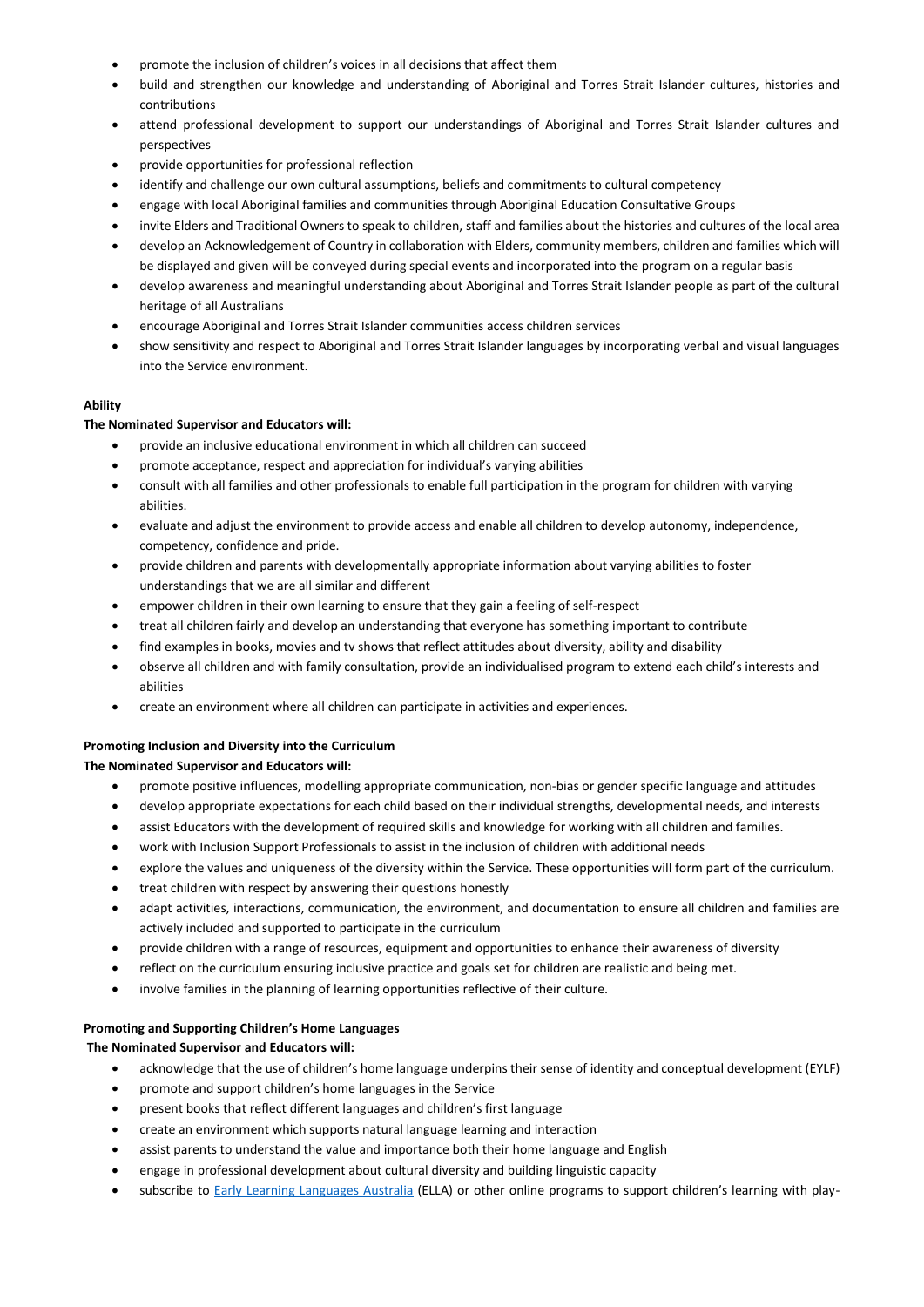#### **EMERGENCY MANAGEMENT AND EVACUATION POLICY**

Emergency and evacuation situations in early education and care services may arise for a variety of reasons, often suddenly and unexpectantly. It is vital that if an emergency situation arises, staff are confident to manage the situation effectively and efficiently, maintaining the safety and wellbeing of children, families and visitors.

Ensuring that Educators and children know what to do in an emergency situation requires vigilant planning and practice. Regularly practicing the drills for emergency situations also provides an opportunity to help support and build on children's coping mechanisms and resilience.

### **PURPOSE**

Our Service has a duty of care to maintain the safety and wellbeing of each child, educator, and all persons using or visiting the Service during an emergency or evacuation situation. We are committed to identifying risks and potential hazards of emergency and evacuation situations by conducting thorough risk assessments on an annual basis and continually plan for further risk minimisation and improvement to our policy and procedures.

### **SCOPE**

This policy applies to children, students, families, staff, management and visitors of the Service.

### **IMPLEMENTATION**

We define an emergency as an unplanned, sudden or unexpected event or situation that requires immediate action to prevent harm, injury, or illness to persons, or damage to the Service's premises. Emergency situations may pose a risk to an individual's health and safety. It is important that Services identify potential emergencies that may be specific to their location and environment.

### **Emergency and Evacuation Procedures**

To ensure compliance with National Regulations and National Law, our Service will ensure that:

- The Approved Provider will conduct a risk assessment to identify potential emergencies that are relevant to the Centre annually
- Emergency and evacuation procedures that are displayed in prominent positions near each exit at the Centre premises including both the indoor and outdoor learning areas.
- The plan includes a floor plan for ease of reference with clearly defined assembly points and clearly marked exit routes from all locations within the Centre
- All staff are familiar with emergency evacuation procedures and regulatory requirements
- All staff are aware of emergency evacuation points
- The service will maintain an up-to-date and compact register of emergency telephone numbers that must be taken in an emergency or evacuation that is to be located in the sign in and out book. Each room has got an emergency procedure which they follow and an emergency evacuation box containing all the required items and documentation.
- Emergency telephone numbers will be displayed prominently throughout the service in the kitchen, all rooms across the service, including community room, staff house and office and each area where children are educated and cared for.
- Fire extinguishers, fire blankets and other emergency equipment will be tested as recommended by the manufacturer by recognised authorities. All tests must be documented.
- The Nominated Supervisor (Director) is responsible for ensuring that all educators, including relief educators and staff members, are aware of the service's policy and procedures relating to Emergency Management and Evacuation.
- Informal games and discussions will be used to familiarise children with the service's evacuation and emergency procedures.

# **Rehearsal Evacuation Drill (Every Three Months)**

 The service will add to each child's sense of security, predictability and safety by conducting rehearsal evacuation drills every three months this may include flood/fire/bomb (in accordance with the terms, i.e. Term 1, 2 etc.). All all staff members, volunteers, students and children present at the Centre during the evacuation drill must participate accordingly.

#### **Procedure for fire:**

- Rehearsal evacuation drills are documented on a Fire Evaluation form for each room across the Centre.
- The educator blows a whistle to sound the alarm. When the alarm is heard, the children will drop what they are doing and walk calmly with an educator to the designated safe area. The safe area is a designated area outside the services premises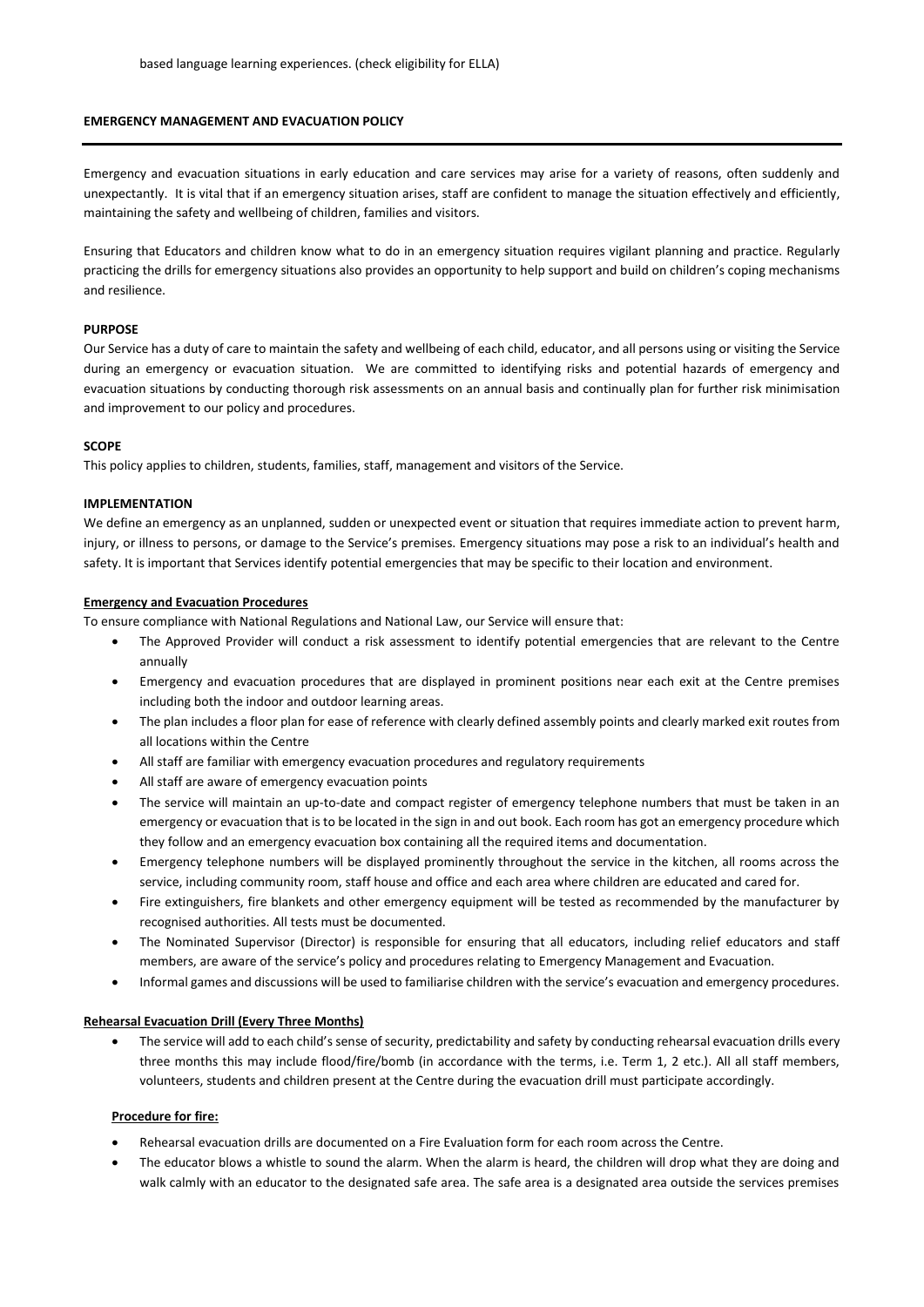or within the service as mentioned in the Emergency Management Plan. The designated area is nominated to allow emergency vehicles to access without risk to educators, staff or children.

 Our service's emergency and evacuation safe area is located in the toddler's room playground area or in the front of the Centre staff house on the nature strip.

#### **Role of Educators**

- Person in charge to immediately notify the appropriate authority, check building for children and staff, and shut all doors and windows.
- Immediately when the alarm sounds, educators will return to the rooms they are working in if it is safe to do so. Educators will then assist with the evacuation.
- Designated educator in each room to take sign in and out attendance book, parent contact list, first aid kit, mobile phone and medications of children in care.
- All staff to familiarise themselves with all exits and evacuation procedures in all rooms and follow the centre emergency management plan.
- After the alarm has been raised, group children and evacuate through the nearest exit to the designated safe area.
- Follow Centre Emergency Management Plan depending on the emergency
- Designated educator to call roll, head count and settle children.
- Supervise and reassure children.

# **BABIES ROOM:**

- All children are to be evacuated through exit doors or door furthest away from fire or incident.
- Designated educator will collect the keys to the gate, mobile phones, medications and emergency contact numbers (evacuation bag).
- Designated educator will make sure all windows and doors are closed.
- In-charge staff to check all areas of room are empty, e.g. main room and bathroom, sleep room, turn off power points on the way out.
- Kitchen and Administration staff to help evacuate babies.
- Designated educator to check children and staff off against sign in and out attendance book.
- Babies are put in the evacuation cot for evacuation.
- Evacuation gate to be kept unlocked till close of the business hours.
- Building only to be entered if authorised by the Director to be safe.

# **TODDLERS**

- Designated educator will take sign in and out book, medications, contact details, mobile phone and keys to side gate (evacuation bag)
- Staff to evacuate all children through exit door furthest away from the incident.
- In-charge staff to check all areas of room are empty, e.g. main room and bathroom, sleep room, turn off power points and shut door on the way out.
- Designated educator to head count also call out the names of children and staff and check against sign in and out attendance books.
- Designated educator will collect the keys to the gate, mobile phones, and emergency contact numbers (evacuation bag)
- Designated educator will make sure all windows and doors are closed.
- Building only to be entered if authorised by the Director to be safe.

# **3– 5 ROOM AND PRE-SCHOOLERS:**

- Staff will lead the children out of room to grass area to the far right hand corner of the 3-5 room yard (near the gate to the Toddlers room).
- Designated educator will take sign in and out book, medications, contact details, mobile phone and keys to side gate (evacuation bag)
- Designated educator will make sure all windows and doors are closed.
- In-charge staff to check all areas of room are empty, e.g. main room and bathroom, turn off power points and shut door on the way out.
- Designated educator to head count also call out the names of children and staff and check against sign in and out attendance books.
- Staff and children do not re-enter the building until "all clear" is given from the Director.

# **KINDERGARTEN ROOM:**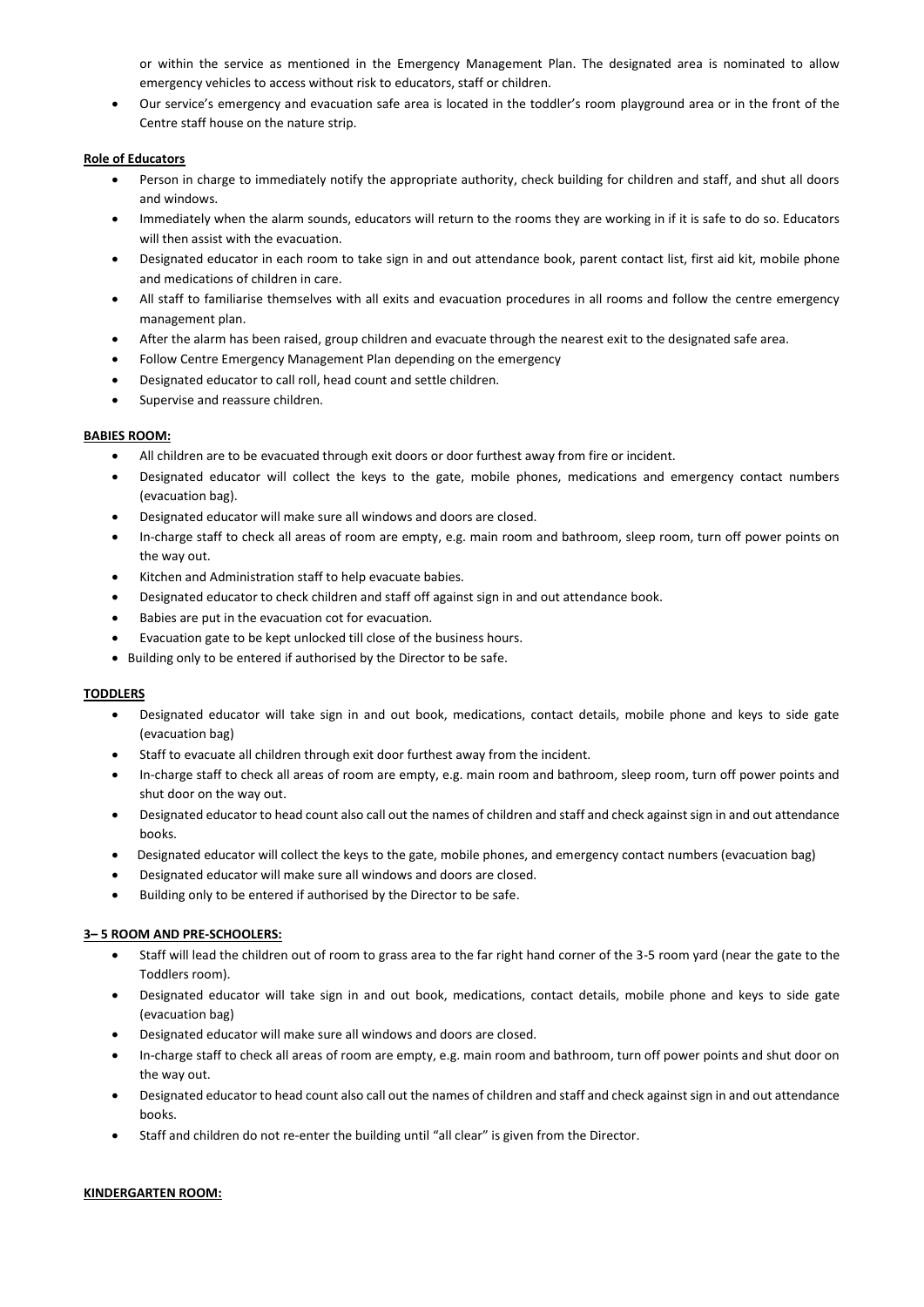- Educators will lead children out of room to grass area to the far right hand corner of the 3-5 room yard (near the gate to the Toddlers room).
- Designated educator will take sign in and out book, medications, contact details, mobile phone and keys to side gate (evacuation bag)
- Designated educator will make sure all windows and doors are closed.
- Kinder teacher to check all areas of room are empty, e.g. main room and bathroom, turn off power points and collect keys to side gate and shut door on the way out.
- Nominated educator to head count and also call out the names of children and staff and check against sign in and out attendance books.
- Staff and children do not re-enter the building until "all clear" is given from the Director.

# **CENTRE EVACUATION PROCEDURE**

- Incident Controller (Chief Warden) Director of the Centre on site takes charge and decides who does what
- Call 000;
- Inform Emergency Services of the nature of the emergency (i.e. "There is smoke in the building, internal fire, gas leak, chemical spill, bush fire, bomb threat, flood");
- Seek advice from Emergency and Security Management Unit (03) 9589 6266.
- If the decision to evacuate is made, using all available staff/students/ volunteers calmly move/carry/walk the children out of the building; to your pre-determined outdoor assembly area if this is the evacuation option;
- Designated educators from the rooms take the children's attendance list, contact numbers, mobile phone, medications, staff roster and their Emergency Evacuation Kit/First Aid kit;
- Once at assembly area, nominated educator to head count and also call out the names of children and staff to check all children and staff are accounted for;
- Call 000 and inform them of your location at the outdoor assembly area;
- Focus on safety and well-being of staff and children;
- Wait for Emergency Services to arrive or for further information.

# **STAFF HOUSE EVACUATION PROCEDURE**

- Report the emergency immediately to the Incident Controller (Chief Warden) Jane Rathjen who will convene the Incident Management Team if necessary.
- Call 000.
- Inform Emergency Services of the nature of the emergency (i.e. "There is smoke in the building, internal fire, gas leak, chemical spill, bush fire, bomb threat, flood");
- Remain calm and activate the fire alarm.
- Extinguish the fire (only if safe to do so).
- Evacuate using all available staff/students/volunteers/visitors. Calmly move out of the building; to your pre- determined outdoor assembly area or to the Nature Strip in Front of the Centre, closing all doors and windows and turning off the power points.
- Check that all areas have been cleared and no one is in the building, notify the Incident Controller (Director).
- Once at assembly area, check all staff are accounted for.

# **EMERGENCY COMMUNICATION PLAN**

- At all times, the service will have access to a telephone such as fixed-line telephone, mobile phone.
- The service has a main telephone available in the main office and in all the rooms across the service to be used during an emergency.
- If there is a loss of electricity, a backup telephone is available and always ready for use in the main office.
- If there is a complete loss of electricity and the telephones at the service are not available, Centre mobile phone is ready to use at all times to ensure educators can use it to make emergency contact. Also, the 6:45am (early) shift and 9.34am (late) shift have their mobile phones in the room to be used during emergency.

# **MAINTENANCE OF FIRE EQUIPMENT:**

All fire equipment at our service will be maintained as per the legal standards. Our equipment is checked every 6 months by external agencies to assist the service with this maintenance. The checks are documented by the agency on a label or metal tag attached to the unit.

# **CENTRE LOCK DOWN PROCEDURE:**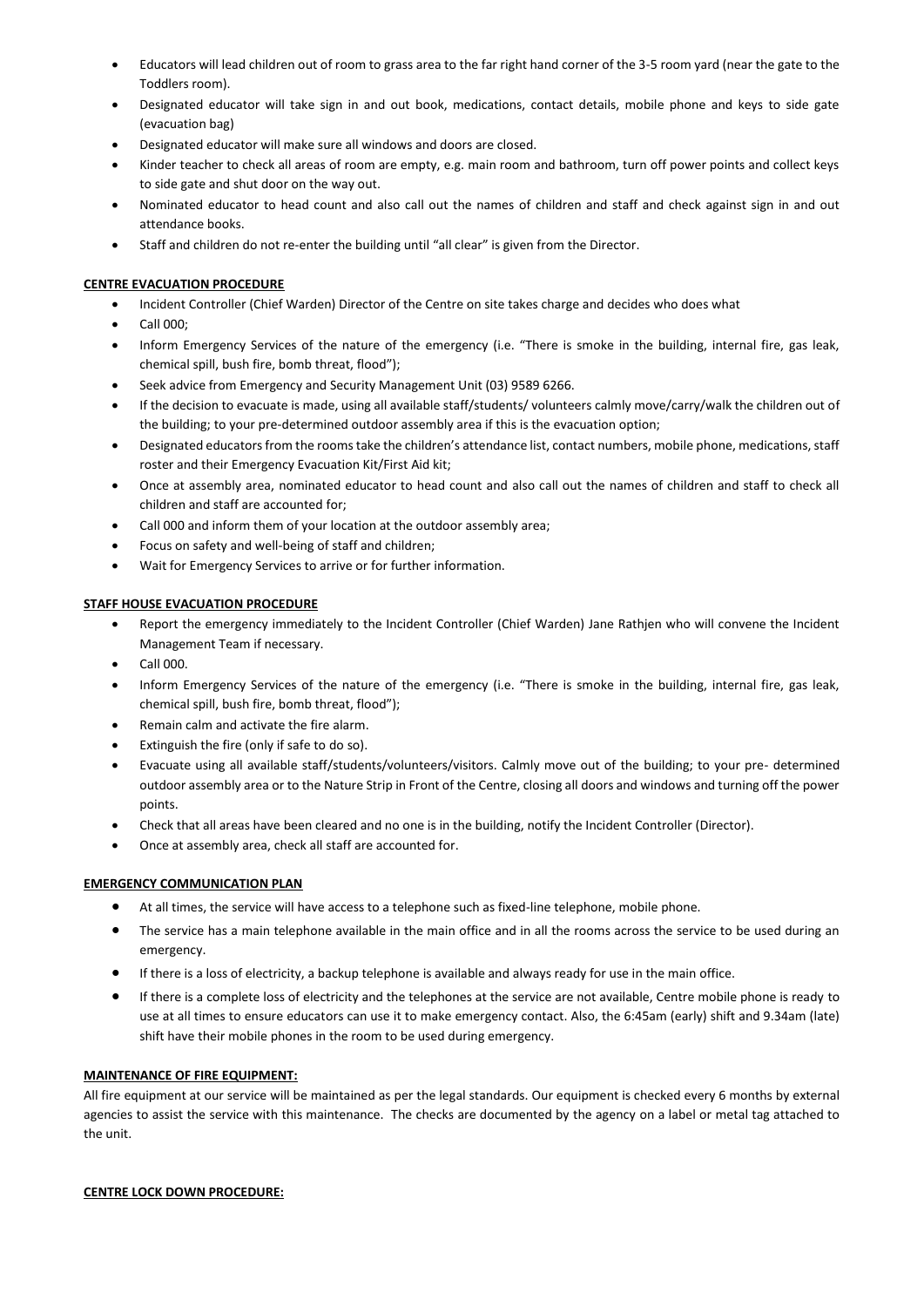### **Code: HAVE YOU GOT THE RABBIT IN THE ……. FOYER, YARD, ROOM ETC.** CALLED BY THE DIRECTOR ON THE PHONE.

When an external and immediate danger is identified and it is determined that the children should be secured inside the building for their own safety the Chief Warden on-site will take charge and activate the Incident Management Team if necessary.

- **Call 000** for emergency services and seek and follow advice.
- Chief Warden(Director) on-site will initiate the lock-down and provide instructions to staff, for example, close internal doors and windows, collect in the 3-5 room, sit with groups of children from your room, engage children in variety of activities.
- Room Coordinators will organise the staff and direct staff to take control of their group of children.
- Nominated staff will check that all external doors (and windows if appropriate) are locked.
- If available Director will allocate admin staff to be posted at locked doors to allow children, staff and visitors to enter if locked out.
- Divert parents and returning groups from the facility if required.
- Ensure a telephone line is kept free.
- Keep public address system free.
- Keep main entrance as the only entry point. It must be constantly monitored by admin staff and no unauthorised people allowed access.
- As appropriate, Director will ascertain that all children, staff and visitors are accounted for.
- If it is safe to do so, have a staff member wait at the main entry to the facility to guide emergency services personnel.
- As appropriate, Director will confirm with emergency services personnel that it is safe to return to normal operations.
- Seek advice from your Approved Provider/Licensee or Person with Management or Control/Licensee Representative if required.
- Director will maintain a record of actions/decisions undertaken and times.
- Admin staff will contact parents as required.

# **Actions after Lock-Down Procedure**

- Ensure any children, staff or visitors with medical or other needs are supported.
- Determine whether to activate your parent reunification process.
- Determine if there is any specific information staff, children and visitors need to know (e.g. parent reunification process or areas of the facility to avoid).
- Print and issue pre-prepared parent letters as appropriate.
- Undertake operational debrief with staff and Incident Management Team to identify any lock-down and procedural changes that may be required.
- Complete your Post Emergency Record form (refer to Appendix 4 of the *Guide to Developing Your Emergency Management Plan*).
- Report any serious incidents to the relevant DET QARD officer in your region:
- Services operating under the NQF, refer to the fact sheet Serious incidents and complaints available at: [www.education.vic.gov.au/childhood/providers/regulation/Pages/nqffactsheets.aspx](http://www.education.vic.gov.au/childhood/providers/regulation/Pages/nqffactsheets.aspx)
- Services operating under the *Children's Services Act* refer to practice note Serious incidents available at: [www.education.vic.gov.au/childhood/providers/regulation/Pages/vcspracnotes.aspx](http://www.education.vic.gov.au/childhood/providers/regulation/Pages/vcspracnotes.aspx)

# **LOCK DOWN PROCEDURE: Babies Room**

- Room Coordinator to organise staff in their room as to who will be responsible for which children
- How many children each staff member
- Nominated educator to be responsible for Evacuation Kit and Medications, Sign in/out book, Parents contact
- Staff responsible for dummies and comforters
- How are the children going to transition to the 3-5 room
- Nominated educator will take any toys for the children
- Bottles or water to be taken with them as babies drink boiled cooled water
- Staff responsible for making sure all the doors, windows are locked, blinds are down in the babies room
- Nominated educator head counts the children after arriving in 3-5 room and before going back to the babies room

# **During Lock-Down children from Babies Room will go to closer to the Bathroom area/Communication Boards**

# **LOCK DOWN PROCEDURE: Toddler's Room**

- Room Coordinator to organise staff in their room as to who will be responsible for which children
- How many children each staff member
- Nominated educator to be responsible for Evacuation Kit and Medications, Sign in/out book, Parents contact
- Staff responsible for dummies and comforters
- How are the children going to transition to the 3-5 room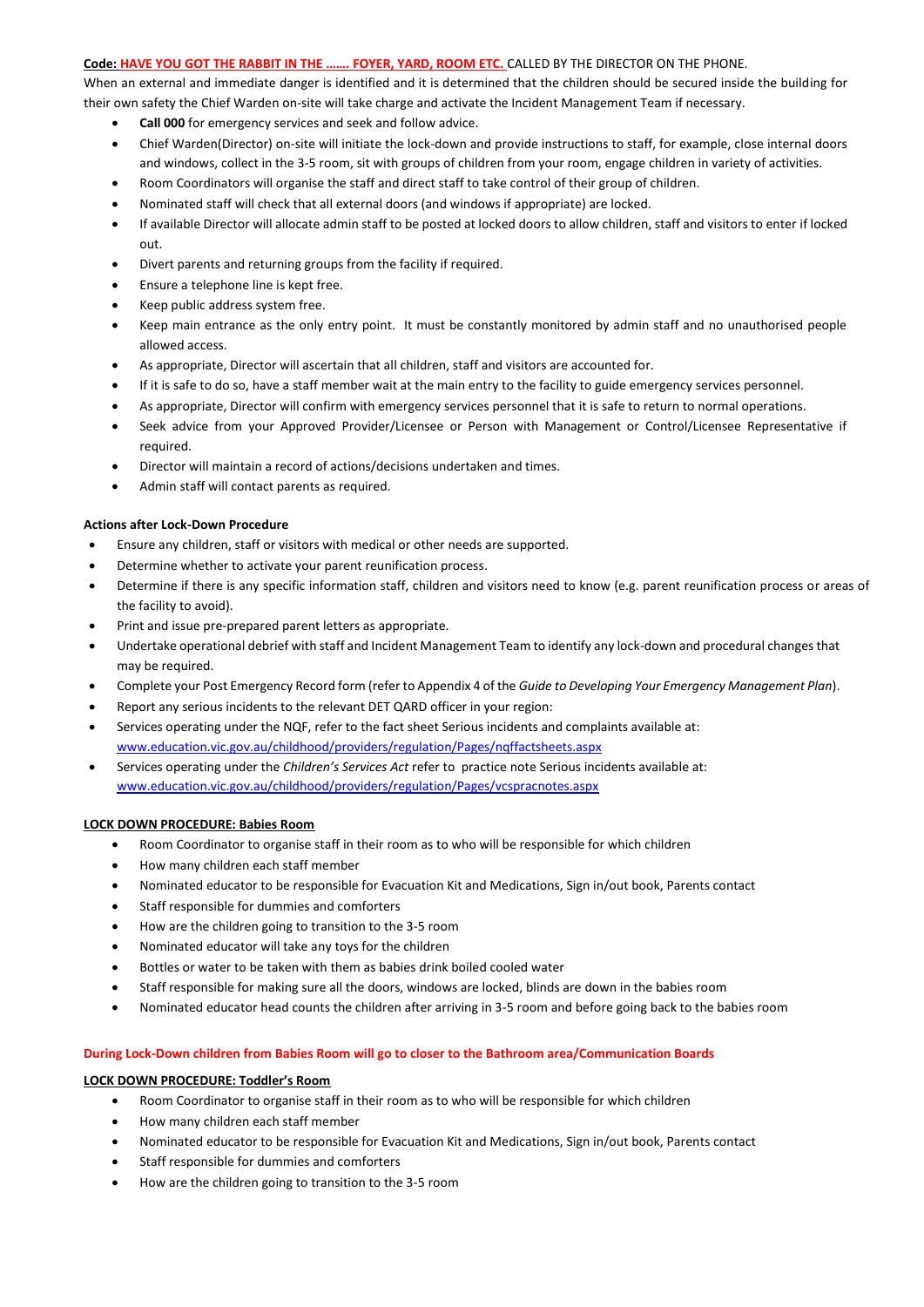- Nominated educator needs to take any toys for the children
- Staff responsible for making sure all the doors, windows are locked, blinds are down
- If children are sleeping how are you transitioning the children
- Nominated educator head counts the children after arriving in 3-5 room and before going back to toddler's room

### **During Lock-Down children from Toddler's Room will go to the carpet area adjacent to the toddler room windows**

# **LOCK DOWN PROCEDURE: 3-5 Room**

- Room Coordinator to organise staff in their room as to who will be responsible for which children
- How are we going to accommodate all the children
- Is there any experiences which needs to be packed away
- Delegating responsibilities to 3-5 room staff members so there is no confusion
- Assigning areas to each rooms so they can keep their children contained in the area.
- Nominated educator to organise some food if needed
- 3-5 room educators will be allocated a room to assist the staff members from other rooms if they need help or information
- Head count the children after the emergency and the children from other rooms have gone back

# **During Lock-Down children from 3-5 Room will go to the far rear carpet area & Book corner**

# **LOCK DOWN PROCEDURE: Kinder Room**

- Kinder teacher to organise staff in their room as to who will be responsible for which children
- How many children each staff member
- Nominated educator to be responsible for Evacuation Kit and Medications, Sign in/out book, Parents contact
- How are the children going to transition to the 3-5 room
- Do we need to take any comforters for the children
- Staff responsible for making sure all the doors, windows are locked, blinds are down
- Nominated educator head counts the children after arriving in 3-5 room and before going back to your room

# **During Lockdown children from Kinder Room will go to the art Corner and rear carpet area**

**These areas are best suited to the needs of children requiring nappy change/toilet facilities and the space needed for the number of children in each room.** 

# **LOCK DOWN PROCEDURE: OFFICE**

# **Sue, Marianne, Jane & Payal**

- Call 000 for emergency services and seek and follow advice.
- Admin staff to be available on phone to the emergency personnel.
- Other Admin staff to direct parents to be posted at locked doors to allow children, staff and visitors to enter if locked out.
- Divert parents and returning groups from the facility if required.
- Answer call s and ensure a telephone line is kept free.
- As appropriate, ascertain that all children, staff and visitors are accounted for.
- If it is safe to do so, have a staff member wait at the main entry to the facility to guide emergency services personnel.
- As appropriate, confirm with emergency services personnel that it is safe to return to normal operations.
- Maintain a record of actions/decisions undertaken and times.
- Contact parents as required.
- Ensure any children, staff or visitors with medical or other needs are supported.
- Determine if there is any specific information staff, children and visitors need to know (e.g. parent reunification process or areas of the facility to avoid).
- Report any serious incidents to the relevant DET QARD officer in your region:

# **LOCK DOWN PROCEDURE: Staff House**

- One staff member to check all the doors and windows are locked and blinds are down.
- Check how many staff are there and maintain calmness
- Staffs in the house have to move out of the main area and lock themselves up in the back room (Chocolate /chips machine room).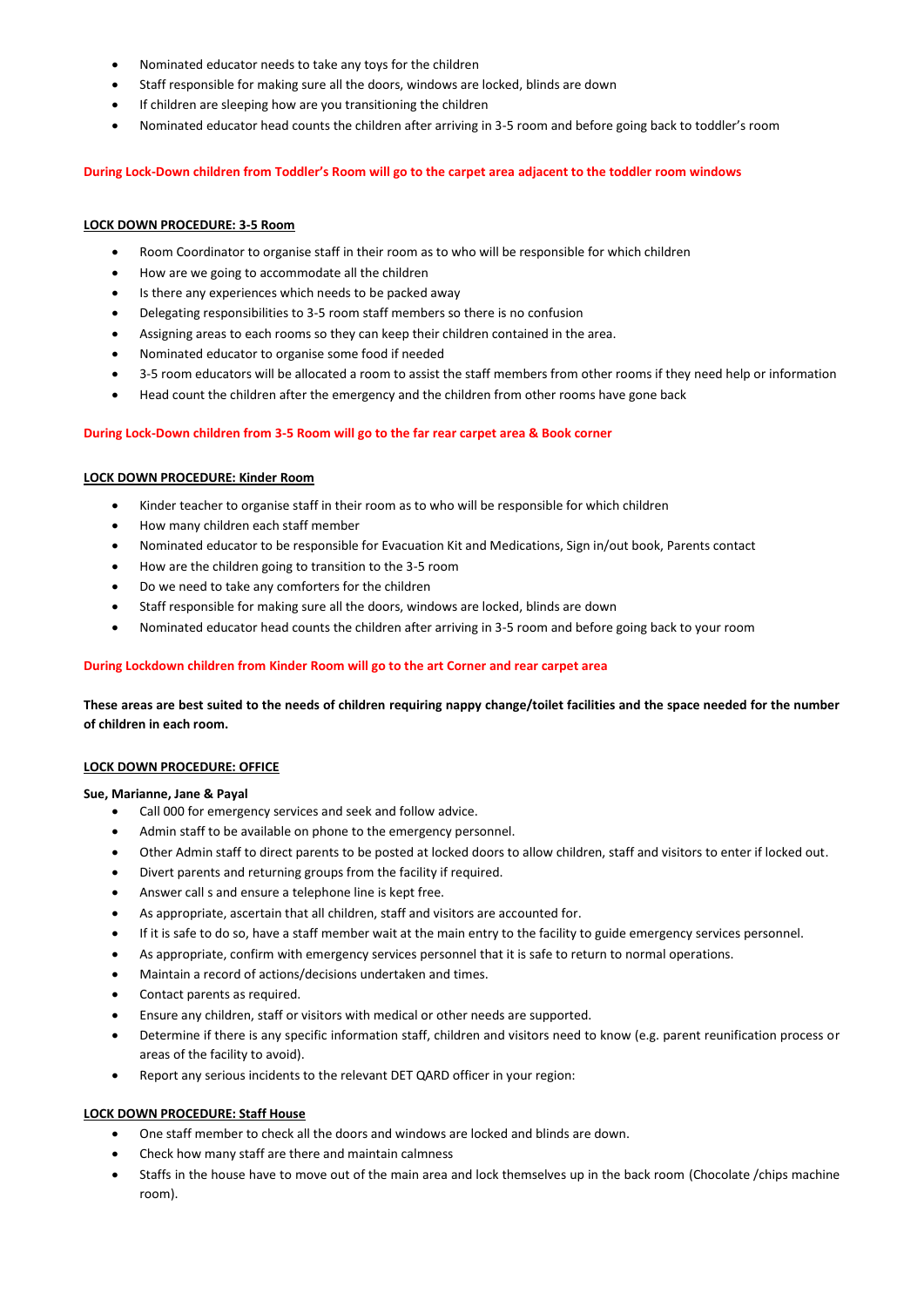One staff member to be on mobile phone informing the admin staff as to what's happening in the staff house and wait for further instructions and only move out when directed from office that it is safe to move out

# **LOCK DOWN PROCEDURE: Kitchen**

- Lock all the windows, pull the blinds and make sure to turn off the oven and stove
- Kitchen staff to help the babies room and be with all the children in the 3-5 room

# **HEALTH, HYGIENE AND CONTROL OF INFECTIOUS DISEASES**

Based on current recommendations from Health Authorities, when a vaccine preventable disease is present or suspected in the Centre, families and parents/guardians of all immunised and unimmunised children at risk of contracting the disease are notified. Unimmunised children are excluded from the centre during the outbreak of some infectious illness or diseases. The risks of infectious disease are typically greater in unimmunised children who are too young to be immunised or who have got required evidence to determine whether the child has an approved exemption from immunisation. For more information on approved exemptions from immunisation click on the link[: http://guides.dss.gov.au/family-assistance-guide/2/1/3/40](http://guides.dss.gov.au/family-assistance-guide/2/1/3/40)

The spread of infections in the early childhood environment is facilitated by crowding and microbial contamination of the environment, as well as the unhygienic behaviours and greater exposure of young children. Our Centre will minimise children's exposure to infectious diseases by adhering to all recommended guidelines from relevant authorities regarding the prevention of infectious diseases, promoting practices that reduce the transmission of infection, ensuring the exclusion of sick children and educators, supporting child immunisation and implement effective hygiene practices. The Centre will implement the recommendations from Staying Healthy in Child Care – Preventing the spread of Infectious Diseases in the early childhood environment. Children are protected from harm by ensuring relevant policies and procedures are followed regarding health and safety within the Service.

# **PURPOSE**

Children encounter many other children and adults within the Service environment which can result in the contraction of infectious illnesses. Our Service has a duty of care to ensure that children, families, educators, and visitors of the Service are provided with a high level of protection during the hours of the Service's operation. We aim to manage illnesses and prevent the spread of infectious diseases throughout the Service.

Immunisation is a simple, safe, and effective way of protecting people against harmful diseases before they come into contact with them in the community. Immunisation not only protects individuals, but also others within the community, by reducing the spread of disease and illnesses.

# **SCOPE**

This policy applies to children, families, staff, management, students and visitors of the Service.

# **IMPLEMENTATION**

Our Service is committed to minimise the spread of infectious diseases and viruses by implementing recommendations as stated in the Staying healthy: *Preventing infectious diseases in early childhood education and care services (*Fifth Edition) developed by the Australian Government National Health and Medical Research Council and advice provided from the Australian Health Protection Principal Committee (AHPPC).

We are guided by decisions regarding exclusion periods and notification of infectious diseases by the *Australian Government-Department of Health* and local Public Health Units in our jurisdiction as per the Public Health Act.

The need for exclusion and the length of time a person is excluded from the Service depends on:

- how easily the infection can spread
- how long the person is likely to be infectious and
- the severity of the infectious disease or illness.

# **PREVENTING INFECTIOUS DISEASES**

Children enter education and care services when their immune systems are still developing. They have not been exposed to many common germs and therefore are susceptible to bacteria that may cause infections. Given the close physical contact children have with other children in early childhood and care, it is very easy for infectious diseases and illnesses to spread through normal daily activities.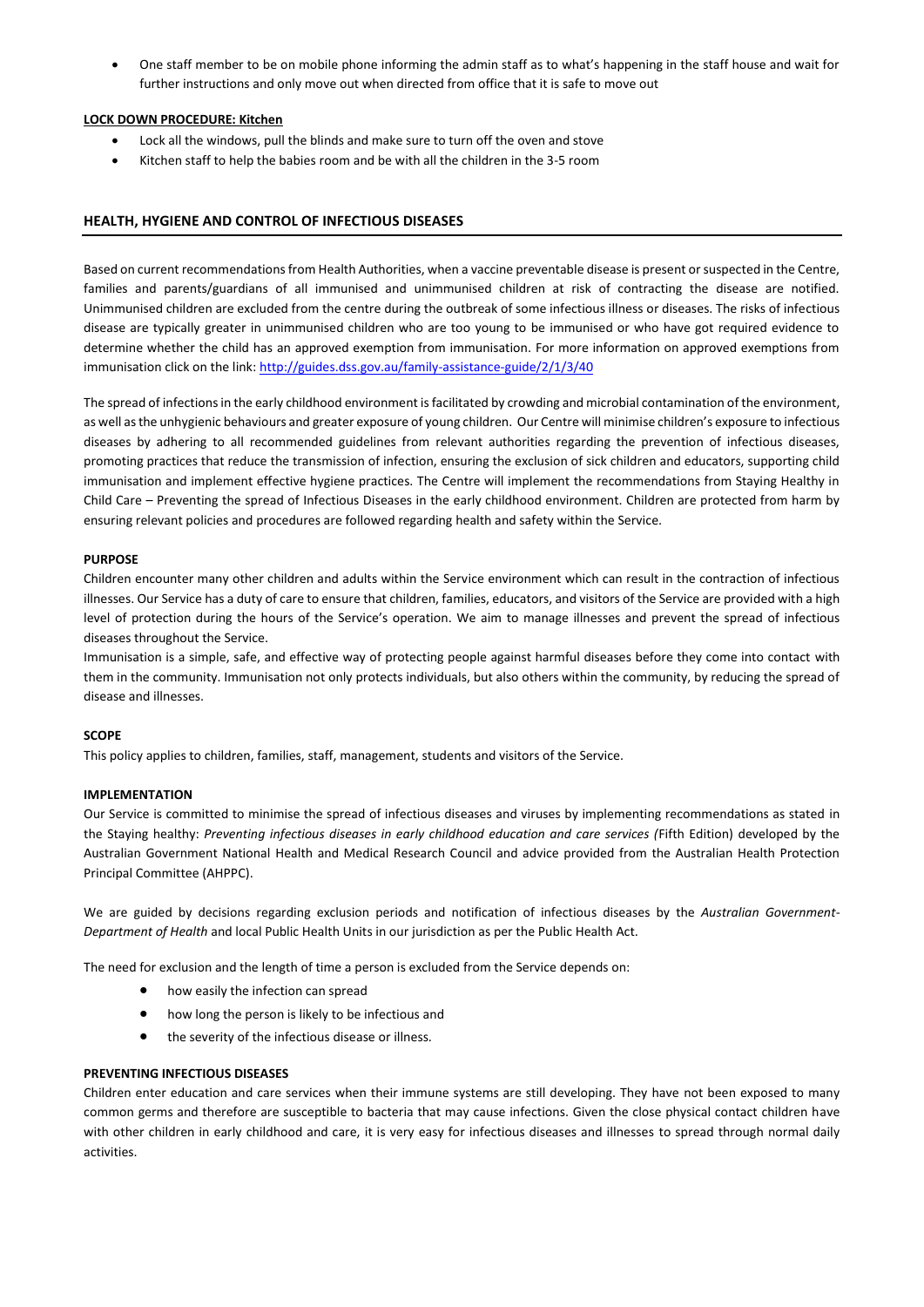#### **Our Service implements rigorous hygienic practices to limit the spread of illness and infectious diseases including:**

- effective hand washing hygiene
- cough and sneeze etiquette
- appropriate use of gloves
- exclusion of children, educators or staff when they are unwell or displaying symptoms of an infectious disease or virus
- effective environmental cleaning including toys and resources (including bedding)
- requesting parents and visitors to wash their hands with soap and water or hand sanitizer upon arrival and departure at the Service
- physical distancing (if recommended by Australian Health Protection Principal Committee [AHPPC] and/or Safe Work Australia)

# **Immunisation requirements**

**.** 

Immunisation is a reliable way to prevent many childhood infectious diseases. As of January 2018, unvaccinated children due to their parent's conscientious objection are no longer able to be enrolled in approved early childcare services. Children who cannot be fully vaccinated due to a medical condition or who are on a recognised catch-up schedule may still be enrolled upon presentation of the appropriate form signed by a medical practitioner who meets the criteria stated by the Australian Government.

Only parents of children (less than 20 years of age) who are fully immunised or are on a recognised catch-up schedule can receive Child Care Subsidy (CCS) and the Family Tax Benefit Part A end of year supplement. The relevant vaccinations are those under the *National Immunisation Program* (NIP), which covers the vaccines usually administered before age five. These vaccinations must be recorded on the Australian Immunisation Register (AIR).

Educators and other staff at our Service are highly recommended to keep up to date with all immunisations including yearly influenza vaccinations. These include vaccinations recommended by the National Health and Medical Research Council (NHMRC).

### **Reporting Outbreaks to the Public Health Unit and Regulatory Authority**

Outbreaks of communicable diseases and contagious viruses represent a threat to public health. To help prevent outbreaks, the Department of Health monitors the number of people who contract certain infectious diseases and their characteristics, the recent travel or attendance of infected people in a public place or on public transport and works with health specialists and doctors to help prevent the transmission of diseases to other people.

The Public Health Act 2010 lawfully requires and authorises doctors, hospitals, laboratories, school principals and childcare centre directors to confidentially notify the Public Health Unit (PHU) of patients with certain conditions, and to provide the required information on the notification forms. Specialist trained public health staff review this information and if necessary, contact the patient's doctor, and sometimes the patient, to provide advice about disease control and to complete the collection of information.

All information is held confidentially in order to protect the patient's privacy. The Commonwealth Privacy Acts only release/disclose patient information where it is lawfully required or authorised.

Management is required to notify the local PHU by phone (call 1300 066 055) as soon as possible after they are made aware that a child enrolled at the Service is suffering from one of the following vaccine preventable diseases or any confirmed case of COVID-19:

- Diphtheria
- Mumps
- Poliomyelitis
- Haemophilus influenzae Type b (Hib)
- Meningococcal disease
- Rubella ('German measles')
- Measles
- Pertussis ('whooping cough')
- Tetanus
- An outbreak of 2 or more people with gastrointestinal or respiratory illness

Management will closely monitor health alerts and guidelines from Public Health Units and the Australian Government- Department of Health for any advice and emergency health management in the event of a contagious illness outbreak- e.g. (COVID-19).

The Approved Provider / Director must also notify the Regulatory Authority of any incidence of a notifiable infectious disease or illness. [acecqa contact regulatory authority](https://www.acecqa.gov.au/help/contact-your-regulatory-authority)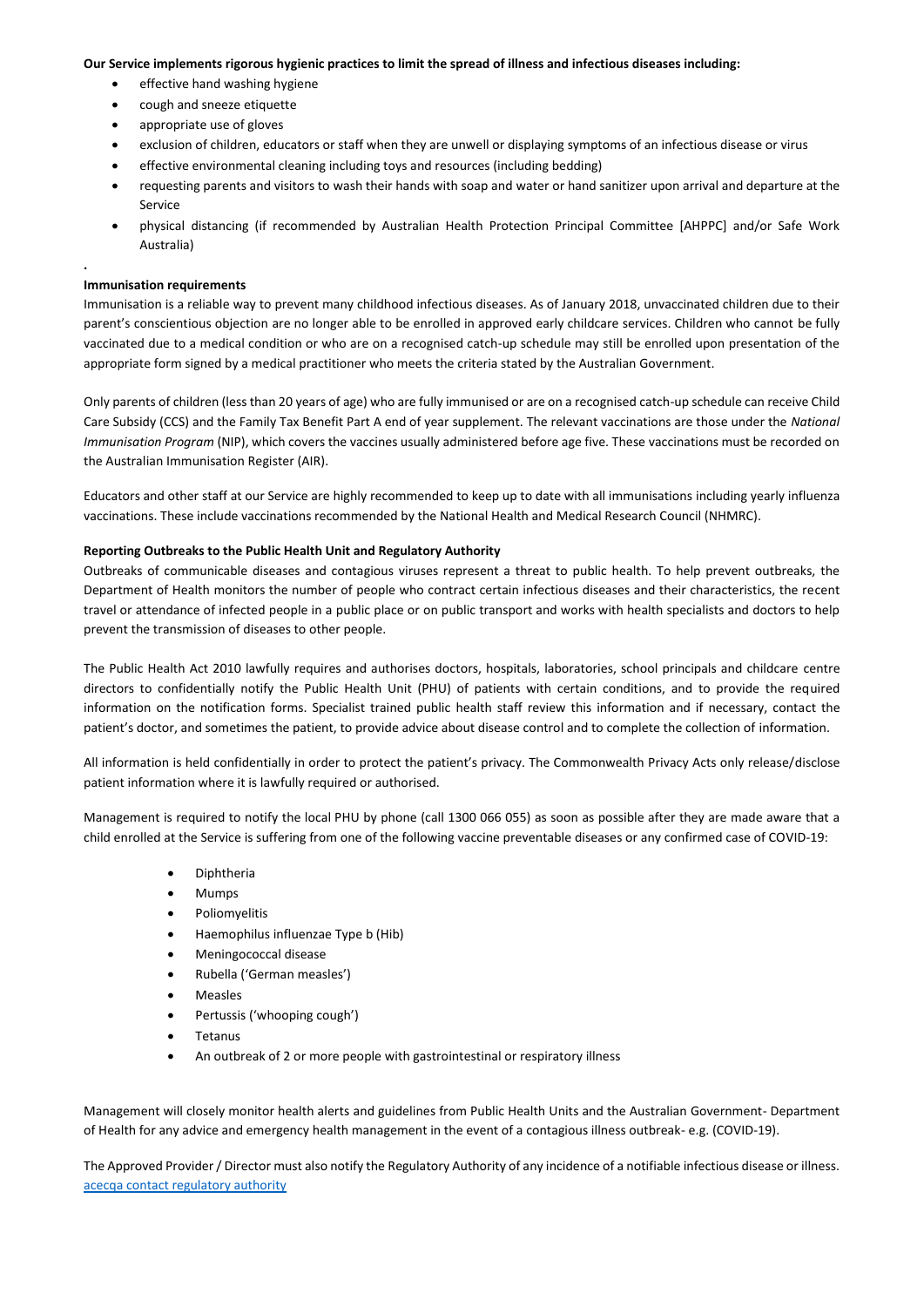# **MANAGEMENT WILL ENSURE:**

- that all information regarding the prevention and transmission of infectious diseases is sourced from a recognised Government Health authorit[y Australian Government Department of Health](https://www.health.gov.au/)
- exclusion periods for people with infectious diseases recommended by Government Authorities are implemented for all staff, children, parents, families, students and visitors
- the Service implements recommendations from *[Staying healthy: Preventing infectious diseases in early childhood education](https://nhmrc.govcms.gov.au/about-us/publications/staying-healthy-preventing-infectious-diseases-early-childhood-education-and-care-services)  [and care services](https://nhmrc.govcms.gov.au/about-us/publications/staying-healthy-preventing-infectious-diseases-early-childhood-education-and-care-services)* to maintain a healthy environment
- advice and recommendations from the Australian Health Protection Principal Committee (AHPPC) and Safe Work Australia will be implemented where reasonably possible
- children are protected from harm by ensuring relevant policies and procedures are followed regarding health and safety within the Service
- required enrolment information, including health and immunisation records of enrolled children is collected, maintained and appropriately and securely stored
- the Public Health Unit is notified in the event of an outbreak of viral gastroenteritis. Management must document the number of cases, dates of onset, duration of symptoms. An outbreak is when two or more children or staff have a sudden onset of diarrhoea or vomiting within 48 hours of each other.

# **In the event of a confirmed COVID-19 case the Public Health Unit and Regulatory Authority will be notified, and advice followed to ensure the safety of children, educators and visitors to the service. [\(NQA ITS\)](https://public.nqaits.acecqa.gov.au/Pages/Landing.aspx)**

- the Department of Education, Skills and Employment in (VIC) is notified of a positive case of COVID-19
- directions from the PHU are followed to close the service and an industrial/deep clean of the service is conducted
- all families and staff are notified of the closure of the service if advised to do so by the PHU
- privacy and confidentiality laws are adhered to- the person who has the confirmed case of COVID-19 will be on a 'need to know' basis only
- information is provided to the PHU for contact tracing
- COVID-19 testing will be conducted for educators and staff at the Service
- COVID-19 testing will be required for all children and families as advised by PHU
- re-opening dates will be confirmed to the Regulatory Authority, DESE and families when advised by the PHU.

# **A NOMINATED SUPERVISOR/ RESPONSIBLE PERSON WILL ENSURE:**

- a hygienic environment is promoted and maintained
- children are supported in their understanding of health and hygiene practices throughout the daily program and routine (hand washing, hand drying, cough and sneeze etiquette)
- educators and staff are aware of relevant immunisation guidelines for children and themselves
- wall charts about immunisation are displayed in each room
- an Immunisation History Statement for each child is collected on enrolment and maintained/updated regarding the child's immunisation status (AIR) and any medical conditions
- families are provided with relevant sourced materials and information on infectious diseases, health, and hygiene including:
	- the current Victorian Immunisation Schedule
	- exclusion guidelines in the event of a vaccine preventable illness at the Service for children that are not immunised or have not yet received all their immunisations
	- advice and information regarding any infectious diseases in general and information regarding any specific infectious illnesses that are suspected/present in the Service.
- families are provided with information about an infectious disease verbally and on Educa (digital platform)
- information or factsheets related to the disease/infection and the necessary precautions/exclusions required will be provided to families in hardcopy and as a PDF document
- families are advised that they must alert the Service if their child is diagnosed with an Infectious Illness
- all educators are mindful and maintain confidentiality of individual children's medical circumstances
- that opportunities for educators to source pertinent up to date information from trusted sources on the prevention of infectious diseases and maintaining health and hygiene are provided
- that opportunities for staff, children, and families to have access to health professionals by organising visits/guest speakers to attend the service to confirm best practice are provided
- families are advised to keep children at home if they are unwell. If a child has been sick, they must be well for 24hrs before returning to the Service. For example, if a child is absent due to illness or is sent home due to illness, they will be unable to attend the next day as a minimum. The Nominated Supervisor may approve the child's return to the Service if families provide a doctor's certificate/clearance certifying that the child is no longer contagious and is in good health. Please note; it is not always possible to obtain a doctor's certificate or clearance for suspected cases of an illness. The decision to approve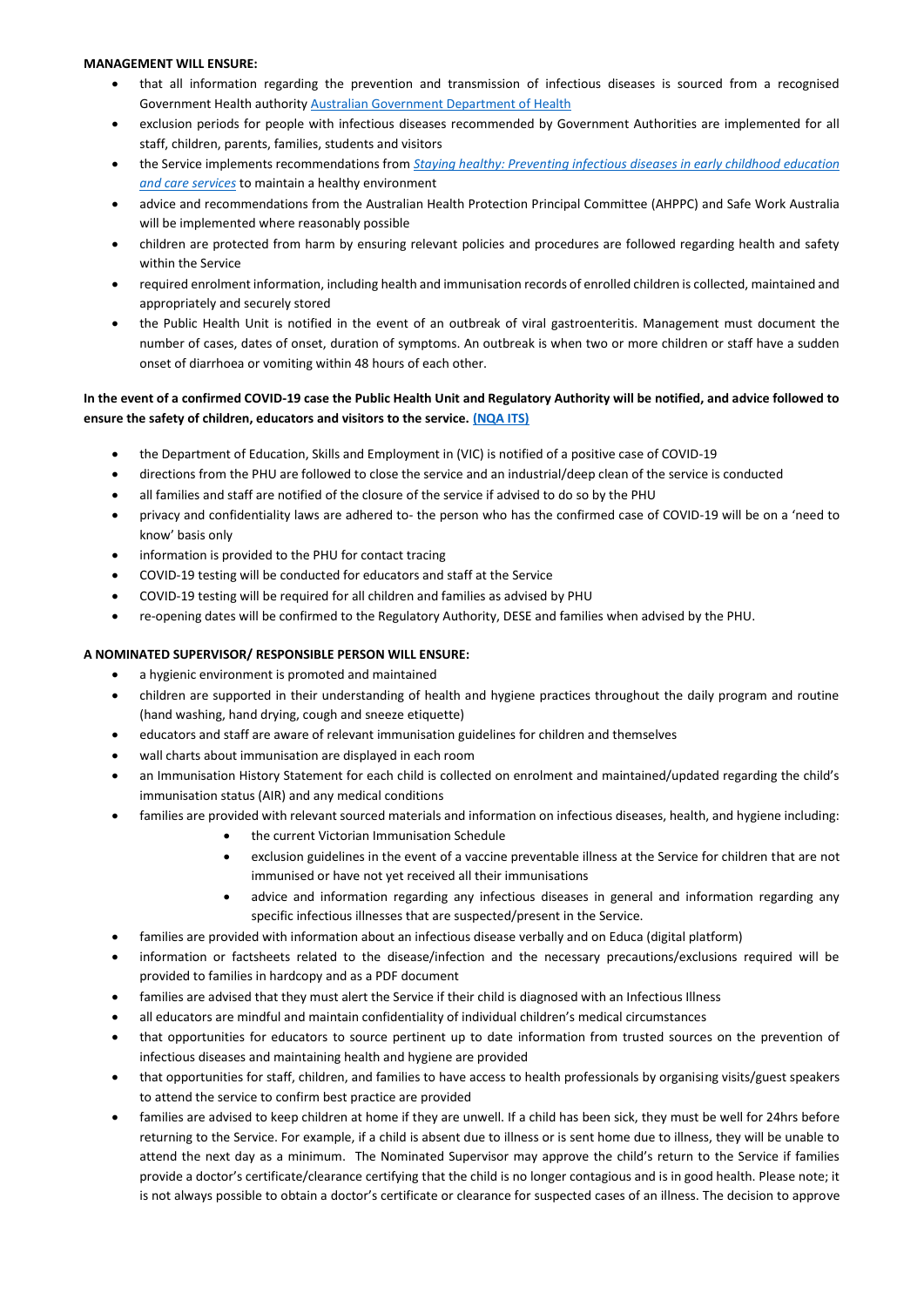a child's return is up to the Approved Provider/Nominated supervisor

- to complete the Illness sheets when children go home sick and document incidents of infectious diseases no later than 24 hours of an illness or infectious disease occurring in the Service
- educators or staff who have diarrhoea or an infectious disease do not handle food for others and are not to return to work until they have been symptom free for 48 hours
- any risk to a child or adult with complex medical needs is minimised in the event of an outbreak of an infectious disease or virus. This may require a risk assessment and decision-making regarding the suitability of attendance of the child or staff member during this time.
- educators and staff are encouraged to be immunised. Management provides relevant information on vaccinations and infectious diseases that are predominantly a risk to educators and staff, especially against Hep. A. and Hep.
- educators and staff are encouraged to take flu vaccines and other relevant vaccines; Centre provides Flu Vaccine free of cost to all staff.
- encourages any staff member who may be thinking of becoming pregnant to avail themselves to any immunisations as recommended and to provide staff with information about diseases that are preventable by immunisation, fact sheets or inservice training.

# **EDUCATORS WILL ENSURE:**

- that any child suspected of having an infectious illness is responded to and their health and emotional needs supported at all times
- any child suspected of having an infectious illness is isolated from other children and supervised whilst waiting for collection by parents or guardian
- that appropriate health and safety procedures are implemented when treating ill children- wear disposable gloves, face mask or other PPE if needed
- families are aware of the need to collect their unwell child/ children as soon as practicable from the Service
- after confirmation that a child is suffering from an infectious disease, and as soon as practical, the family of each child must be notified whilst maintaining the privacy of the ill/infectious child. Communication may be:
	- verbally
	- through a letter from the educator or Approved Provider
	- via electronic message- text message, email or digital platform
- all resources or items touched by a child with a suspected illness are thoroughly cleaned and disinfected- (cushions, pillows, toys)
- their own immunisation status is maintained, and the Approved Provider/Nominated Supervisor is advised of any updates to their immunisation status
- opportunities are provided for children to participate in hygiene practices, including routine opportunities, and intentional practice such as hand washing, sneezing and cough etiquette
- consideration is given to the combination of children to decrease the risk of attaining an infectious illness when planning the routines/program of the day
- they adhere to the Service's health and hygiene policy including:
	- hand washing
	- daily cleaning of the surfaces, equipment, furniture, toys and outdoor play space and resources
	- wearing gloves (particularly when in direct contact with bodily fluids- nappy changing and toileting)
		- appropriate and hygienic handling and preparation of food
- they maintain up-to-date knowledge with respect to Health and Safety through on-going professional development opportunities
- that children rest 'head to toe' to avoid cross infection while resting or sleeping
- that cots or mattresses are placed at least 1.5m away from each other if physical distancing measures are required to be implemented
- children do not to share beds at the same time
- bedding will be cleaned using detergent and water if the surface is known to be contaminated with a potential infectious disease, disinfectant spray is used to clean beds after each use
- that all play dough is freshly made every week. If there is an outbreak of vomiting and/or diarrhoea, or any other contagious communicable disease, play dough is to be discarded at the end of each day and a new batch made each day for the duration of the outbreak
- children wash their hands before and after using play dough.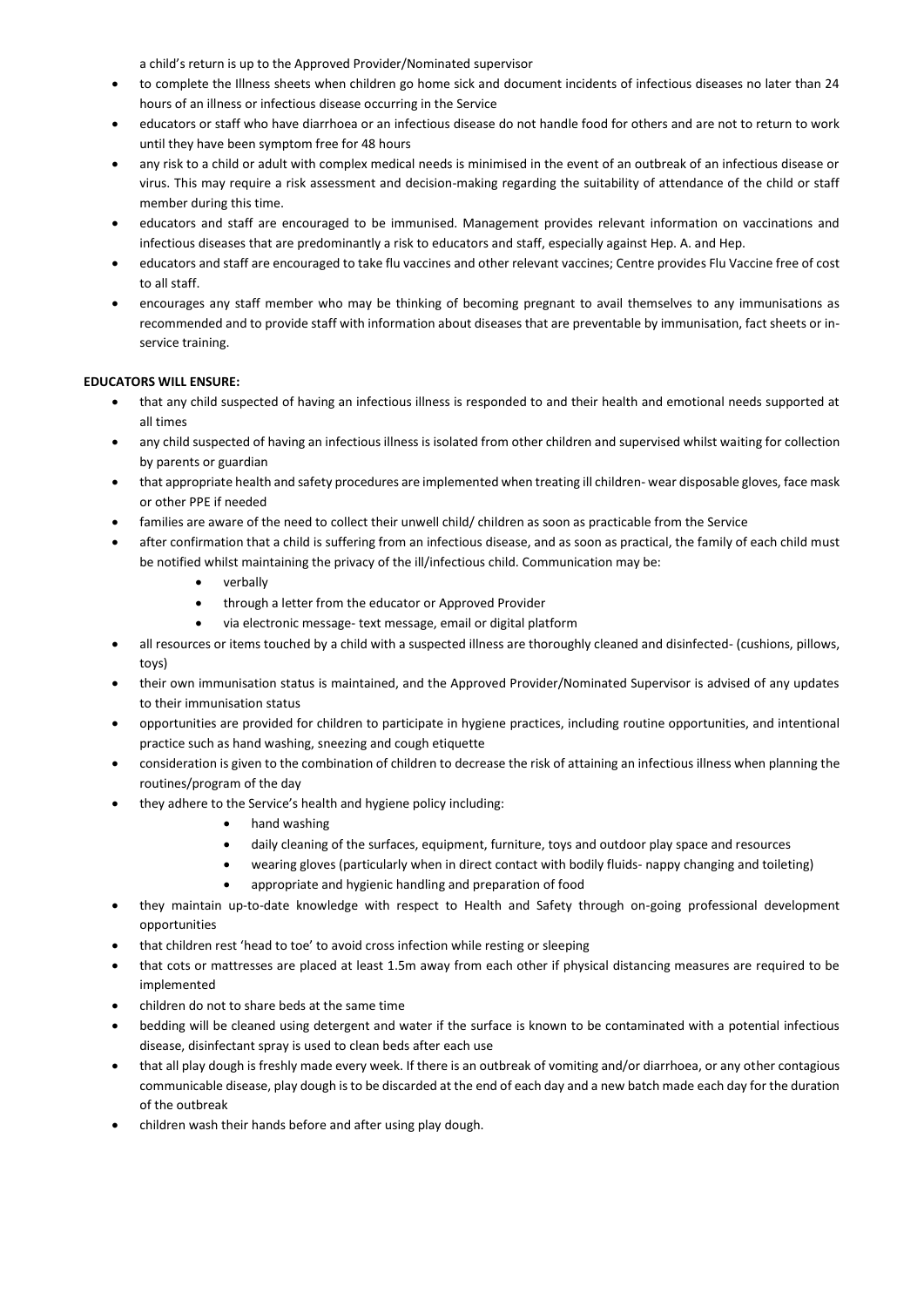### **Prevention strategies for minimising the spread of disease within our Service include all staff ensuring:**

- The Service will use structured cleaning schedules to ensure that all cleaning is carried out regularly and thoroughly. Full adherence to the NHMRC childcare cleaning guidelines
- to clean surfaces first with detergent and water before using disinfectants. (Disinfectants cannot kill germs unless areas are clean)
- separate mops are used for food area and toilets. Mops used for toilet accidents are to be soaked in disinfectant in a bucket in the laundry sink and then air-dried
- that a daily clean is carried out on other surfaces that may transmit germs such as high touch surfaces and objects including doorknobs, tables, light switches, handles, remotes, play gyms, low shelving, tap handles and toilet flush buttons etc. This will be increased to several times a day if an outbreak of an infectious disease/virus has been recorded in the Service or to minimise the risk of transmission of a virus such as COVID-19
- that if a child has a toileting accident, the items are placed in child's wet bag. The wet bag will be stored away from children on a shelf or in a container labelled 'soiled/wet clothing' for parents to take home
- chucks used to clean floors, bathroom, art and craft, and meal surfaces
- that any toy that is mouthed by a child is immediately washed with warm soapy water or at the end of the day. All washable toys out on display for the children are to be washed on a weekly basis to decrease the risk of cross contamination
- toys and equipment (that are difficult to wash) will be washed with detergent (or soap and water) and air-dried in sunlight
- washable toys and equipment will be washed in detergent and hot water or the dishwasher and aired to dry (toys will not be washed in the dishwasher at the same time as dishes).
- furnishings, fabric tablecloths and pillowcases will be laundered at the end of each week and hung out to dry. This will be increased to every Monday, Wednesday and Friday during winter months or daily during an outbreak of illness in the Service.
- floor surfaces will be cleaned on a daily basis after each meal and whenever required with sand, spills or messy activities
- toilets/bathrooms will be cleaned in the morning, middle of the day and at the end of the day and whenever needed throughout the day using detergent and water followed by disinfectant and paper towel and floors will be swept so that it is safe from hazards e.g. sand, water spillage etc. They are also checked regularly throughout the day to ensure cleanliness is maintained
- nappy change area must be cleaned after every individual change
- when cleaning up spills of faeces, vomit or urine off beds, floors, bathrooms etc. educators will use disinfectant on the surface after cleaning it with detergent and warm water
- pregnant staff members should take extra precaution when change nappies or assist in toileting or cleaning up toileting accidents to prevent unexpected cross contamination
- professional cleaners will hygienically clean the Service every night to ensure that the service gets thoroughly cleaned also risk of contamination is removed as per Environmental Cleaning and Disinfection Principles for COVID-19

# **FAMILIES WILL:**

- adhere to the Service's policies and exclusion requirements
- adhere to the Service's restrictions of entry into the Service in the event of an outbreak of an infectious disease or virus
- exclude their child from care if they display symptoms of an infectious illness or disease or in the event of a vaccine preventable disease occurs in the Service and their child is not immunised fully
- advise the Service of their child's immunisation status, by providing a current Immunisation History Statement recorded on the Australian Immunisation Register (AIR) for the Service to copy and place in the child's file
- advise the Service when their child's medical action plan is updated
- provide sufficient spare clothing, particularly if the child is toilet training
- adhere to the Service's risk minimisation strategies if their child has complex medical needs in the event of an outbreak of an infectious disease or virus
- provide proof of a negative COVID-19 test if their child is tested for the virus

# **MINIMISING POTENTIALLY DANGEROUS SUBSTANCES**

Our Service minimises the use of potentially dangerous substances. Ordinary detergents will be used to help remove dirt from surfaces. Colour-coded sponges (e.g. pink for the kitchen, yellow for the bathroom) will be used in order to eliminate cross contamination. Different rubber gloves will also be used in each room then hung out to air-dry. Before returning to the children educators will wash and dry hands.

# **DISINFECTANTS**

Disinfectants are usually unnecessary as very few germs can survive exposure to fresh air and natural light. In an outbreak situation, such as gastroenteritis or other infectious virus (COVID-19) the Public Health Unit or SafeWork Australia, may specify the use of a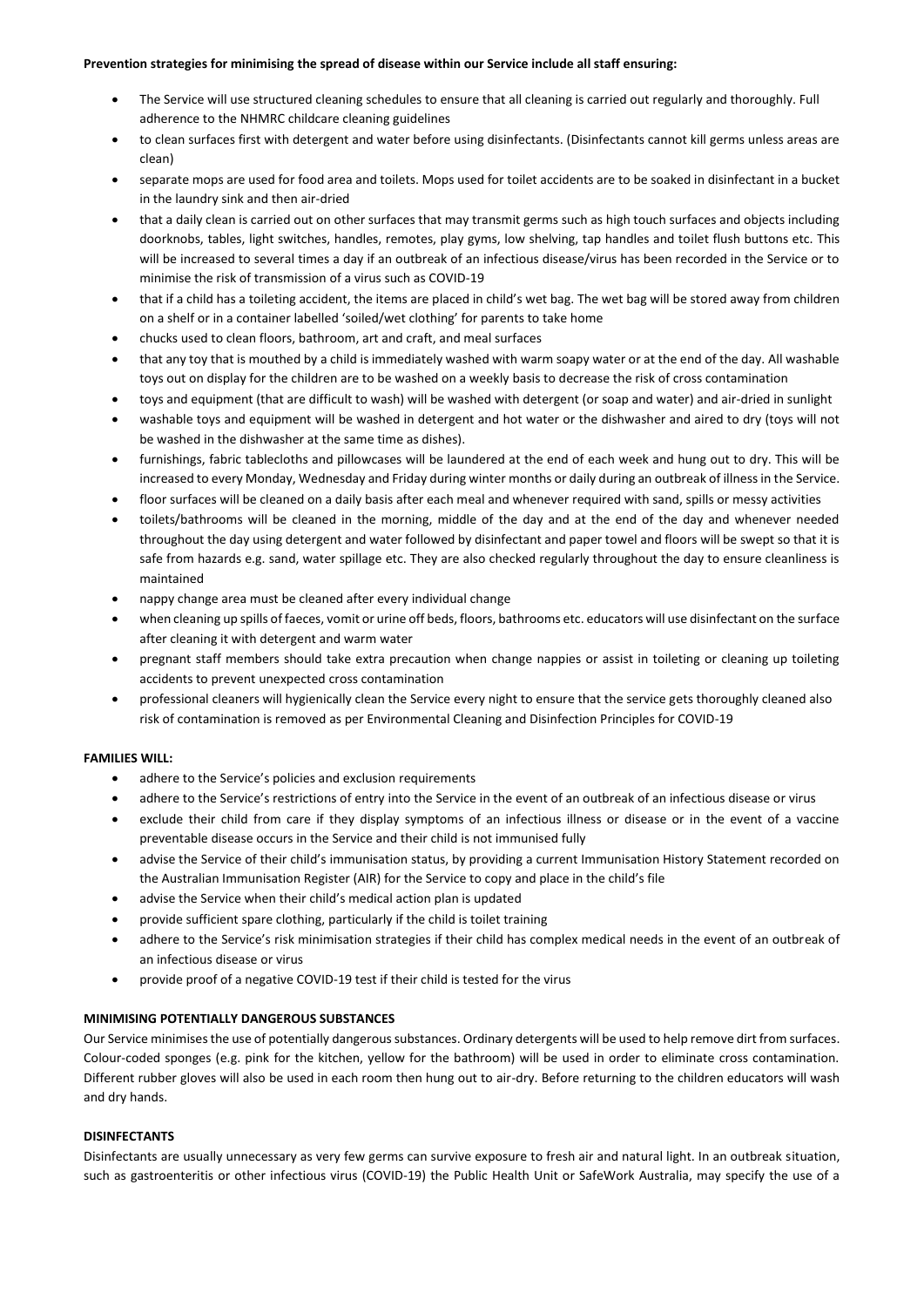particular disinfectant and increased frequency of cleaning. In this situation, for the disinfectant to work effectively, there still needs to be thorough cleaning using a detergent beforehand.

Essentially, there is no ideal disinfectant. Disinfectants cannot kill germs if the surface is not clean. It is more important to ensure that surfaces have been cleaned with detergent and warm water than to use a disinfectant.

To kill germs, any disinfectant needs:

- A clean surface to be able to penetrate the germ
- To be able to act against those particular germs
- To be of the right concentrate
- Enough time to kill the germs, which is generally at least 10 minutes

### **DETERGENTS**

To work in accordance with *Staying healthy: Preventing infectious diseases in early childhood education and care services,* proper cleaning with detergent and warm water, followed by rinsing and air-drying kills most germs from surfaces as they are unable to multiply in a clean environment. Cleaning equipment should be stored and taken care of so it can dry between uses and not allow germs to multiply.

### **HANDWASHING**

Effective handwashing is a vital strategy in the prevention of spreading many infectious diseases. Our Service will ensure signs and [posters](https://www.safeworkaustralia.gov.au/doc/signage-and-posters-covid-19) remind employees and visitors of the importance of handwashing to help stop the spread of COVID-19 and other infectious diseases.

All children on entering the rooms must wash and dry their hands before becoming involved in the program. Our service will provide the appropriate height basins for children to wash their hands in as well as basins height appropriate for adults. Liquid soap and Sanitizers will be provided to all individuals to wash their hands. The service will also provide paper towel for people to dry their hands All adults and children should wash their hands thoroughly with soap and water and/or alcohol-based sanitiser:

- upon arrival at the Service
- before starting work in rooms
- when hands are visibly dirty
- when coming inside from being outside
- before and after eating meals
- before feeding a child
- before putting on disposable gloves
- before preparing food items
- before and after toileting children and coming into contact with any body fluids such as blood, urine, vomit, faeces, noses or breast milk
- before and after wearing gloves to change nappies
- after touching animals or pets
- after blowing your nose or sneezing and after assisting a child to blow their nose, clean mouth or sores
- after going to the toilet
- before and after administering first aid
- before and after administering medication. If giving medication to more than one child between each child.
- before and after preparing children's bottles
- after removing protective gloves
- after using any chemical or cleaning fluid
- after cleaning
- after smoking, coughing, sneezing, using a tissue or drinking water

# **NAPPY CHANGE AREA**

Nappy change areas must be cleaned after each use with disinfectant and warm water and dried with paper towel. Placing paper towel on the change mat and removing this after each nappy change is recommended. Nappy change mats should be placed in the sunlight after being cleaned.

#### **PROCEDURE FOR NAPPY CHANGING**

- Wash your hands.
- Place paper on the changing mat.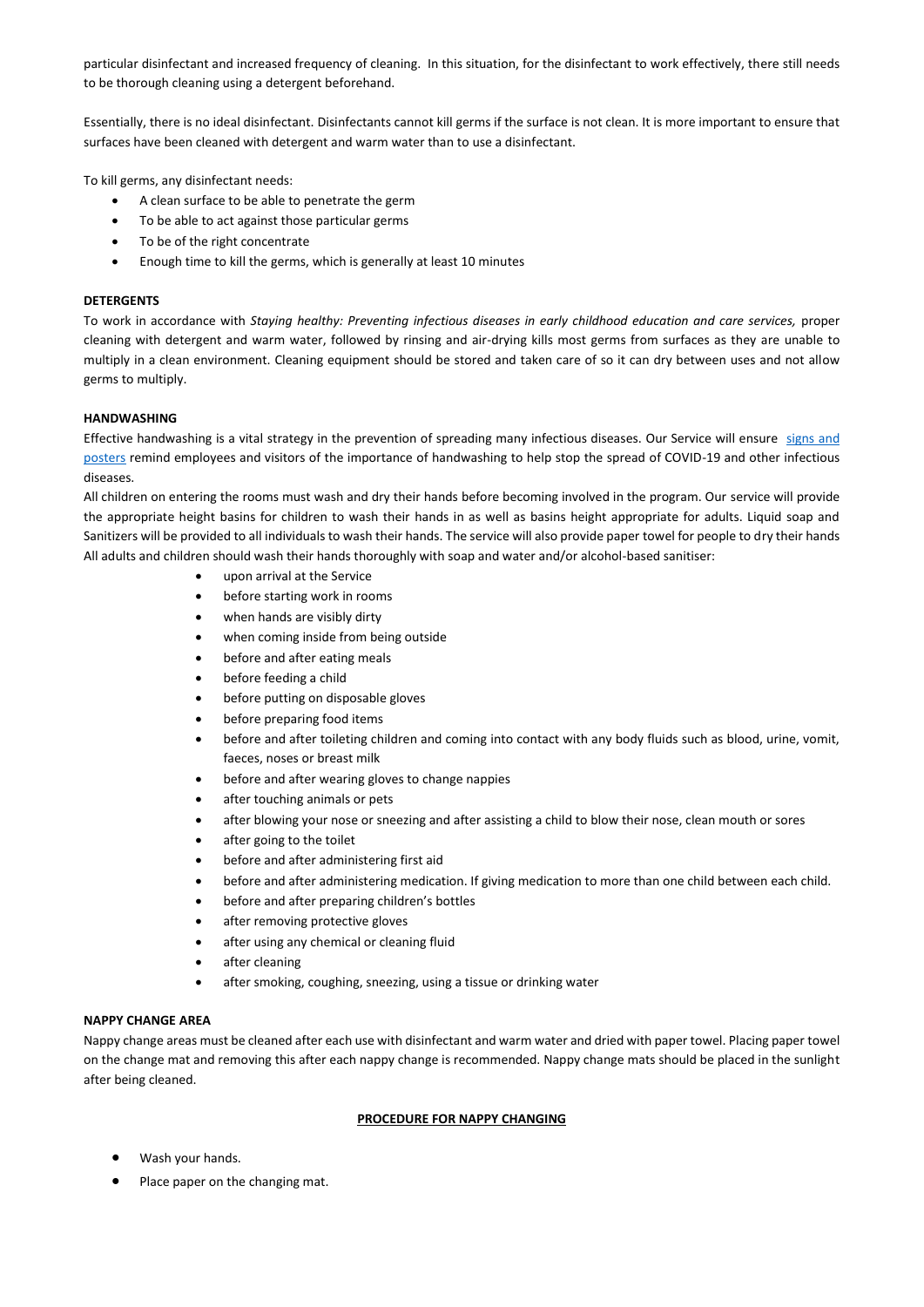- Place the child on the clean change mat.
- Always wear gloves when changing nappies.
- Remove the child's nappy and put it in a 'hands-free' lidded bin.
- Remove any clothes with urine and/or faeces on them.
- Clean child's bottom with warm washer, then dispose of washer in linen bag.
- Remove the paper and put it in a 'hands-free' lidded bin.
- Remove your gloves now, before you touch the child's clean clothes.
- Remove gloves by peeling them back from your wrists, turning them inside out as you go. Do not let your skin touch the outer contaminated surface of the glove.
- Put the gloves in the bin.
- Put clean nappy on the child
- Dress the child. Now you can hold the child close to you. Remove child from change table and encourage child to wash their hands, wash babies' and toddlers' hands.
- Take the child away from the change table.
- Clean the change table with disinfectant spray, paying particular attention to the mat, at the completion of each nappy change.
- Wash your hands.

#### **ARRANGEMENTS FOR LAUNDERING OF SOILED ITEMS**

Soiled clothing will be returned to a child's home for laundering. Educators will remove soiled content prior to placing clothing into a recycle/reusable bag. Items will be stored securely in a sealed container or on top of the bathroom shelf and not placed in the child's bag till the children get picked up to go home. Parents/guardians are required to provide the recycle / reusable bag for their child/ren. If the child doesn't have a recycle / reusable bag, parents will be asked to bring a bag or purchase a bag from the Centre.

### **CLOTHING**

- Educators clothing should be washed daily.
- Educators should also have a change of clothes available in case of accidents.
- Dress-up and play clothes out on display should be washed once a week.

### **TOY CLEANING**

Educators are required to clean the children's equipment and toys on a regular basis, and on a daily basis in rooms with younger children, in order to minimise cross contamination and the spread of illnesses. Educators will wash a toy immediately if it has been sneezed on, mouthed, and/or soiled or if it has been discarded after play by a child who has been unwell. The Service will have washable toys for younger children. Toys and equipment must be cleaned more often in the event of an infectious disease or virus is present in the service or community- (COVID-19)

### **RECOMMENDED CLEANING MATERIALS**

- Most toys can be washed with normal dishwashing liquid and rinsed with clean water.
- Get into corners with a toothbrush and allow to air dry (if possible, in the natural sunlight).
- Leaving items such as LEGO and construction blocks to drain on a clean tea-towel overnight is ideal.

### **WOODEN TOYS / PUZZLES AND GAMES**

Should be wiped over with a slightly damp cloth – please do not immerse in water as this can destroy the equipment.

# **PLAY DOUGH**

Our Service will reduce the risk of the spread of disease when playing with play dough by:

- encouraging hand washing before and after using play dough
- storing the play dough in a sealed container between uses
- making a new batch of play dough each week, and
- if there is an outbreak of vomiting and/or diarrhoea, discarding the playdough at the end of each day during the outbreak.

#### **RATTLES AND BABY TOYS**

- Must not be immersed in water as it can get inside, rendering the toy useless.
- Wipe thoroughly with hot water or spray with no rinse sanitiser

#### **RIDE-ON VEHICLES AND OUTDOOR TOYS**

Must be cleaned (children can often help with this activity).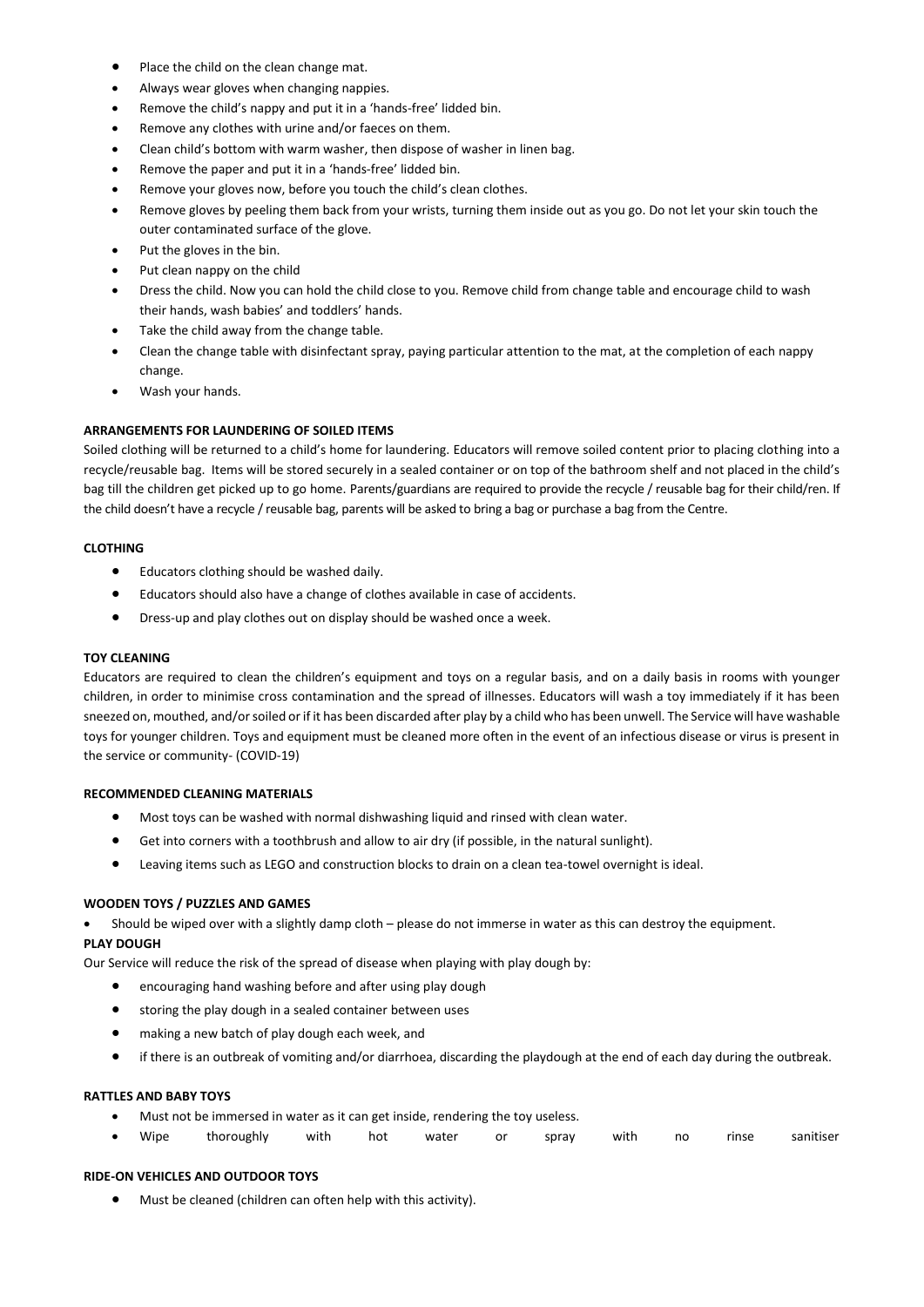Please take care not leave outdoor toys exposed to the elements as this reduces their lifespan.

### **LINEN**

All linen is disposed in the linen bags which goes to a contract laundry. All bedding and linen for children is supplied by the Centre.

# **DUMMIES**

- Parents/Guardians will provide the dummies for their child attending the service if required.
- Dummies are stored in separate containers with the child's name clearly written on it and stored out of reach of children.
- Dummies are to be taken home and sterilised at home.
- Dummies forgotten at care are sterilised in boiling hot water/dishwasher and stored in separate containers.

### **BOTTLES AND TEATS**

- Parents/Guardians are expected to provide bottles and teats for the children.
- Bottles have to be clearly labelled with the child's name on it.
- Bottles are to be taken home and sterilised at home.
- Bottles are rinsed with hot soapy water and returned to parents at the end of the day.
- Bottles forgotten at care are sterilised in boiling hot water/dishwasher and returned to parents the next day.
- Centre bottles and teats are soaked in hot soapy water and sterilized in dishwasher as required.

### **COTS AND STRETCHER BEDS**

- Wash cots or stretchers with hot soapy water/if soiled.
- Cots and stretcher beds are wiped and cleaned with hot soapy water or disinfectant spray before making bed for another child.

# **CARPETS/FLOORS AND WALLS /WINDOWS AND DOORS**

- Carpets are vacuumed daily and windows washed daily.
- Floors are mopped daily. Walls are cleaned twice a year or as required.
- Windows, doors and glass are cleaned daily or as required.
- Carpets are cleaned every 6 months or as required. Please refer to cleaning schedule for details.
- All educators follow the cleaning and yard check schedule (attached to the policy).

# **TOILET TRAINING PROCEDURE**

- Educators will encourage interest in imitation when they see other children using the toilet and will demonstrate a positive approach to the child gaining control and sense of competence.
- Toileting and toilet training at our Centre is supported and are positive experiences for all children. Educators will assist and support all families in any way possible when the time comes to take the step of toilet training.
- Toileting and nappy changing will be carried out at frequent intervals throughout the day.
- Children who are in nappies will have this detail recorded on the nappy changing list which staff will complete. This is located in the bathroom and also on the main board for parents to check. Staff will be aware to maintain privacy when toileting and dressing.

#### **TOILETING PROCEDURE**

Toileting occurs at any time of the day and is specific to individual needs. Educators will communicate with parents to develop consistency with their child's toileting habits. Educators must be aware of and consider any special requirements related to culture, religion or privacy needs. Names of children who are toileting will be placed on the nappy checklist.

- encourage parents/guardians to bring along clean supplies of clothes easy for the child to pull down and up themselves limit fasteners
- encourage and assist the child to sit on the potty or toilet at intervals throughout the day
- staff will help the child to remove their clothing if needed
- encourage the child to be independent in their toileting habits and provide assistance as and when needed
- help the child to wipe themselves, encouraging them to wipe from front to back
- encourage the child to flush the toilet
- encourage and assist the child to wash their hands, then dry their hands on a clean washer and dispose in the correct bin.

# **TOILET ACCIDENTS**

- Clean and dry the child
- Assist the child to get dressed
- Encourage and assist the child to wash and dry their hands
- Ask the child to leave the bathroom and ask a staff member to resettle the child back into the program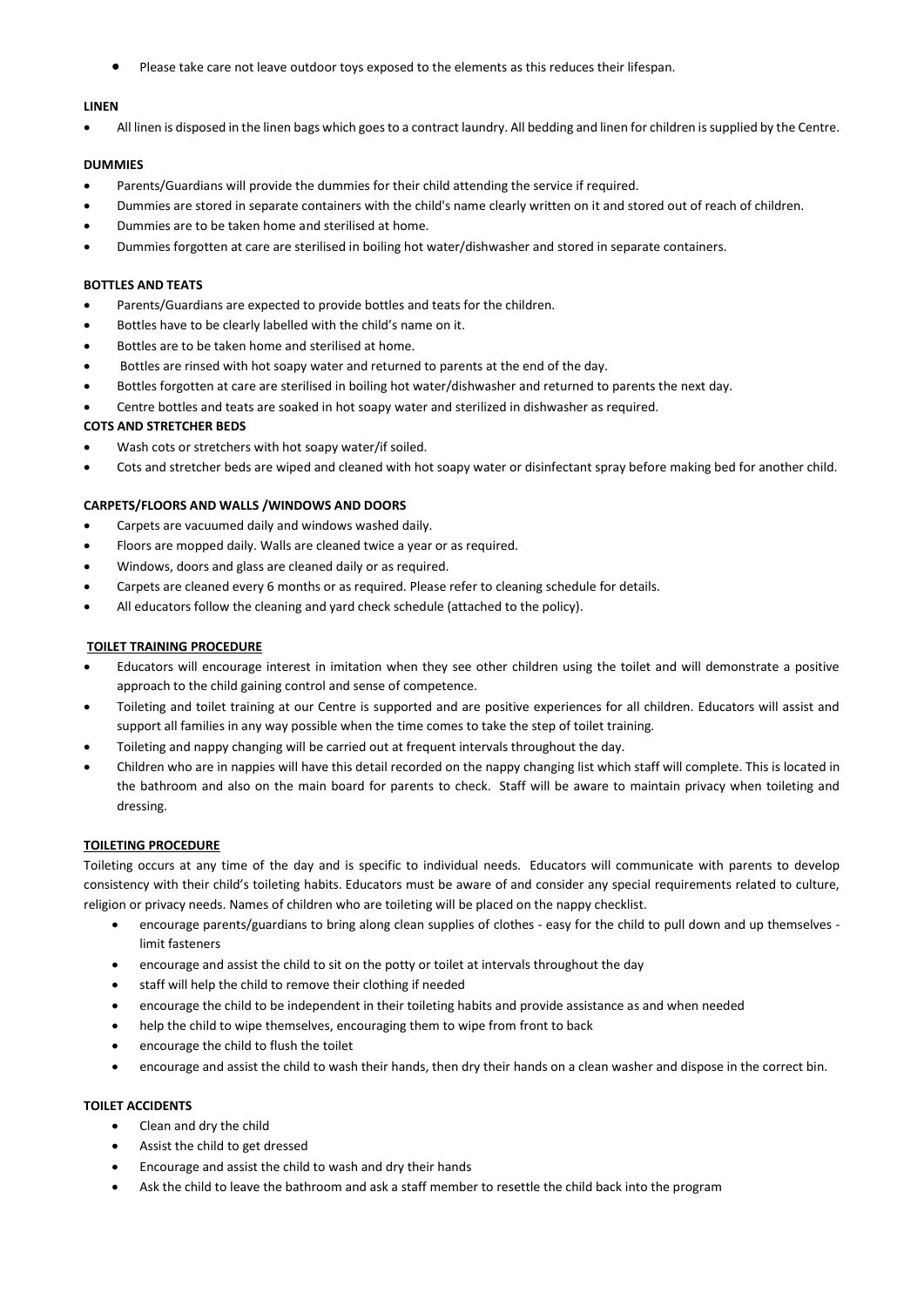- Disinfect the toilet and the area and clean any spills (following the procedure for cleaning spills of body fluids)
- Rinse out any wet and soiled clothes. Parents/guardians are required to provide the recycle/reusable bag to for their child/ren
- Place any wet or soiled clothes in a recycle/reusable bag and place it on the shelf for parents to collect at the end of the day
- Remove and dispose of your gloves and wash and dry your hands.

# **CLEANING OF CHANGE MATS**

- Wear gloves.
- Use paper on change mat if child has a soiled nappy.
- After each change, spray mat with disinfectant spray and dry mat with paper towel then dispose of the paper towel in the rubbish bin.
- Dispose of washer if used into linen bag immediately after nappy change.
- If mat has urine or faeces on it, spray with disinfectant spray. Dry mat with paper towel and dispose of paper towel in the rubbish bin.
- Thoroughly wash hands with soap and dry on paper towel.

# **GLOVES**

Gloves aid in minimising the risk of infection or cross-contamination, disposable gloves must be worn and changed frequently by educators and other staff whenever they:

- Come into contact with blood (Centre provides special gloves which are non-absorbable).
- Come into contact with bodily waste products (Centre provides special gloves which are non-absorbable).
- Apply First Aid and administering medication
- Changing nappies or soiled pants/clothes.
- Wiping noses.
- Have cuts or skin lesions on their own hands that are not covered.
- Are cleaning or laundering.
- Preparing and handling uncooked/cooked food.

# **SAFE DISPOSAL OF SHARPS PROCEDURE**

This procedure provides instructions for educators if they come across hazardous sharp materials such as syringes, needles, spoons, blades, water vials or other sharp material or items that have the potential to cause a penetrating injury if not handled in a safe manner.

This procedure provides detailed steps for educators to follow to ensure safe disposal of sharps at the Service.

| <b>SAFE DISPOSAL OF SHARPS PROCEDURE</b> |                                                                                                                                                                                                                                                                                                                                                                                                                           |  |  |  |  |  |
|------------------------------------------|---------------------------------------------------------------------------------------------------------------------------------------------------------------------------------------------------------------------------------------------------------------------------------------------------------------------------------------------------------------------------------------------------------------------------|--|--|--|--|--|
| $\mathbf{1}$                             | Educators are to conduct a thorough daily safety check of all areas inside and outside before children arrive at the<br>service, especially outside play space for sharps and other hazards.                                                                                                                                                                                                                              |  |  |  |  |  |
| $\overline{c}$                           | If you find a syringe, ensure the area is safe. If the children are present, then an educator should stay with the item to<br>ensure that no child can touch it. If required remove the children to a safer area inside or outside.                                                                                                                                                                                       |  |  |  |  |  |
| 3                                        | A second educator (or if the children are not present, the educator) is to collect the sharps disposal kit or:<br>an appropriate PET container or sharps container (non-breakable, no penetrable, sealed container)<br>Personnel Protective Equipment (PPE): gloves<br>$\bullet$<br>long handled tongs                                                                                                                    |  |  |  |  |  |
| $\overline{4}$                           | The educator who is responsible for disposing of the item will:<br>wear gloves and use tongs to pick up the item<br>Syringes must be picked up from the non-needle end only<br>bring the container to the syringe and place next to the syringe<br>never hold the container whilst inserting the syringe<br>use the tongs to place the syringe (needle end first) into the container<br>drop the item in rather than push |  |  |  |  |  |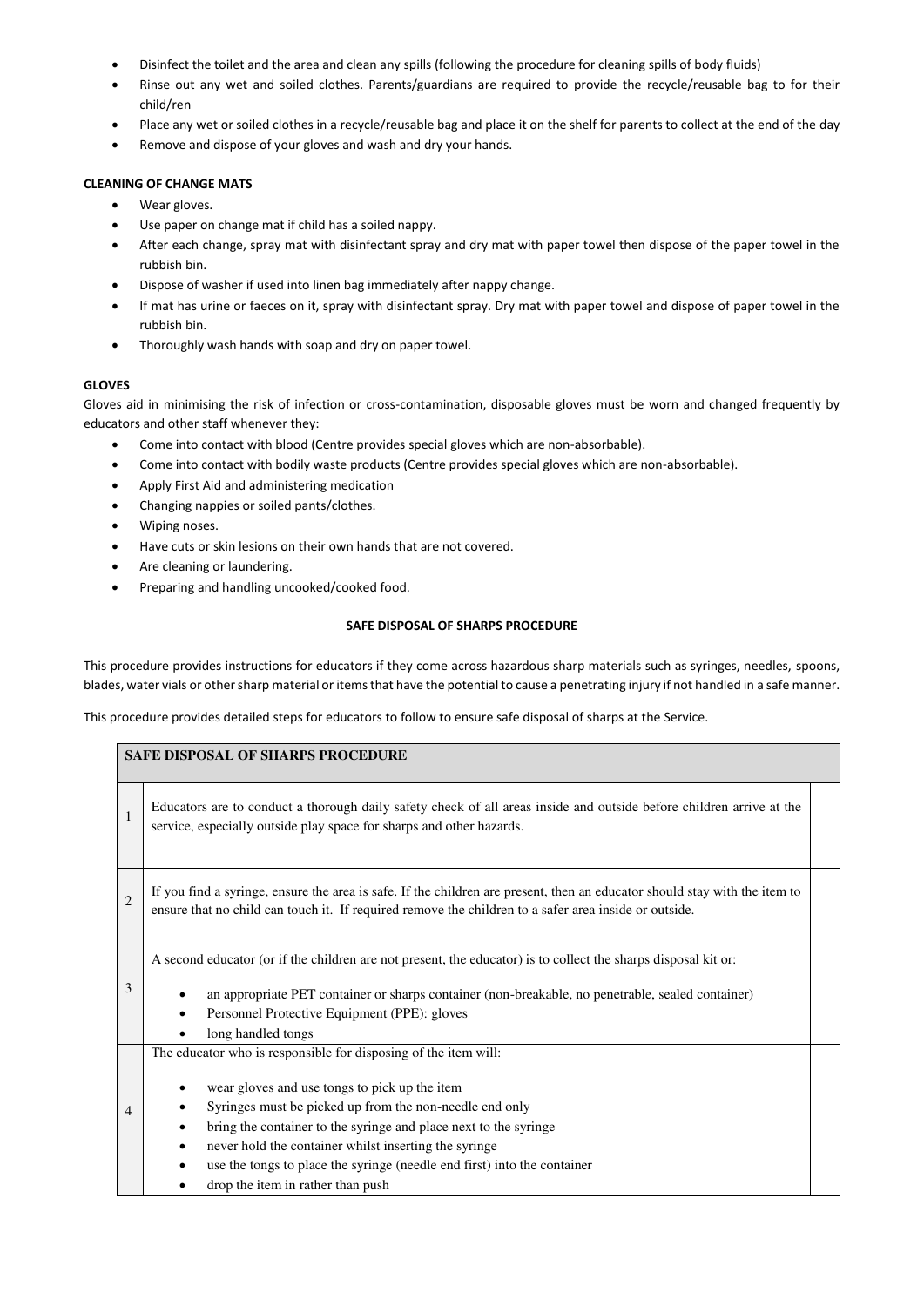| cover the container with a lid and take it to a locked, childproof storage cupboard                                   |                                                                                                                                                                                    |  |  |  |  |
|-----------------------------------------------------------------------------------------------------------------------|------------------------------------------------------------------------------------------------------------------------------------------------------------------------------------|--|--|--|--|
| sterilise the tongs after use                                                                                         |                                                                                                                                                                                    |  |  |  |  |
| dispose of the gloves                                                                                                 |                                                                                                                                                                                    |  |  |  |  |
| wash your hands.                                                                                                      |                                                                                                                                                                                    |  |  |  |  |
| The Director/Nominated Supervisor will refer to the local council's Disposal Syringe Service for appropriate disposal |                                                                                                                                                                                    |  |  |  |  |
|                                                                                                                       |                                                                                                                                                                                    |  |  |  |  |
| 6                                                                                                                     |                                                                                                                                                                                    |  |  |  |  |
| incident                                                                                                              |                                                                                                                                                                                    |  |  |  |  |
|                                                                                                                       |                                                                                                                                                                                    |  |  |  |  |
| 7<br>The educator finding the syringe and disposing of it as to complete an Incident Report Form                      |                                                                                                                                                                                    |  |  |  |  |
|                                                                                                                       |                                                                                                                                                                                    |  |  |  |  |
| If a person incurs an injury at the Service from needle stick educators are to:                                       |                                                                                                                                                                                    |  |  |  |  |
|                                                                                                                       |                                                                                                                                                                                    |  |  |  |  |
|                                                                                                                       |                                                                                                                                                                                    |  |  |  |  |
| thoroughly wash the affected area with soap and water                                                                 |                                                                                                                                                                                    |  |  |  |  |
| go to a medical practitioner or emergency department as soon as possible                                              |                                                                                                                                                                                    |  |  |  |  |
|                                                                                                                       | of the sharps container<br>if required the Nominated Supervisor/Responsible Person is to contact the local police station and inform them of the<br>administer immediate first aid |  |  |  |  |

# **ILLNESS POLICY**

We acknowledge that in early education and care services, illness and disease can spread easily from one child to another, even when implementing the recommended hygiene and infection control practices. Our Centre aims to minimise illnesses by adhering to all recommended guidelines from relevant government authorities regarding the prevention of infectious diseases and adhere to exclusion periods recommended by public health units.

It is not possible to prevent the spread of all infections and illnesses within Centre. However, some illness from infectious disease can be prevented. The primary responsibility of staff in this Centre is to maintain the health and wellbeing of all children. Staff are to be alert and aware of common signs of illness, monitor children closely and consult with other staff and the family. Staff will complete an Illness Form recording the temperature or other signs and symptoms of illness and action taken. Making sure to clean and disinfect the relevant equipment and area. Parent/guardian must read and sign this form on collection of their child. The Centre will inform other families and staff once confirmed by the medical practitioner of the infectious illness or disease.

When groups of children play together and are in new surroundings accidents and illnesses may occur. Children with obvious infectious illness are to be excluded from the Centre immediately. If a child becomes ill, the parent is immediately notified by staff with authorisation from the person in charge. Appropriate treatment as deemed necessary will be given to the child in consultation with the Director.

The Director or Deputy Director are the only authorised bodies who can make the decision that a sick child should be removed from the Centre. Children may return to the Centre if medically directed, or at the approval of the Director or Deputy Director.

There will be times throughout the year when your child becomes ill. If your child is obviously ill, they should not come to the Centre. We expect parent/guardian to be honest with staff in letting staff know if their child has been awake for most of the night, or if the parent/guardian had to administer pain relief or fever medication. Children who appear unwell at the Centre will be closely monitored and if any symptoms described below are noticed, or the child is not well enough to participate in normal activities, parents or an emergency contact person will be contacted to collect the child as soon as possible. The Director will assess each individual case prior to sending the child home.

A child who is displaying symptoms of a contagious illness or virus (vomiting, diarrhoea, fever) will be moved away from the rest of the group and supervised until he/she is collected by a parent or emergency contact person.

Symptoms indicating illness may include:

- behaviour that is unusual for the individual child
- high temperature or fevers
- loose bowels
- faeces that are grey, pale or contains blood
- vomiting
- discharge from the eye or ear
- skin that display rashes, blisters, spots, crusty or weeping sores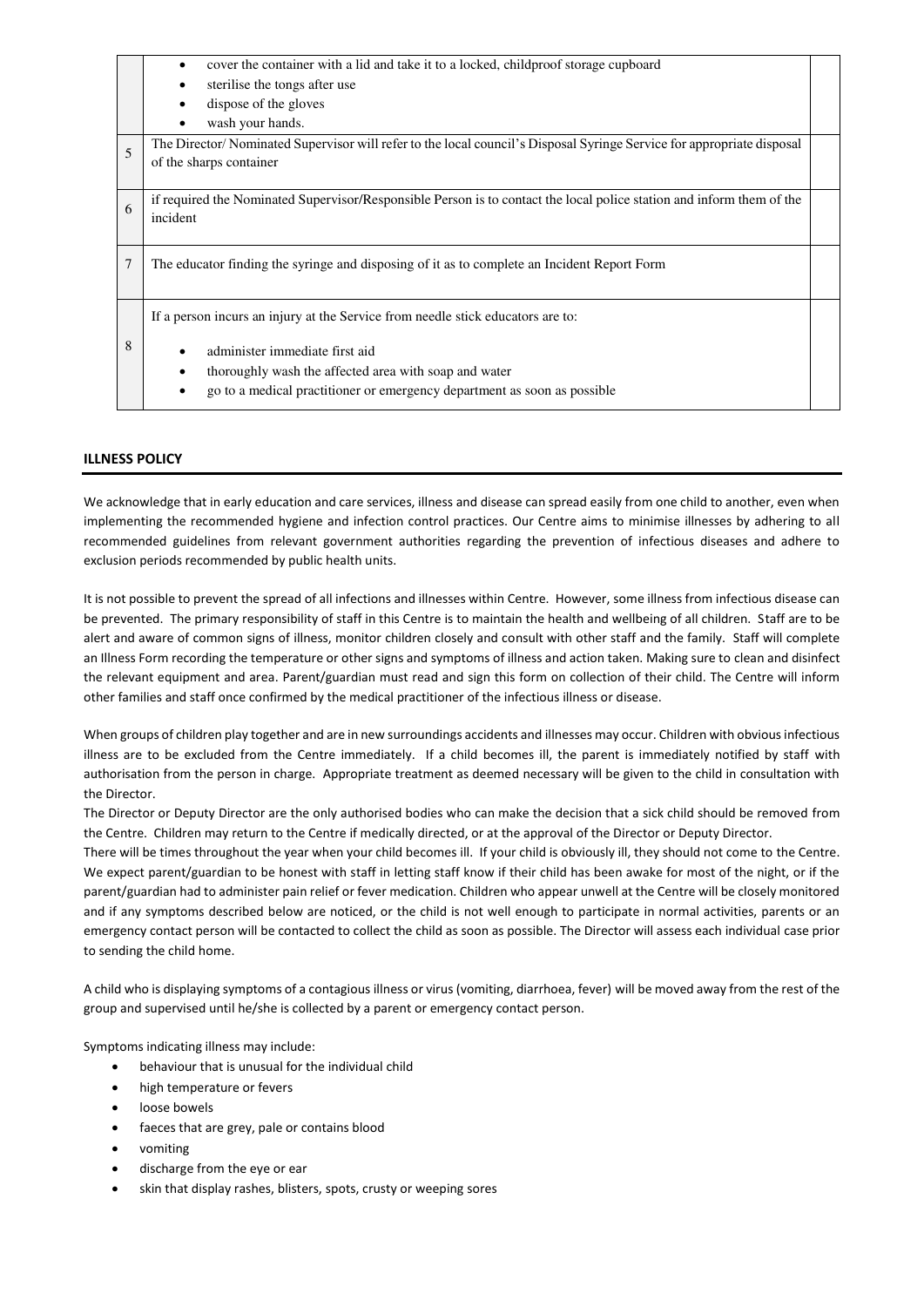- loss of appetite
- dark urine
- headaches
- stiff muscles or joint pain
- continuous scratching of scalp or skin
- difficulty in swallowing or complaining of a sore throat
- persistent, prolonged or severe coughing
- difficulty breathing
- a stiff neck or sensitivity to light

As per our Illness Policy we reserve the right to refuse a child into the Centre if they:

- are unwell and unable to participate in normal activities or require additional attention
- have had a temperature/fever or vomiting in the last 24 hours after the last vomiting episode
- have had diarrhea in the last 24 hours after the last diarrhea episode
- have been given medication for a temperature prior to arriving at the Centre or in the last 24 hours after the administration of the medication
- have started a course of anti-biotics in the last 24 hours or after the first initial dose
- are unwell due to a cold, cough or general illness and are not able to participate in the program and the routines
- have discharge coming from the eyes. The child will be excluded from the service until the discharge has stopped even if they have been prescribed eye drops or eye cream, unless a doctor has diagnosed non-infectious conjunctivitis or the eye infection is not contagious
- have an unexplained rash, a clearance will be required from a medical practitioner when returning
- have broken bone or fracture, a clearance will be required from a medical practitioner when returning
- if we have reasonable grounds to believe that a child has a contagious or infectious disease (this includes COVID-19)

# **NOT ABLE TO COME**

The following illnesses are the examples of when children and staff are not able to come to the Centre.

- Vomiting / Diarrhea/ Gastroenteritis (24 hours exclusion after the last episode)
- Temperature /fever (24 hours exclusion)
- Chicken Pox
- Giardiasis
- Conjunctivitis (exclude until discharge has stopped, unless a doctor has diagnosed non-infectious conjunctivitis)
- Hand, Foot & Mouth (Child excluded until all blisters have dried
- Slap cheek syndrome

If a staff member has been unable to attend the service because of an infectious illness or disease or had a broken bone or fracture, the individual must provide a doctor's certificate which specifically states that the staff member is fit and able to return to the service on normal duties.

# **HIGH TEMPERATURES OR FEVERS**

Children get fevers or temperatures for all kinds of reasons. Most fevers and the illnesses that cause them last only a few days. However sometimes a fever will last much longer and might be the sign of an underlying chronic or long-term illness or disease.

Recognised authorities suggest a child's normal temperature will range between 36.0°C and 37.0°C, but this will often depend on the age of the child and the time of day. Any child with a high fever or temperature reaching 38°C or higher will not be permitted to attend the Centre until 24 hours after the temperature/fever has subsided.

# **WHEN A CHILD DEVELOPS A HIGH TEMPERATURE OR FEVER AT THE SERVICE**

If your child becomes ill whilst at the Centre, educators will respond to their individual symptoms of illness and provide comfort and care. Educators will closely monitor the child focusing on how the child looks and behaves and be alert to the possibility of vomiting, coughing or convulsions. The child will be cared for in an area that is separated from other children in the Centre to await pick up from their parent/guardian.

- For infants under 3 months old, parents will be notified immediately for any fever over 38°C for immediate medical assistance.
- Educators will notify parents when a child registers a temperature of 38°C or higher.
- The child will need to be collected from the Centre and will not permitted back for a further 24 hours.
- If parent/guardian cannot be contacted and if the temperature reaches 39 degrees emergency/authorised contacts as per the enrolment form will be contacted to come and pick up the child.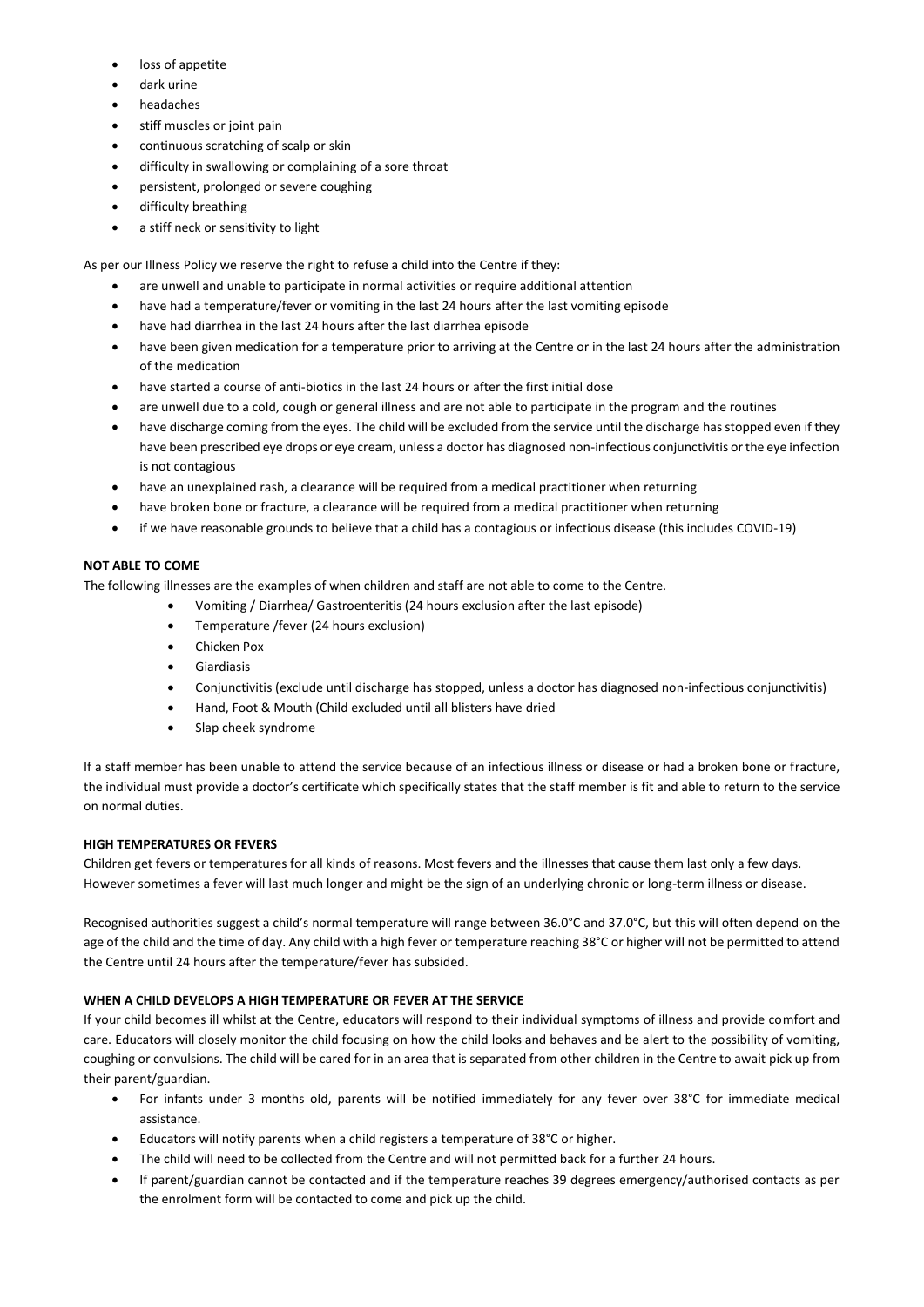- Emergency services will be contacted if the temperature goes up to 40 degrees and if the child is not being collected or parent/guardian or emergency/authorised contacts are not contactable or if the child has trouble breathing, becomes drowsy or unresponsive or suffers a convulsion lasting longer than five minutes.
- Educators will complete an Illness Sheet and note down any other symptoms that may have developed along with the temperature (for example, a rash, vomiting, shivering etc.).

# **METHODS TO REDUCE A CHILD'S TEMPERATURE OR FEVER**

- encourage the child to drink plenty of water (small sips), unless there are reasons why the child is only allowed limited fluids.
- remove excessive clothing (shoes, socks, jumpers, pants etc.) Educators will be mindful of cultural beliefs and not to remove clothes quickly.

# **DEALING WITH COLDS/FLU (RUNNY NOSE)**

It is very difficult to distinguish between the symptoms of COVID-19, influenza and a cold. If any child, parent, employee, student or visitor has any infectious or respiratory symptoms (such as sore throat, headache, fever, shortness of breath, muscle aches, cough or runny nose) they are requested to either stay at home or be assessed/tested for COVID-19. If a child, parent, employee, student or visitor is tested for COVID-19, they are required to self-isolate until they receive notification from the Public Health Unit of their test results. If you are getting your child/ren tested, please provide a copy of their test results before bringing them back to the Centre.

(see: Australian Government **Identifying the symptoms)** 

Colds are the most common cause of illness in children and adults. Symptoms include a runny or blocked nose, sneezing and coughing, watery eyes, headache, a mild sore throat, and possibly a slight fever. Nasal discharge may start clear, but can become thicker and turn yellow or green over a day or so. Discharge coming from a child's nose and coughing can lead to germs spreading to other children, educators, toys, and equipment. Management has the right to send children home if they appear unwell due to a cold, cough or general illness.

# **DIARRHOEA AND VOMITING**

If a child has diarrhoea and/or vomiting whilst at the Centre, Management will notify parents or an emergency contact to collect the child immediately. Children that have had diarrhoea and/or vomiting will be asked to stay away from the Centre for 24 hours after the last diarrhoea or vomiting episode and when the symptoms have ceased, to control the infection transmission. If there is a gastroenteritis outbreak at the Centre, children displaying the symptoms will be excluded from the Centre until the diarrhoea and/or vomiting has stopped and the family will be required to get a medical clearance from their doctor before attending the Centre.

Educators and staff with diarrhoea and/or vomiting will be excluded until the diarrhoea and/or vomiting has stopped for at least 24 hours after the last diarrhoea or vomiting episode.

# **INFECTIOUS CAUSES OF GASTROENTERITIS INCLUDE:**

- Viruses such as rotavirus, adenoviruses and norovirus
- Bacteria such as Campylobacter, Salmonella and Shigella
- Bacterial toxins such as staphylococcal toxins
- Parasites such as Giardia and Cryptosporidium

# **NON-INFECTIOUS CAUSES OF GASTROENTERITIS INCLUDE:**

- Medication such as antibiotics
- Chemical exposure such as zinc poisoning
- Introducing solid foods to a young child
- Anxiety or emotional stress

# **PREVENTING THE SPREAD OF ILLNESS**

To reduce the transmission of infectious illness, our Centre implements effective hygiene and infection control routines and procedures as per the Australian Health Protection Principal Committee guidelines.

If a child is unwell or displaying symptoms of a cold or flu virus, parents are requested to keep the child away from the Centre. Infectious illnesses can be spread quickly from one person to another usually through respiratory droplets or from a child or person touching their own mouth or nose and then touching an object or surface.

# **PREVENTION STRATEGIES**

- Practicing effective hygiene helps to minimise the risk of cross infection within our Service.
- Signs and posters remind employees and visitors of the risks of infectious diseases, including COVID-19 and the measures necessary to stop the spread.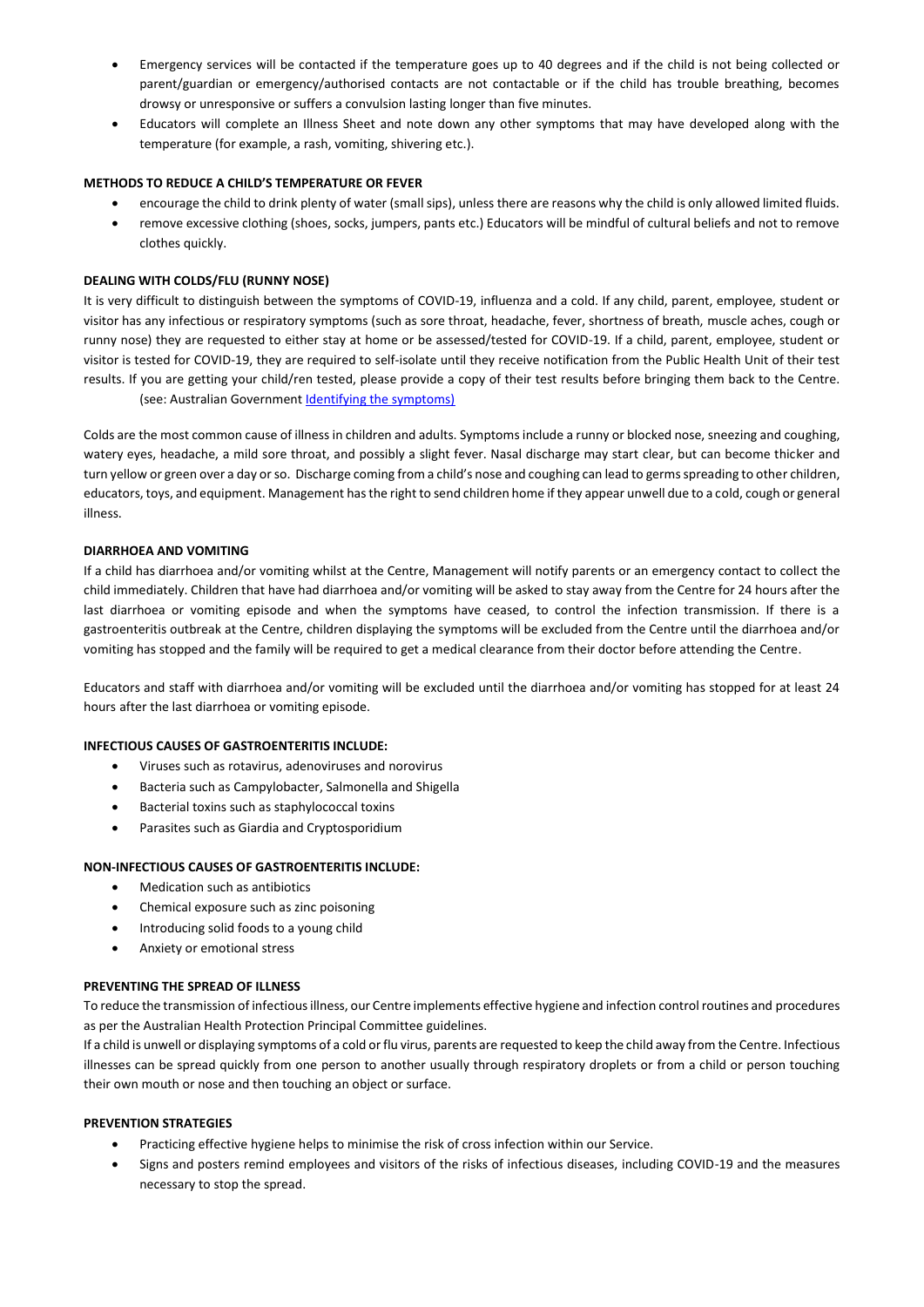- Educators model good hygiene practices and remind children to cough or sneeze into their elbow or use a disposable tissue and wash their hands with soap and water for at least 20 seconds after touching their mouth, eyes or nose.
- Handwashing techniques are practised by all educators and children routinely using soap and water before and after eating and when using the toilet and drying hands thoroughly with paper towel.
- After wiping a child's nose with a tissue, educators will dispose the tissue in a plastic-lined bin and wash their hands thoroughly with soap and water and dry using paper towel or use an alcohol-based hand sanitizer
- All surfaces including bedding (pillows, mat, cushion) used by a child who is unwell, will be cleaned with soap and water and then disinfected.
- Cleaning contractors hygienically clean the Centre to ensure risk of contamination is removed as per *Environmental Cleaning* [and Disinfection Principles for COVID-19](https://www.health.gov.au/sites/default/files/documents/2020/03/environmental-cleaning-and-disinfection-principles-for-covid-19.pdf)
- Parents, families and visitors are requested to wash their hands upon arrival and departure at the Centre or use an alcoholbased hand sanitizer. (Note: alcohol-based sanitizers must be kept out of reach of children and used only with adult supervision.)
- Parents will be notified of any outbreak of an infectious illness within the Centre via Educa or email and information sheets will be provided in the rooms to assist in reducing the spread of illness.

The Public Health Unit (PHU) will notify the Approved Provider of the service in the event of a positive COVID-19 diagnosis of a child, employee, student, parent or visitor and conduct contact tracing. Any decision to close the Centre and other directions will be provided by the PHU and regulatory body. The Approved Provider will notify the [Regulatory Authority w](https://www.acecqa.gov.au/help/contact-your-regulatory-authority)ithin 24 hours of any closure due to COVID-19 via th[e NQA IT System.](https://www.acecqa.gov.au/resources/national-quality-agenda-it-system) 

In the event of an outbreak of any communicable illness and disease, management will contact the local Public Health Unit on **1300 650 172** (Vic) [Public Health Unit- Local state and territory health departments](https://www.health.gov.au/about-us/contact-us/local-state-and-territory-health-departments) and the Regulatory Authority. Please see exclusion table on: [Minimum periods for exclusion from childcare services \(Victoria\)](https://www2.health.vic.gov.au/Api/downloadmedia/%7B8B903A66-28C3-452E-B5A1-AE234D3365E5%7D)

We acknowledge the pressures on parents who are unable to take time off work or have no extended family to help them look after their sick child. We encourage all families to have a "back-up" person in case your child needs to leave the Centre due to illness. Although staff will make provisions for the comfort and care of the unwell child, the Centre does not have the extra staffing or facilities to care for sick children in an appropriate manner.

# **MEDICAL CONDITIONS POLICY**

To support children's wellbeing and manage specific healthcare needs, allergy or relevant medical condition our Service will work in accordance with the Education and Care Services National Regulations to ensure health related policies and procedures are implemented. We aim to take every reasonable precaution to protect children's health and safety by explicitly adhering to individual medical management and risk management plans and responding to any emergency situation should they arise.

# **PURPOSE**

We aim to efficiently respond to and manage the medical conditions, health care needs or allergies of children and staff ensuring the safety and wellbeing of all children, staff, families, students and visitors at our Service.

# **SCOPE**

This policy applies to children, families, staff, students, management, and visitors of the Service.

# **IMPLEMENTATION**

Our Centre is committed to adhering to privacy and confidential procedures when dealing with individual health care needs, allergies or relevant medical conditions. There are a number of concerns that must be considered when a child with a diagnosed health care need, allergy or medical condition is enrolled at the service. Key requirements must be in place prior to the child commencing at the Service to ensure their individual health, safety and wellbeing.

# **The Approved Provider / Management will ensure:**

- all enrolment forms are reviewed to identify any specific health care need, allergy or medical condition
- a child is not enrolled at, nor will attend the Centre without a medical management plan and prescribed medication by their medical practitioner. In particular, medication for life-threatening conditions such as asthma inhalers, adrenaline auto injection devices and insulin.
- educators, staff, students and volunteers have knowledge and access to this policy and relevant health management policies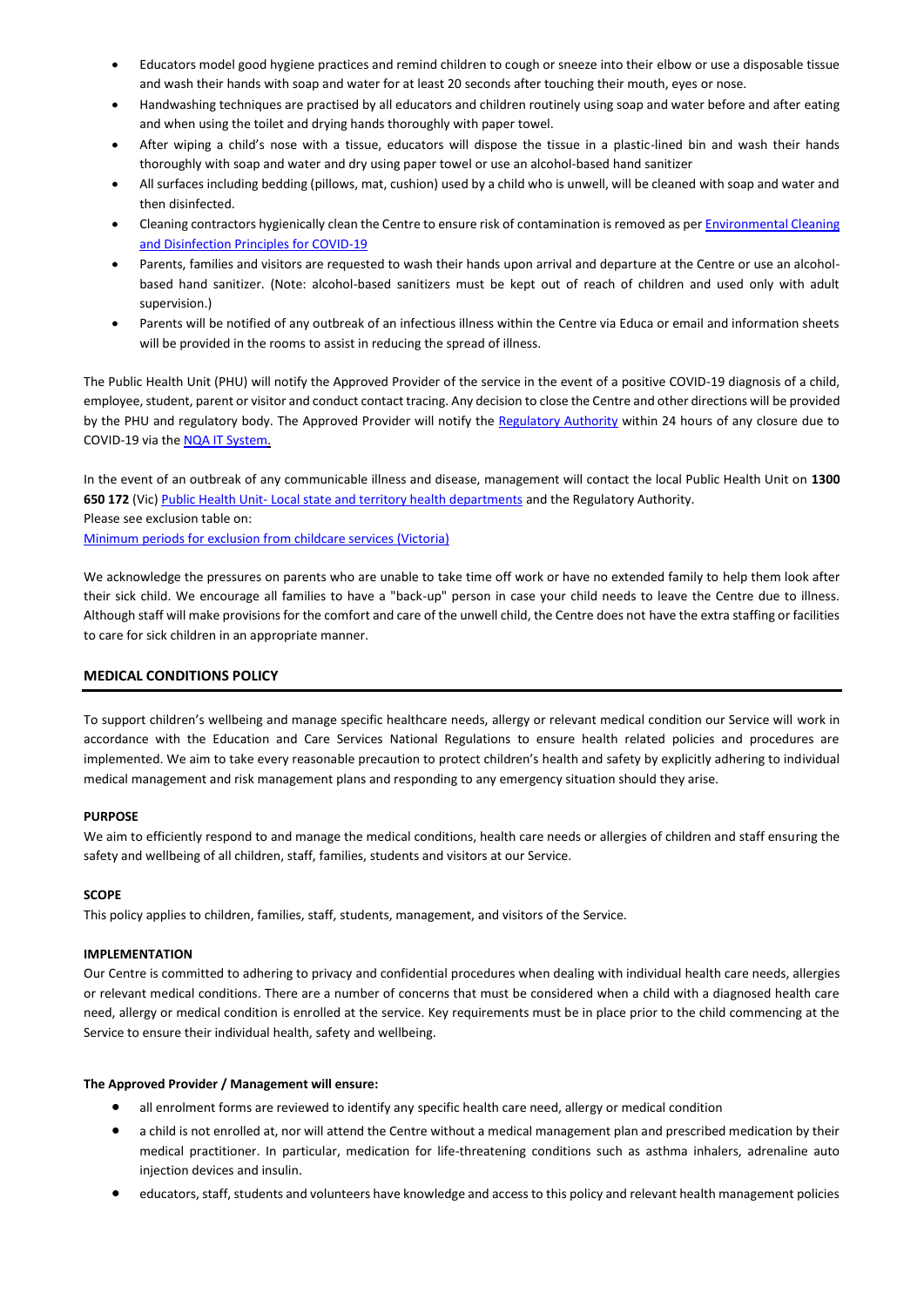(Additional Medical Needs Policy/ Anaphylaxis Management Policy)

- educators, staff and volunteers have a clear understanding of children's individual health care needs, allergy or relevant medical condition
- all aspects of operation of the service must be considered to ensure inclusion of each child into the program
- communication between families and educators is on-going and effective
- educators receive appropriate professional development and training in managing specific medical conditions and meeting children's individual needs
- other than one of the staff member or nominated supervisor there will be other educators in attendance at all times with a current accredited first aid certificate, emergency asthma management and emergency anaphylaxis management certificate
- educators and staff have a clear understanding about their role and responsibilities when caring for children with a diagnosed health care need, allergy or relevant medical condition
- families provide required information on their child's health care need, allergy or relevant medical condition, including:
	- medication requirements
	- allergies
	- medical practitioner contact details
	- medical management plan
- a medical management plan has been developed in consultation with parents and the child's medical practitioner and provided to the service and/or
	- an individual Asthma or Anaphylaxis Action Plan is developed in consultation with parents and the child's medical practitioner eg: (ASCIA) or National Asthma Council of Australia
	- an individual Diabetes Management Plan is developed in consultation with parents and the child's medical practitioner
- a risk minimisation plan has been developed in consultation with parents and management
- record any prescribed health information and copies of medical management plan, anaphylaxis management plan or asthma management plan and risk minimisation plan in the child's enrolment folder
- educators have access to emergency contact information for the child
- relief staff are informed of children and staff members who have specific medical conditions, food allergies, the type of condition or allergies they have, and the Centre's procedures for dealing with emergencies involving allergies and anaphylaxis.
- kitchen staff are made aware of the changes in writing in their room communication diary and the kitchen diary regarding the changes to medical management plans/ allergy plans and risk minimisation plans.
- a copy of the child's medical management plan is visibly displayed (in an area not generally available to families and visitors) but known to staff in the Centre

In the event that a child suffers from a reaction, incident, situation, or event related to a medical condition the Service and staff will:

- Follow the child's emergency medical management plan
- Call an ambulance immediately by dialing 000
- Commence first aid measures/monitoring
- Contact the parent/guardian when practicable, but as soon as possible
- Contact the emergency contact if the parents or guardian can't be contacted when practicable, but as soon as possible
- Notify the regulatory authority (within 24 hours)

# **Families will ensure:**

- they provide management with accurate information about their child's health needs, allergies, medical conditions and medication requirements on the enrolment form
- they provide the Centre with a medical management plan prior to enrolment of their child
- they consult with management to develop a risk minimisation plan
- the Centre enrolment form is completed in its entirety providing specific details about the child's medical condition
- they notify the Centre if any changes are to occur to the medical management plan through the communication plan and/or meetings with the nominated supervisor and Room Coordinators/ Kinder Teachers
- they provide adequate supplies of the required medication and medical authorisation on the medication sheet
- they provide an updated copy of the child's medical management plan annully or evidence from a medical practitioner to confirm the plan remains unchanged
- they provide enrolment documentation of any medical condition annually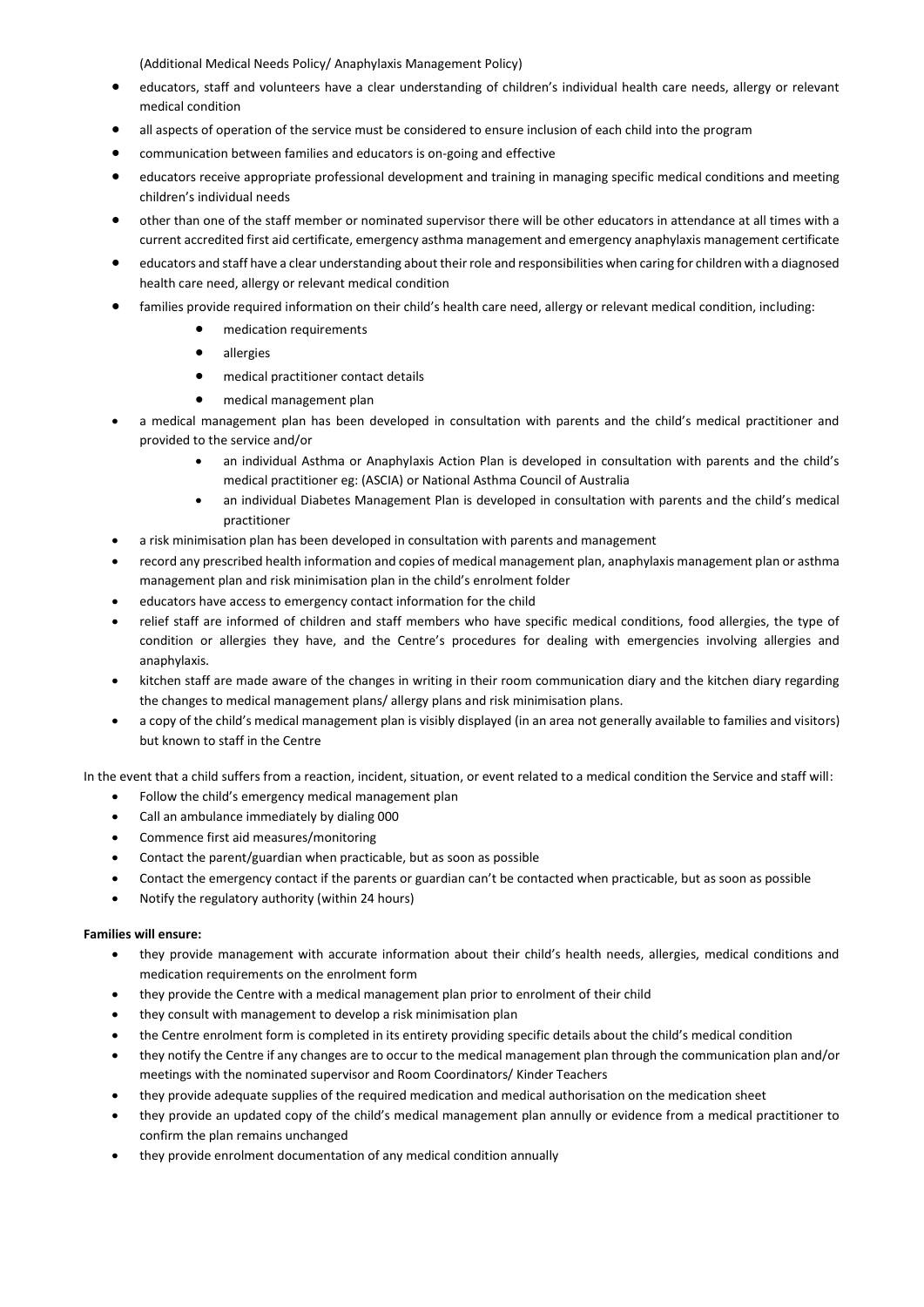# **MEDICAL MANAGEMENT PLAN**

Any medical management plan provided by a child's parents and/or registered medical practitioner should include the following:

- specific details of the diagnosed health care need, allergy or relevant medication condition
- supporting documentation (if required)
- a recent photo of the child
- current medication and dosage prescribed for the child
- if relevant, state what triggers the allergy or medical condition
- first aid/emergency response that may be required
- any medication that may be required to be administered in case of an emergency
- further treatment or response if the child does not respond to the initial treatment
- when to contact an ambulance for assistance
- contact details of the medical practitioner doctor who signed the plan
- the date of when the plan should be reviewed
- a copy of the medical management plan will be displayed for Educators and staff to see to ensure the safety and wellbeing of the child, whilst ensuring the child's privacy by displaying only in an area generally only available to staff of the Centre unless a parent gives permission in writing for the medical management plan to be displayed in the room.
- the Centre must ensure the medical management plan remains current at all times.

# **RISK MINIMISATION PLAN**

All children with a diagnosed health care need, allergy or relevant medical condition must have a risk minimisation plan in place.

A meeting will be arranged with the parents/guardian by the Room Coordinator/ Kinder teachers as soon as the Centre has been advised of the medical condition. During this meeting a risk minimisation plan and a communication plan will be developed in consultation with the parent/guardian to ensure:

- that the risks relating to the child's specific health care need, allergy or relevant medical condition are assessed and minimized
- that practices and procedures in relation to the safe handling, preparation and consumption and service of food are developed and implemented
- that the parents/families are notified of any known allergens that pose a risk to a child and strategies for minimising the risk are developed and implemented
- practices are developed and implemented to ensure that all staff members, students and volunteers can identify the child, the child's medical management plan and the location of the child's medication
- that the child does not attend the Centre without medication prescribed by the child's medical practitioner in relation to the child's specific health need, allergy or relevant medical condition
- plan(s) are reviewed at least annually and/or revised with each change in the medical management plan in conjunction with parents/guardians
- all relevant information pertaining to the child's health and medical condition is communicated to parents/guardians at the end of each day by educators
- parents are notified by educators in advance of any special activities taking place such as celebrations, sporting events or excursions so plans of safe inclusion can be developed.
- appropriate hygiene practices are followed by educators when managing medical conditions in accordance with the Pandemic and Control of Infectious Diseases Policy.
- risk minimisation plans are reviewed in collaboration with families every 6 months.

### **COMMUNICATION PLAN**

A communication plan will be created after the meeting with the parents/guardian to ensure:

- all relevant staff, students and volunteers are informed about the medical conditions policy and the Individual Medical Management Plan and Risk Minimisation Plan for the child
- parents/guardians are expected to notify the Room Coordinator of any changes to the child's medical management plans or allergy plan
- an ongoing individual child communication plan is created as part of the Risk Minimisation Plan so parents can communicate any changes to Medical Management Plan and Allergy plan for the child to the room coordinator/kinder teachers. Room Coordinator/kinder teachers then documents these changes in the communication plan with both parties initials and the date when changes were communicated.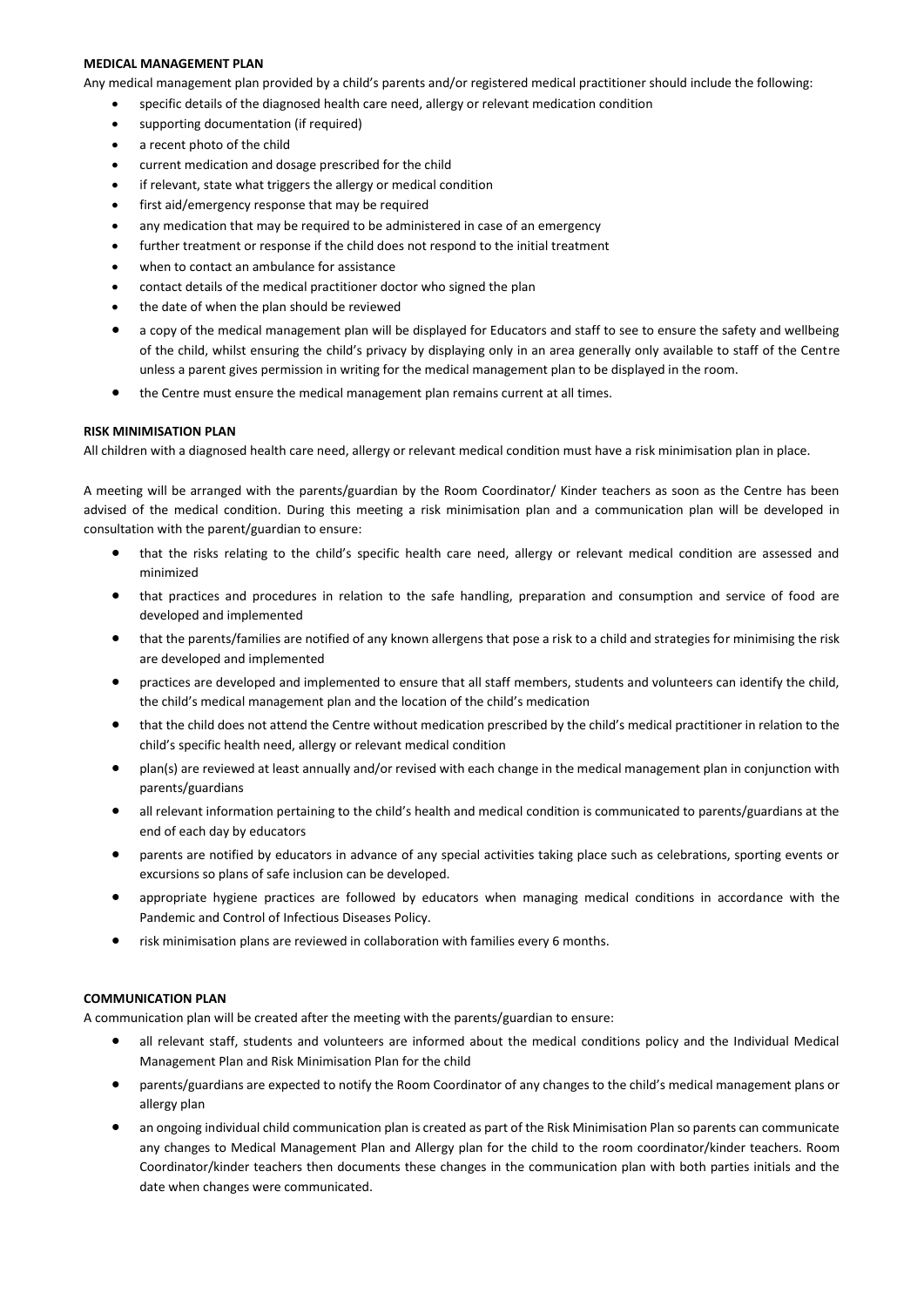At all times, families who have a child attending the Service who have a diagnosed healthcare need, allergy or medical condition will be provided with a copy of this policy and other relevant policies specific to their child's health management and communication plans.

All staff members are informed of the service's medical conditions policy and new staff are handed the policy during induction along with other policies. Any staff who has a diagnosed healthcare need, allergy or medical condition will be required to have a Medical Management Plan the service will develop a Risk Minimisation Plan in consultation with the staff and the Director. Staff has to inform the Director of any changes in writing to their medical management plan or allergy plan and the changes will get recorded in the Communication plan and signed by the educator and the Director. Room Coordinators/Kinder teachers and In-charge staff in leadership positions in all rooms across the Centre will be informed of changes by the Director in writing in their communication diary.

### **NUTRITION AND FOOD SAFETY POLICY**

Our Service recognises the importance of safe food handling and healthy eating to promote the growth and development of young children and is committed to supporting the healthy food and drink choices of children in our care. We acknowledge that the early childhood setting has an important role in supporting families in healthy eating. Our Service therefore recognises the importance of supporting families to provide healthy food and drink to their children.

We are committed to implementing the healthy eating key messages outlined in the Australian Dietary Guidelines and the Australian Guide to Healthy Eating. We support and promote the NSW Health Initiative *Munch & Move* and utilise the Australian Government's *Get Up & Grow-Healthy Eating and Physical Activity for Early Childhood* and *Eat for Health* resources.

#### **PURPOSE**

Our Service recognises the importance of healthy eating for the growth, development, and wellbeing of young children and is committed to promoting and supporting healthy food and drink choices for children in our care. This policy affirms our position on the provision of healthy food and drink while children are in our care and the promotion and education of healthy choices for optimum nutrition.

We believe in providing a positive eating environment that reflects dietary requirements, cultural and family values, and promotes lifelong learning for children, as we commit to implementing and embedding the healthy eating habits as part of our curriculum. The Centre acknowledges that starting a child's life with proper nutrition and good eating habits is vital for good health and well-being throughout their life.

Our Service is also committed to ensuring consistently high standards of food preparation and food storage and transportation are adhered to.

#### **SCOPE**

This policy applies to children, families, staff, visitors, students and management of the Service.

#### **IMPLEMENTATION**

Our Service has a responsibility to help children to develop good food practices and approaches, by working with families and educators.

All food prepared by the Service will endeavour to be consistent with the Australian Dietary Guidelines and provide children with 50% of the recommended dietary intake for all nutrients. Food will be served at various times throughout the day to cater for all children's nutritional needs.

Mealtimes reflect a relaxed and pleasant environment where educators engage in meaningful conversations with children. This assists in creating a positive and enjoyable eating environment.

Food will be prepared in accordance with the Food Safety Program. All kitchens and food preparation areas will comply with Food Standards Australia and New Zealand (FSANZ). All staff involved in the stages of food handling have the skills and knowledge to ensure food safety is a priority. Sample of Australian dietary guidelines for food provided is as follows (click on the link): **[https://www.eatforhealth.gov.au/sites/default/files/files/the\\_guidelines/n55\\_australian\\_dietary\\_guidelines\(2\).pdf](https://www.eatforhealth.gov.au/sites/default/files/files/the_guidelines/n55_australian_dietary_guidelines(2).pdf) FOR FURTHER INFORMATION GO TO** [www.eatforhealth.gov.au](http://www.eatforhealth.gov.au/) an[d www.feedaustralia.org.au/](http://www.feedaustralia.org.au/)

#### **Nutrition**

Menus are planned with the recommendations from the dietary guidelines for children and adolescents in Australia and feed Australia. Menus are regularly reviewed to ensure it meets best practice guidelines. Menus are developed in consultation with children, educators and families. Foods that are high in fat, salt and sugar are not included in menu planning. The menu ensures that there is a wide variety of healthy and nutritious food every day with a range of tastes, textures, aromas and flavours.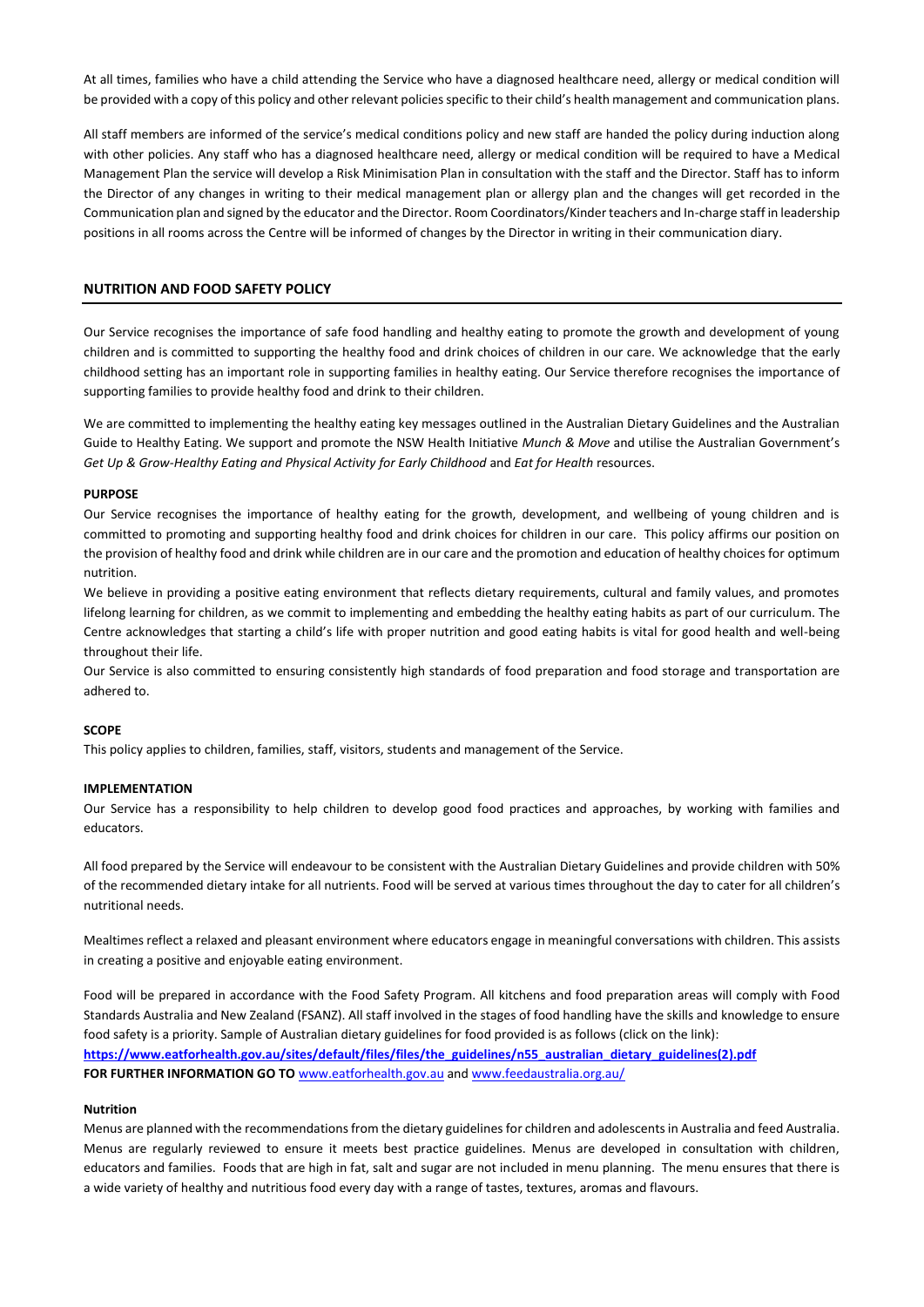Educator sits down with children at meal and snack times to role-model healthy food and drink choices and actively engages children in conversations about the food and drink provided and offers a calm, relaxed, happy, social atmosphere in which children eat. Foods from all major food groups are offered each day. We offer a 4 week rotating menu with fruit and vegetables served at each meal. Morning, afternoon tea and snacks comprising various foods are offered each day. Milk and water are the only drinks offered to children. Menus are displayed in the children's rooms and the notice board in the foyer.

To encourage awareness of good eating habits, educators talk to children at the table, educators use books, posters, discussions and songs to reinforce the healthy eating message. Educators recognize nurture and celebrate the dietary differences of children from culturally and linguistically diverse backgrounds. Independence is encouraged at mealtimes with children self-feeding, using utensils, scrapping their bowls with leftover food after eating, setting tables and clearing up. Food is not used as a reward or punishment; it is also not used as a comforter for unsettled children.

All children are encouraged to taste their food. Children are not allowed to be force fed or being required to eat food they do not like or more than they want to eat. If a child refuses to eat, fruit is offered - a separate meal is not provided; it is only provided if a child has a special dietary requirement. We will work in conjunction with parents/guardians and health professional in ensuring the child's recommended daily intake (RDI) whilst in care is met.

The Centre provides cow's milk but parents/guardians are expected to bring in their own formulas for their children to make up their daily bottles in an airtight container with the child's name clearly written on it or to bring ready bottles of breast milk or formula with the date of preparation or expression. Parents/guardians are also expected to supply the bottles with child's full name as well. Bottles are heated in the microwave and tested on educator's inner arm skin for correct temperature. Bottles are heated only once then the formula is discarded. Bottles are rinsed with hot soapy water and returned to parents/guardians at the end of the day. Centre spare bottles and teats are soaked in hot soapy water and sterilized in dishwasher as required.

The introduction of solids is undertaken in consultation with parents/guardians. Parents/guardians are encouraged to introduce solids when there is an increased appetite, able to hold their head up and begin to control their tongue to take food from a spoon. Introduction of solids is encouraged from approximately 5-6 months, but only after parent/guardian consultation. All foods introduced or served to children for the first time in any of the rooms is done after parent/guardian consultation.

The Centre provides for the children's morning tea, lunch, afternoon tea and late snack. However, if children have any specific cultural/religious or dietary needs and wish to supply their own food, the Centre recommends the types of food brought into the Centre. The container must be labelled with the child's name and ingredients and automatically gets put in the refrigerator. No food is to be brought into the Centre at any time or kept in children's bags unless arrangements have been made with the Director.

The Centre has emergency foods in stock in case of power / gas interruption, these being sandwiches, vegemite, light cream cheese, baked beans, salad vegetables, milk, cheese and fruit.

To assist parents/guardians with information on children's diet the Centre displays posters, booklets etc. in the foyer throughout the year.

The Centre is registered with the City of Greater Geelong for purposes of food safety and food handling procedures in which staff are trained. The Centre's food safety procedures are inspected and audited each year by a private auditor. Our kitchen staff has updated Food Safety Supervisors certificate. All staff have completed informal training on food safety and food handling.

Articles and policy on nutrition will be displayed on notice boards and other various locations throughout the Centre at least four times a year by Centre staff.

# **Allergy**

The Centre caters for children with food allergies, intolerances or any special dietary requirements. Any allergies or food intolerances are recorded in the child's enrolment records, displayed in the kitchen and displayed in that child's room on the allergy list. Staff and cook are also made aware if any child has a risk to any specified ingredient to which they may be allergic. The parent is to present to the Centre a detailed allergy/anaphylaxis management plan and an emergency action plan including an Epipen® (adrenaline autoinjectors) or allergy medication.

In the event of the child having ingested an allergic food, the emergency action plan is implemented.

# **All allergies and intolerances to food are documented on enrolment forms.**

- If the allergy is severe, the parent will make an appointment with the Director to discuss the appropriate regime and present the medical action plan.
- If there are any changes to allergies and dietary requirements parents are required to notify the Room coordinators/ kinder teachers. Room coordinators/ Kinder teachers in parent's presence will document the changes to the allergies and dietary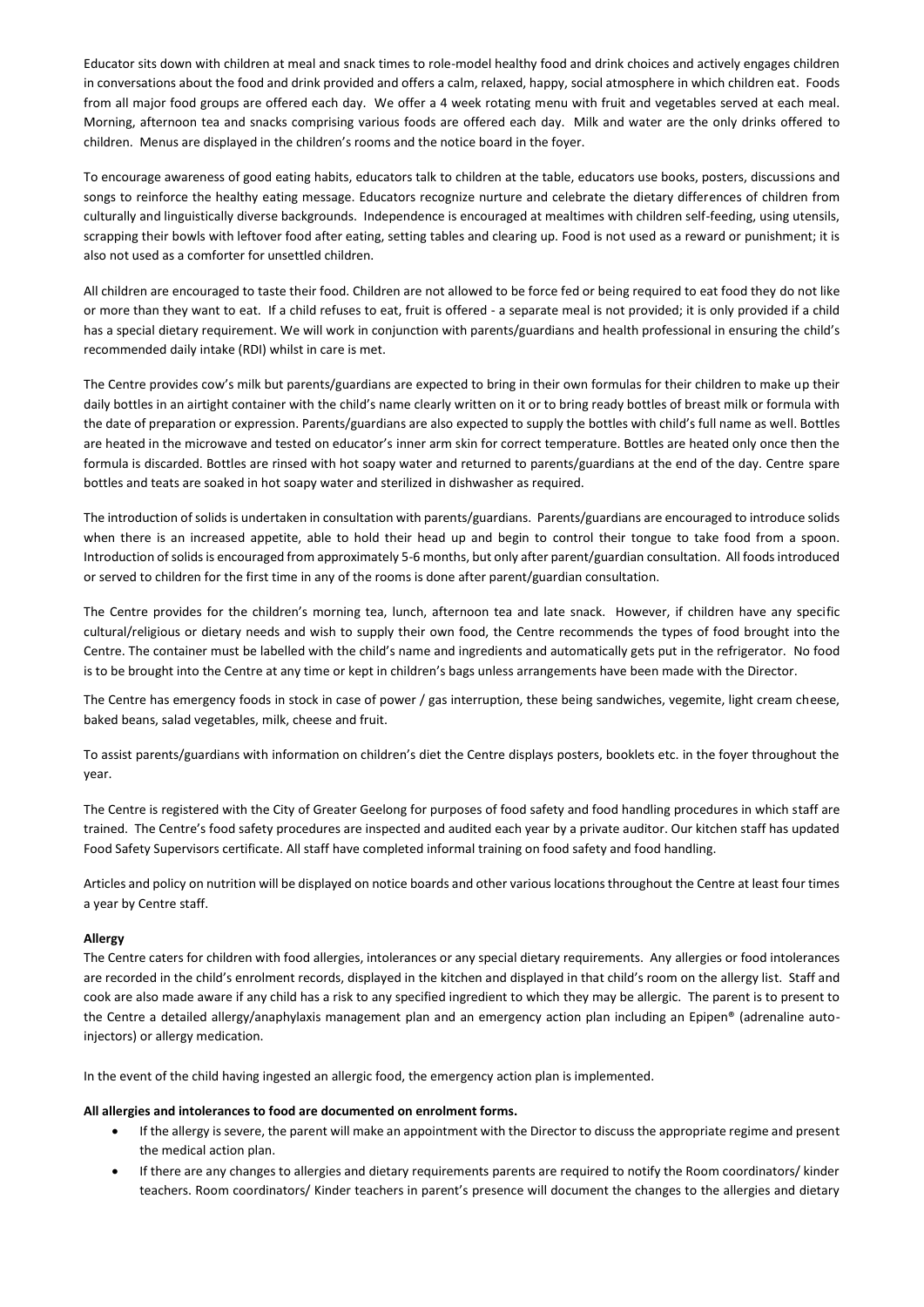requirements in the Risk Minimization plan under Communication plan section. Parents and Room coordinators/ Kinder teachers will sign and date the communication plan section to acknowledge the changes.

- All room educators/staff are notified of children's allergies and these are posted in an appropriate position in the child's room keeping in mind privacy guidelines.
- Children's allergies are documented and placed on the kitchen noticeboard for cook and kitchen hand.
- For all children who do have allergies, their food is either made separately or educators will check with the cook to determine the appropriate ingredients.
- Children with food intolerances are also documented in the Allergy list in the rooms and on the kitchen notice board. A risk minimization plan and communication plan is also developed with the parent.
- All educators are made aware of any changes to children's allergies and intolerances in writing in the communication diary and changes are made to the allergy list and kitchen staff notified.
- If a child collapses, DRSABCD procedure is enacted and an ambulance is called.
- All staff/educators regularly update their anaphylaxis training, so they are aware of the signs and symptoms of an allergic reaction.
- All staff/ educators regularly update their knowledge of the epipen (auto injector devices). There is anaphylaxis kit in the Director's office to enable staff to practice. Centre stores Epipen, Allergy and Asthma medication for emergencies.

Further information on severe reaction to allergies can be obtained from: <https://www.allergy.org.au/patients/information>

# **Breastfeeding**

Breastfeeding is encouraged and supported in the Service. The Centre provides a suitable place within the Service where mothers can breastfeed their babies, express breast milk or storage for the breast milk, and parents are welcome to breast-feed. The Centre ensures to the safe handling of breast milk and infant formula including transporting, storing, thawing, warming, preparing, and bottle feeding. Breast milk is frozen if necessary, or refrigerated if it is to be used that day. Breast milk for feeding is heated in a jug of warm water, not in the microwave. The Centre will work with parents/guardians on the introduction of cow's milk and cups for feeding your baby. As an addition to milk drinks, babies are offered cooled, boiled water as necessary, particularly on hot days. Water is readily available for all children to drink throughout the day in both the indoor and outdoor environments.

# **Prevention of Choking**

Choking is due to the lodgement of a foreign object in the casualty's airway. In some instances, the object lodges at the epiglottis, the entry to the airway, but does not enter the airway itself. Both cause initial coughing, the body's reflex action to release the obstruction.

# **If choking occurs – First Aid measures to be followed by educators/staff:**

# **When a child is choking:**

- Immediately check if the child is still able to breathe, cough or cry. If so, they may be able to dislodge the object by coughing.
- Do not try to dislodge the object by hitting the child on the back or squeezing the stomach this may move the object into a more dangerous position and cause the child to stop breathing.
- Stay with the child and watch to see if their breathing improves.
- If the child is not breathing easily within a few minutes, call triple zero (000).
- If, after the coughing settles down, there is any continued noisy breathing or coughing, take the child to see a doctor, as the object may have lodged in the windpipe or airway. If this is the case, it will need to be removed in hospital using a special instrument.

# **If the child is not breathing:**

- For a young child (under about five years), place the child face down over your lap so that the head is lower than the chest. For an older child, lay them on their side. Give four sharp blows on the back between the shoulder blades to dislodge the object.
- Check again for signs of breathing.
- If the child is still not breathing, call triple zero (000) and ask for an ambulance. The ambulance service operator will be able to tell you what to do next. You will probably be advised to start expired air resuscitation (mouth to mouth) while waiting for help.
- Do not use the Heimlich manoeuvre (squeezing the abdomen or hitting the child in the abdomen) unless directed to by the ambulance service operator, as this can cause serious damage to organs in the abdomen.

# **At Geelong Children's Centre:**

All food is inspected by the educator serving the food before it is given to any child.